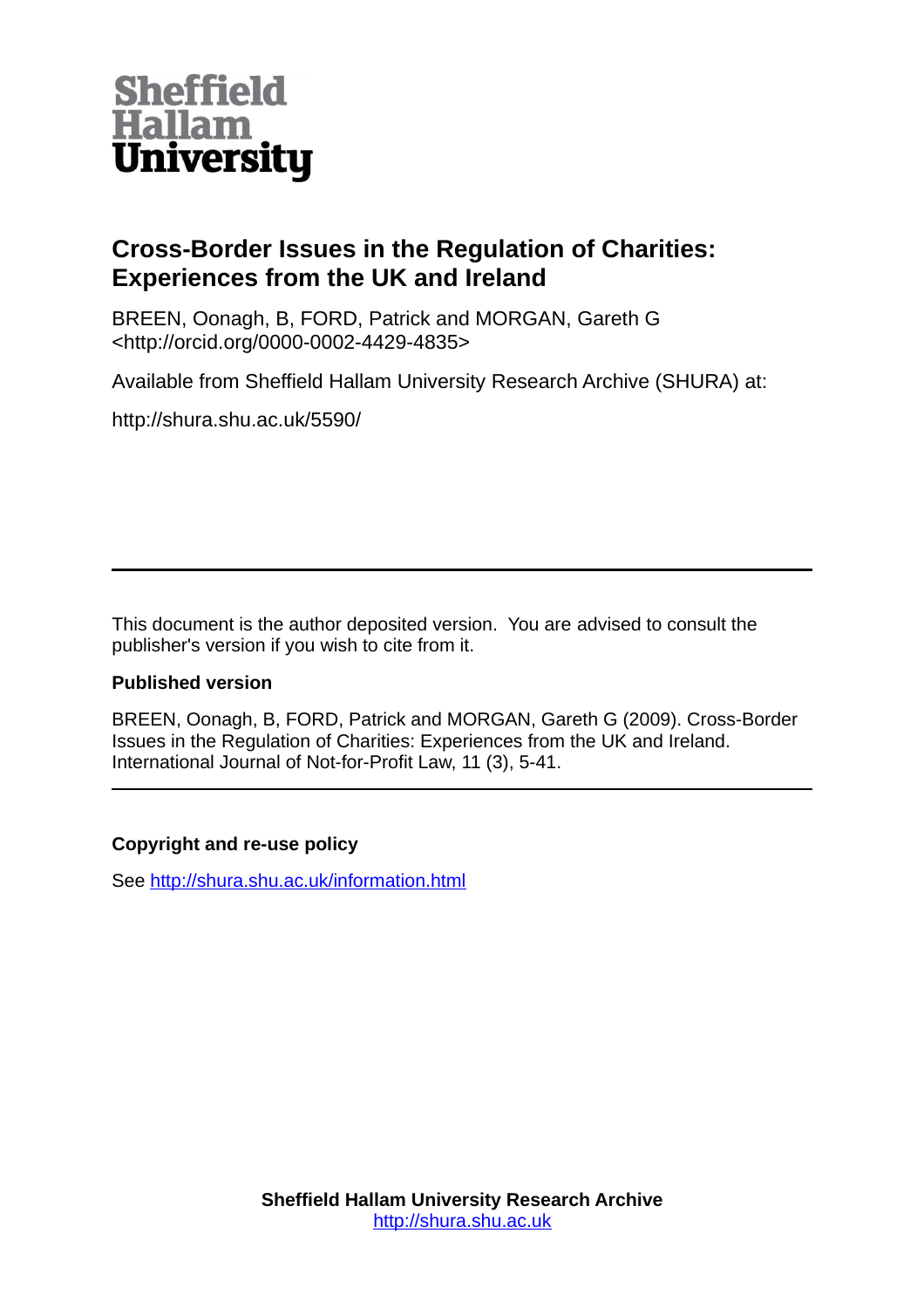**Europe** 

# **Cross-Border Issues in the Regulation of Charities: Experiences from the UK and Ireland**

Oonagh B. Breen,<sup>\*</sup> Patrick Ford,\*\* and Gareth G. Morgan\*\*\*

Drawing on the specific experience of the three authors across the four jurisdictions of England and Wales, Scotland, Northern Ireland, and the Republic of Ireland, this article outlines the new legal-regulatory framework for charities in each jurisdiction, providing an overview of their respective treatments of external charities (i.e., non-domestic charities operating in a host jurisdiction) before assessing the operational challenges posed by these regimes for such crossborder charities. It shows that that the treatment of external charities across the four jurisdictions is not the product of a fully coordinated and coherent joint approach by the four sets of legislators. The article concludes by offering some preliminary recommendations intended to address the burdens caused by these overlapping regulatory systems.

### $\mathbf{1}$ . **INTRODUCTION**

#### $1.1$ **Regulation of the Third Sector**

The islands of Britain and Ireland share a common history of charity law dating back to the 1601 Statute of Charitable Uses. However, these islands now comprise four separate legal jurisdictions: (a) England and Wales, (b) Scotland, (c) Northern Ireland (which together comprise the United Kingdom), and (d) the Republic of Ireland. In recent years, all four have embarked on major changes to their respective regimes of charity law with the introduction of the Charities and Trustee Investment (Scotland) Act 2005, the Charities Act 2006 (for England and Wales) and the Charities Act (Northern Ireland) 2008 and the Irish Charities Act 2009, respectively. These four pieces of legislation, though not yet fully implemented, have much in common: they all seek to introduce modern systems of charity law, with new legal definitions of the term "charity," compulsory registration of "charities," and more precise requirements for charity accounting – with requirements at various levels based on the income of the charity.

Despite these apparent similarities, there are many differences, which have the potential to create great difficulties when charities are active in more than one jurisdiction  $-$  we refer to these as "cross-border charities." For example, many charities established and registered in England and Wales are required in addition to register in Scotland if they have significant

<sup>\*</sup> School of Law, University College Dublin, Ireland, oonagh.breen@ucd.ie. The author wishes to acknowledge the generous support of a UCD Seed-Funding research grant, which made her participation in this research project possible.

<sup>\*\*</sup> School of Law, University of Dundee, Scotland, p.z.ford@dundee.ac.uk.

<sup>\*\*\*</sup> Centre for Voluntary Sector Research, Sheffield Hallam University, England,

gareth.morgan@shu.ac.uk. The author wishes to acknowledge the support of the Association of Charity Independent Examiners in relation to parts of this research.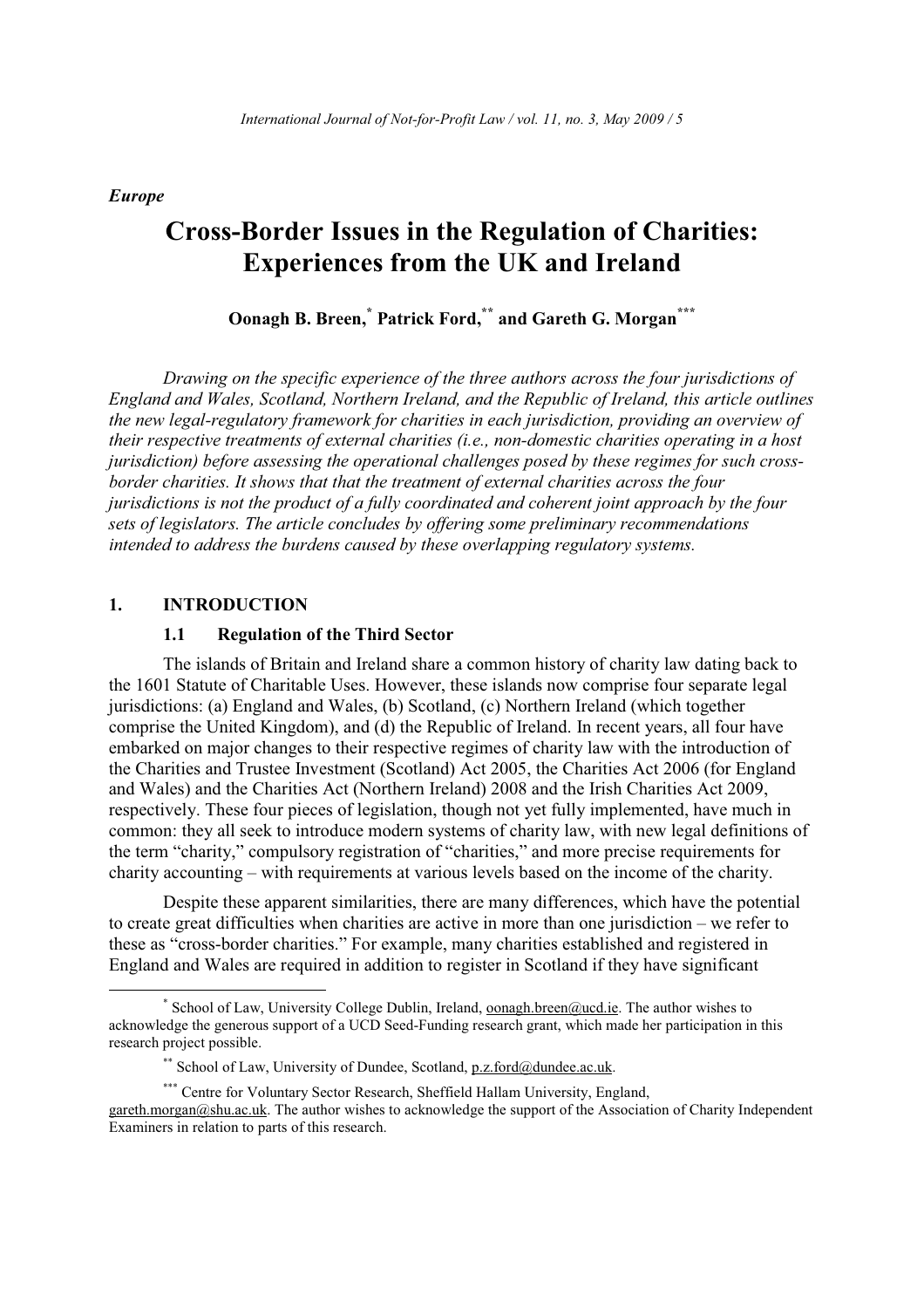activities in Scotland. In some cases this requirement may force them to amend their governing documents to meet the Scottish definition of "charity." They must then comply with the tighter accounting requirements for Scottish charities – even though their principal regulator is the Charity Commission for England and Wales.

Under the Irish Charities Act, which follows the Scottish approach, foreign charities operating in Ireland will also need to register with the proposed Charities Regulatory Authority. Similarly, the Charities Act (Northern Ireland) makes registration compulsory for any foreign charities operating in Northern Ireland (albeit on a separate register from domestic charities). The net effect of these new statutes is that charities operating throughout the United Kingdom and Ireland may soon find themselves required to register up to four times, and may face enormous obstacles in ensuring that their governing documents, their published accounts, and their fundraising procedures meet the various jurisdictional requirements. It is possible that some charities offering cross-border services may choose to withdraw services from beneficiaries outside their main jurisdiction rather than deal with the legal complexities of multiple registration. This article examines how the new legislative framework in each jurisdiction affects external or "foreign" charities and considers the practical implications for charities that operate within two or more of the four jurisdictions.

#### $1.2$ **Charitable Status and Jurisdiction**

The ways in which countries and regions choose to regulate non-profit organizations (NPOs) can be revealing as to whether such organizations are viewed as entities to be valued and supported (in which case the regulatory focus is likely to be one that aims to engender trust and build confidence in NPOs) or whether they are seen as potentially high-risk organizations (requiring tight regulation to prevent abuse). By its nature, such regulation may be either *controlling* (one might think, for instance, of the requirement for permit approval in order to fundraise or the requirement to seek court or regulator approval before varying certain nonprofits' mission objectives) or *facilitative* (for example, the granting of additional tax reliefs to or the imposition of modified filing or disclosure requirements on certain categories of nonprofit organizations that are less demanding than those applied to for-profit bodies).

A key aspect of nonprofit regulation relates to the granting of charitable status. The significance of charitable status can vary considerably between different countries and jurisdictions. In the past, with the exception of England and Wales – which has long had a wellestablished regulatory framework for charities overseen by a statutory regulator (the Charity Commission) – recognition of a nonprofit organization as a charity has been primarily a matter of tax law. To this end, the relevant tax authority may have awarded a nonprofit organization charitable tax-exempt status based on tax law criteria but no greater conclusions regarding the governance or operation of that organization could be drawn from its tax status other than to say that at the date of the award it had purely charitable purposes. In contrast, charitable status in England and Wales has, relatively speaking, indicated that the organization in question meets the higher governance and regulatory standards in the past imposed by the Westminster Parliament and enforced by the Charity Commission. In all cases, charitable status brings with it legal protection of charitable assets with the intervention of regulators or the courts, if necessary, to ensure that charitable property is not misapplied.

With the advent of the new charity legislation discussed below, the right to call one's organization a 'charity' or 'registered charity' will be predicated upon nonprofit organizations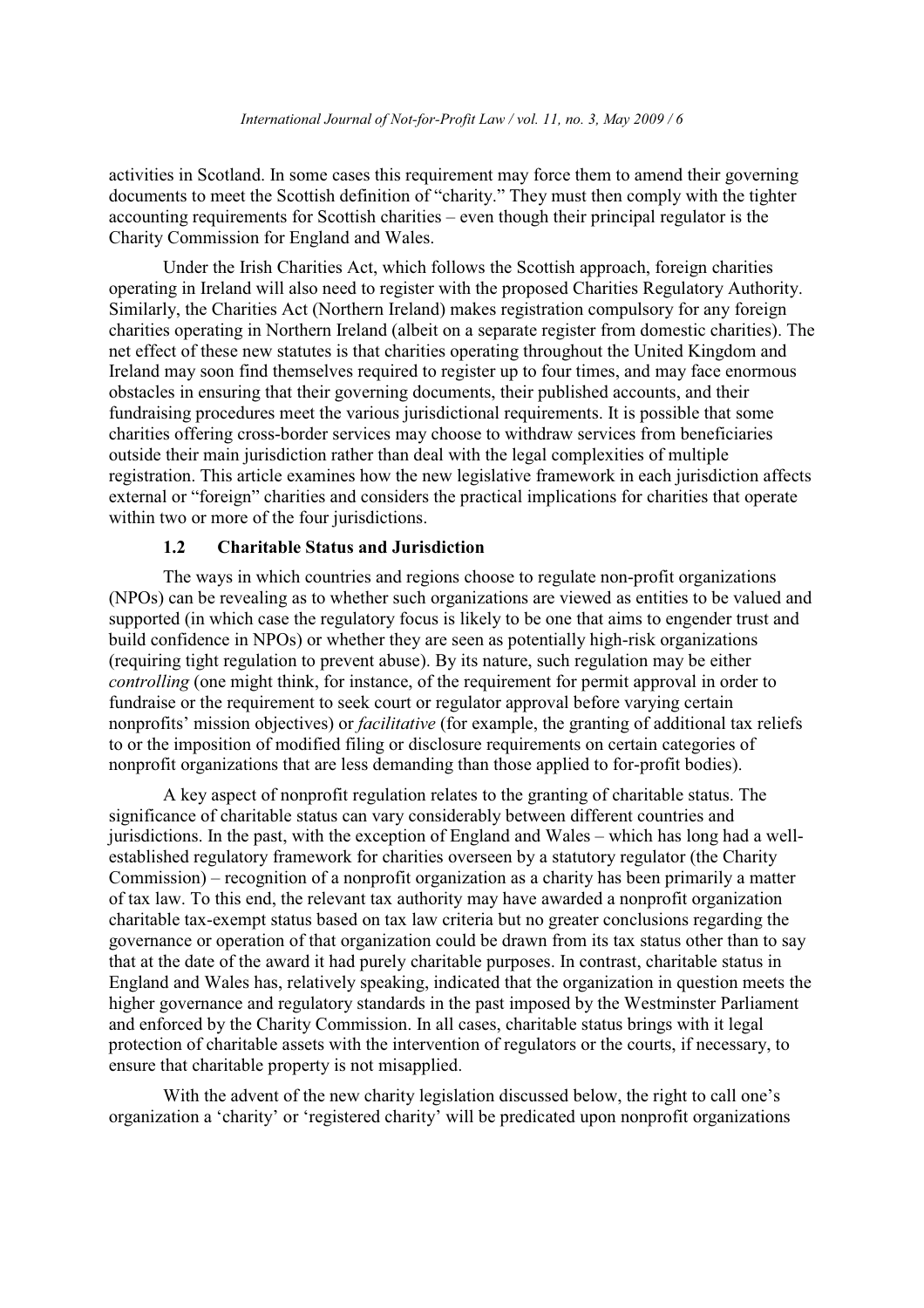fulfilling certain mission, governance and financial reporting requirements.<sup>1</sup> In short, with perhaps the exception of small organizations in England and Wales with less than £5,000 income,<sup>2</sup> every domestic voluntary organization in the UK or Ireland that wishes to hold itself out as a "charity" or as having "charitable objectives" will before long either be required to register with the appropriate charity regulator<sup>3</sup> and be subject to the appropriate framework and protection of charity  $law - or it will be clearly non-characterization of a non-profit as a charity will thus bring$ domestic nonprofit organizations within a regulatory framework that focuses as much on issues of governance as on taxation.

As between jurisdictions, the conditions under which charitable status is granted, however. vary by degree. It follows that a charity in one jurisdiction has no guarantee that it will necessarily satisfy the charity test in a neighboring jurisdiction in which it wishes to operate. For those external organizations eligible to register, the parity of treatment with domestic charities that such registration imposes will disregard, to a large extent, the fact that such external charities may already be subject to a charity supervisory regime operated by the charity regulator of their home jurisdiction.

#### $1.3$ What is a Charity?

In the UK and Ireland, charitable status – even when previously recognized only in tax terms – has long been a matter not of registration, but about the nature of an organization in terms of its objects and the benefits it bestows.

Recent legislation, discussed below, has updated the definition of a "charity" – but does not alter the central principle of charitable status, which in all four jurisdictions is defined in terms of organizations with specific objects (falling within the so-called "heads of charity") and meeting the test of public benefit. In England and Wales, for example, an organization subject to the law of England and Wales which meets the tests of charitable objects and public benefit is a charity, regardless of registration with the Charity Commission or HM Revenue and Customs or any other body. In Scotland, on the other hand, a body does not become a charity until registered, but in order to be registered must meet a "charity test" incorporating criteria broadly similar to those in England and Wales. Similar principles apply in the other jurisdictions under discussion – although there are variations in the precise heads of charity allowed, and in the definition of public benefit.

The legislative changes considered in this article make charity registration compulsory to a large extent. For example, in Scotland, as explained below, a body cannot normally make any claim to charitable status unless it is entered on the Scottish charity register, and only limited exceptions are made for charities established in other jurisdictions but with activities in Scotland.

 $\frac{1}{2}$  See the Appendix for comparison of the charity accounting requirements. In each jurisdiction, the accounts of larger charities (over £500,000 income in the UK or a figure to be prescribed in Ireland but not exceeding  $\epsilon$ 500,000) are (or will be) subject to professional audit, and below this a lesser regime of independent examination applies. For further discussion of the latter see Gareth G. Morgan, "Charities and Self-Regulation: Theory and Practice in the Role of Independent Examiners under s.43(3) of the Charities Act 1993" (2005) 8(3) The Charity Law and Practice Review 31-54.

<sup>&</sup>lt;sup>2</sup> Charities Act 1993 ss. 3, 3A, 3B (as amended by ss. 8-9 of Charities Act 2006, implemented from 31 Jan  $2009$ ).

<sup>&</sup>lt;sup>3</sup> These are: Charity Commission for England and Wales (CCEW), Office of the Scottish Charity Regulator (OSCR), Charity Commission for Northern Ireland (CCNI), and the Irish Charities Regulatory Authority (CRA).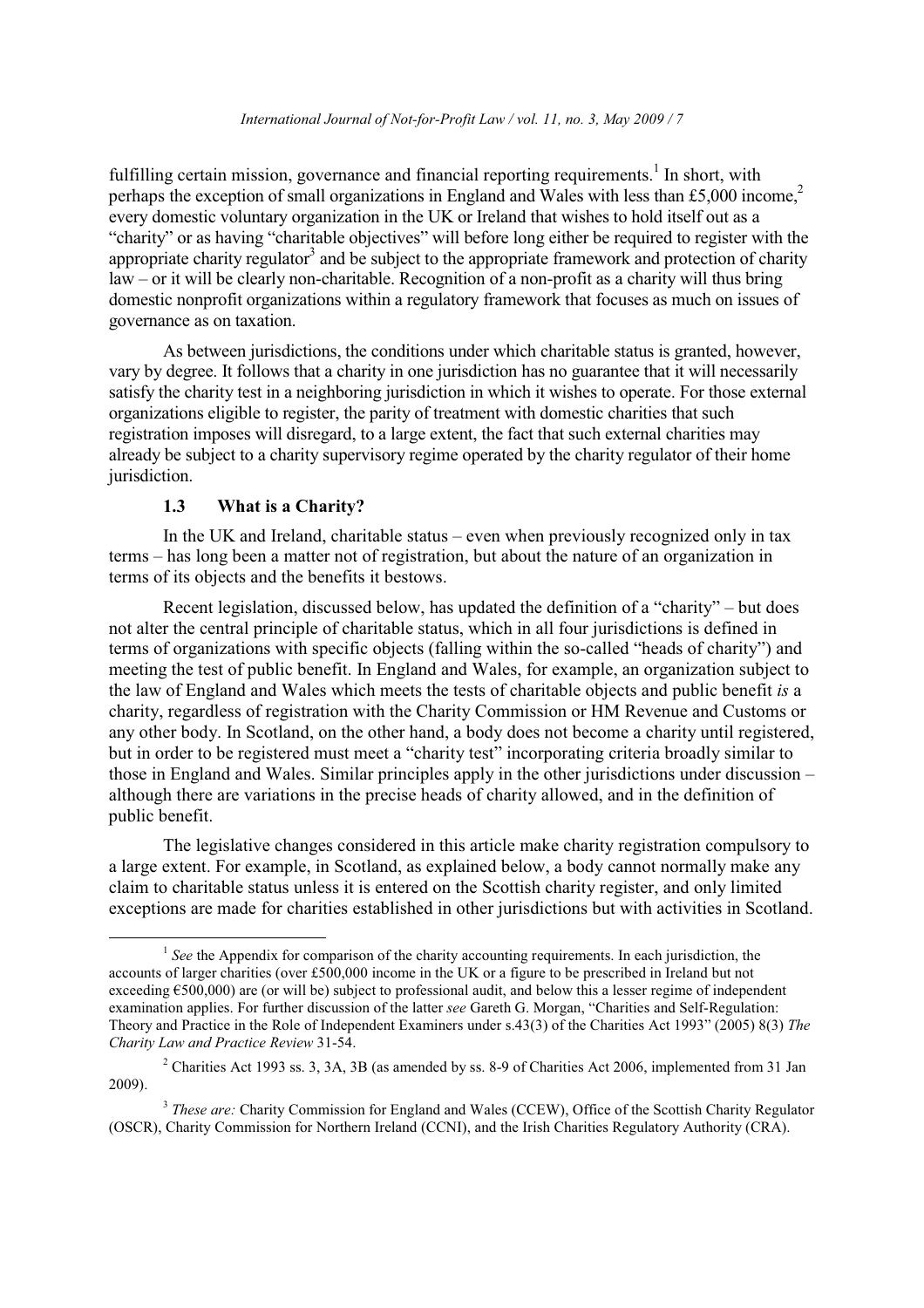This increased compulsion on charity registration can have unexpected consequences – for example, a single charity could be simultaneously subject to registration with a number of separate charity regulators, and could be subject at the same time to more than one charity accounting regime.

### $1.4$ **Jurisdictions and Cross-Border Issues**

This article focuses on issues of charity regulation in two nation states – the UK and Ireland – but since the UK has three different legal systems (for England and Wales, Scotland, and Northern Ireland) this gives four separate jurisdictions in all, as shown in Table I.

| Country               | <b>Jurisdictions</b>              | Geographical Terms         |  |
|-----------------------|-----------------------------------|----------------------------|--|
| United Kingdom<br>UK) | <b>England and Wales</b><br>(E&W) | Britain (or Great Britain) |  |
|                       | Scotland                          |                            |  |
|                       | Northern Ireland                  | Island of Ireland          |  |
| Republic of Ireland   | Ireland                           |                            |  |

Table I: Legal jurisdictions in the UK and Ireland

All references in this article to "Ireland" and "Irish," unless otherwise qualified, relate to the Republic of Ireland. The primary aim of this article is to explore the consequences of subtle differences of charity law between different jurisdictions, using the four systems of charity law which apply across the UK and Ireland as specific cases. It focuses, in particular, on the issues for cross-border charities (that is charities, whose activities – whether in service provision or fundraising – operate across more than one jurisdiction). Because of the relatively high population density and close social and economic ties within the islands of Britain and Ireland, it is common for a single charity to be working in more than one of the four jurisdictions, so the issues for cross-border charities are sharply focused.<sup>4</sup>

#### $1.5$ **Terminology and Article Structure**

As explained above, a *cross-border charity* is defined as a charity whose activities extend across more than one jurisdiction – and which may, therefore, be accountable to more than one charity regulator.

In each jurisdiction, a distinction is made between *local charities* (or *domestic charities*) and external charities. For example, a charity established under the law of England and Wales is a local charity in the context of England and Wales. But if this charity starts to raise funds or to provide charitable activities from premises in Ireland it becomes liable to regulation as a charity in Ireland. In the context of Ireland, we describe it as an external charity. Formally, we define an

<sup>&</sup>lt;sup>4</sup> The Office of the Scottish Charity Regulator in its 2008 Consultation Paper on Monitoring of Cross Border Charities identified 450 cross-border charities on the Scottish Charity Register with roughly ten new crossborder applications being received each month: see OSCR, Monitoring of Cross Border Charities: Proposals for Consultation (2008), at 2. (The number has been updated to 530 in OSCR's submission to the Calman Commission on Scottish devolution: see OSCR, OSCR Response to the Calman Commission (February 2009).)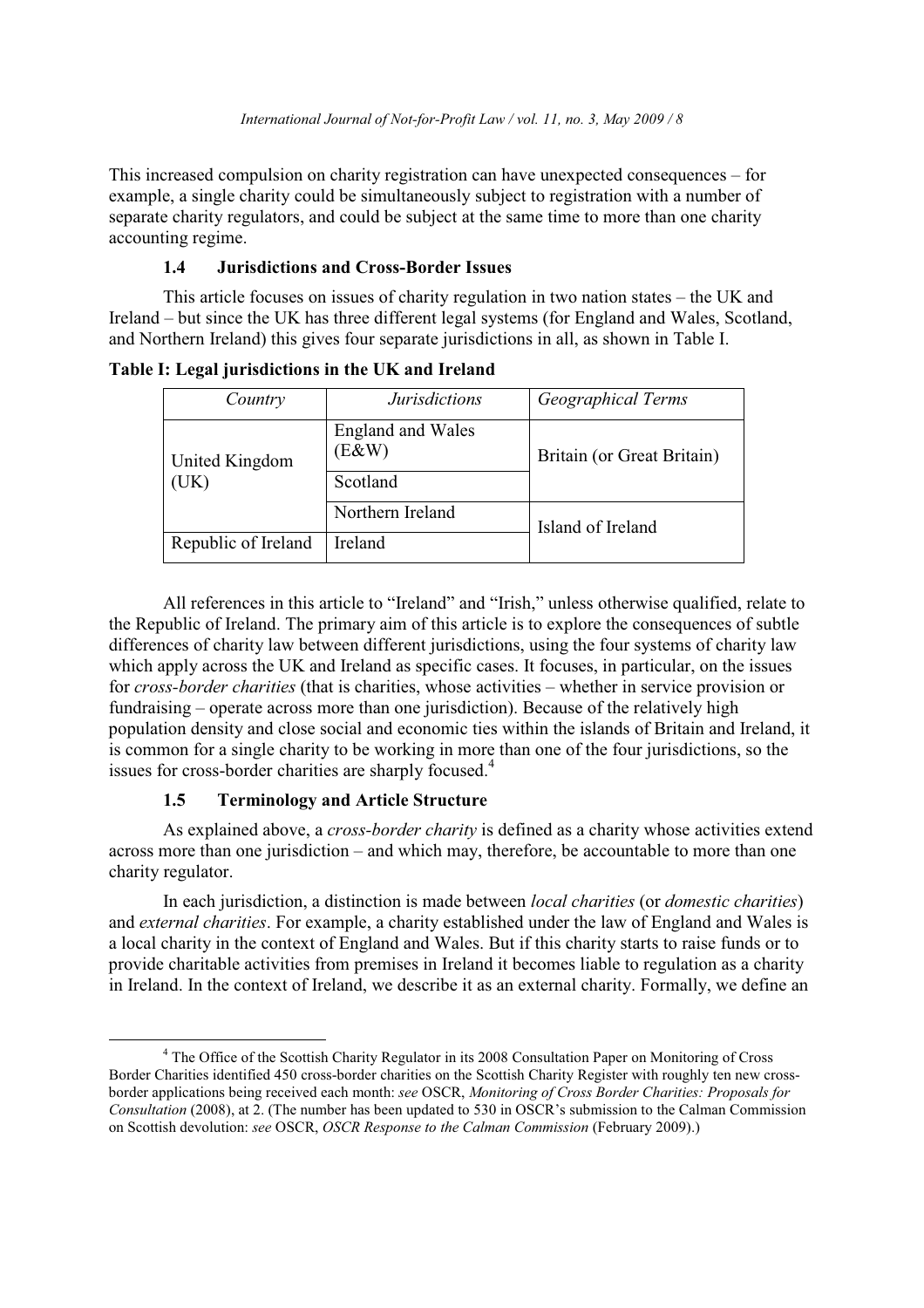"external charity" as a body established and recognized as a charity under a "foreign" jurisdiction but which has activities or a presence in the jurisdiction under discussion.

Where monetary limits are discussed, the relevant local currency is used as in the relevant legislation – so monetary limits applicable to the UK jurisdictions (England and Wales, Scotland, Northern Ireland) are expressed in pounds sterling  $(f)$  whereas monetary limits in the Irish jurisdiction are expressed in euro  $(\epsilon)$ .

Sections 2 to 5 of the paper consider in turn each of the four jurisdictions under discussion, namely England and Wales, Scotland, Northern Ireland, and Ireland. In each of these sections, a brief summary is given of the main features of charity law in the jurisdiction concerned, followed by a description of how that system of charity law affects external charities operating in that jurisdiction (as defined above). Section 6 reports some early non-statutory arrangements for cooperation between charity regulators in these jurisdictions. Section 7 of the paper appraises the cumulative effect of these, at times, competing provisions, with the conclusion (section 8) offering, in light of this evaluation, some recommendations to policy makers.

### $2.$ **ISSUES FOR EXTERNAL CHARITIES OPERATING IN ENGLAND AND WALES**

### $2.1$ Outline of the Charity Legal Framework in England and Wales

In England and Wales, the Charities Act 2006 (amending the Charities Act 1993) introduced a new definition of "charity," which came into effect from 1 April 2008, updating the long-established common law definition. The face of the 2006 Act states what has been a matter of case law for centuries,<sup>5</sup> namely that a charity is an institution established exclusively for charitable purposes. <sup>6</sup> A charitable purpose must satisfy two tests:

the purpose must fall within the list of 13 possible "heads of charity"<sup>7</sup> (this is (a) broadened extensively from the former four heads established in case law<sup>8</sup>); and

the purpose must be for the public benefit.<sup>9</sup>  $(b)$ 

Although this definition of "charity" only extends to England and Wales in terms of the protection of charitable property and the powers of the Charity Commission, it applies throughout the United Kingdom for the purposes of tax law.<sup>10</sup> This has consequences even for local charities established in Scotland and Northern Ireland: for example, most recently established Scottish charities have their objects worded in a way that ensures the organization will be charitable *both* under Scottish law (in terms of registration as a Scottish charity) and under English law (to ensure it gains the UK tax benefits of charitable status).

<sup>&</sup>lt;sup>5</sup> Peter Luxton, *The Law of Charities* (Oxford: OUP, 2001).

 $6$  2006 Act, s.1.

 $12006$  Act. s.2(2).

<sup>&</sup>lt;sup>8</sup> The key case is the judgment of Lord Macnaghten in *Commissioners for Special Purposes of the Income* Tax v Pemsel [1891] AC 531 (hereafter Pemsel).

 $92006$  Act. s.3.

 $10$  2006 Act, s.80.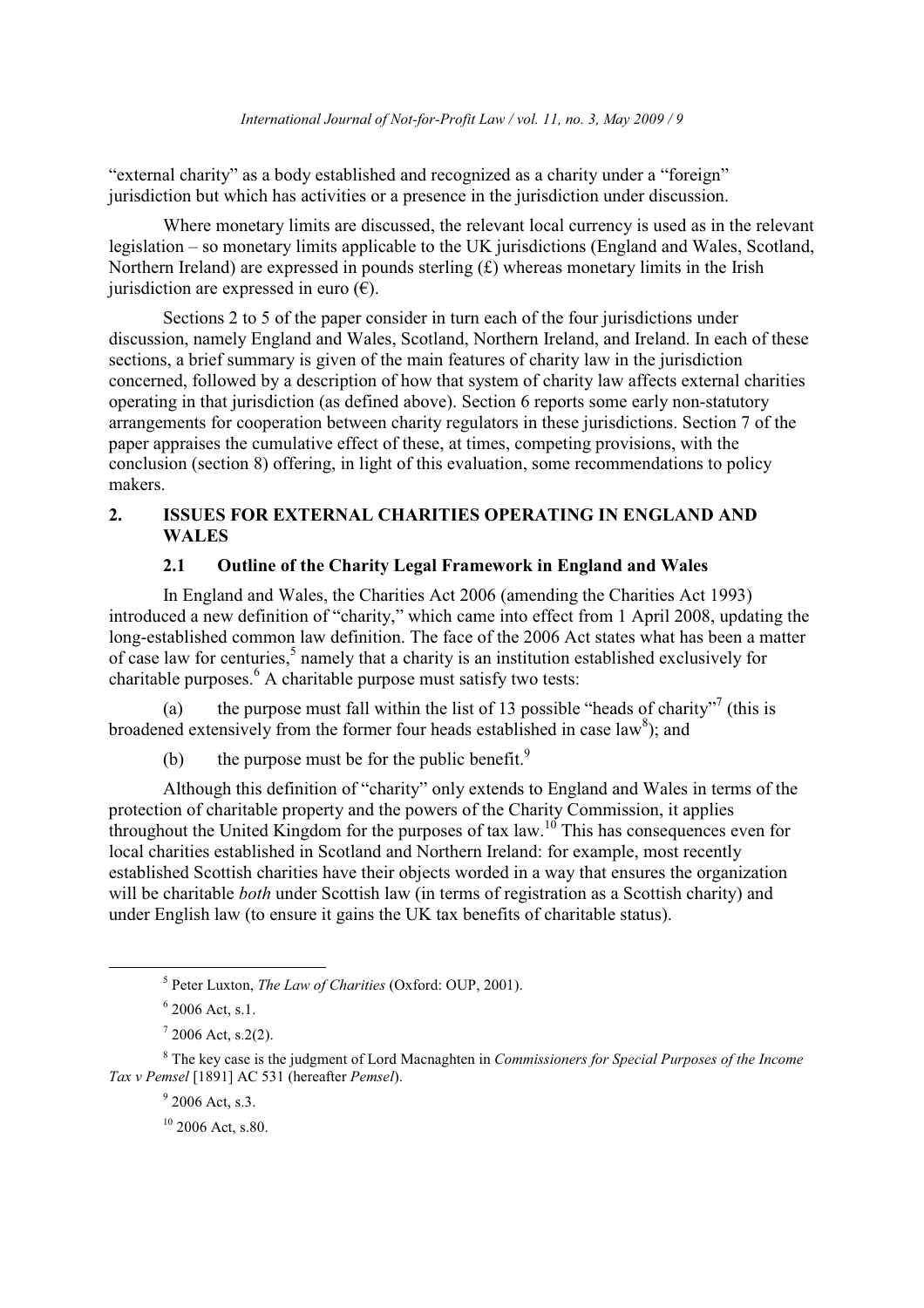### International Journal of Not-for-Profit Law / vol. 11, no. 3, May  $2009/10$

The Charity Commission (for England and Wales) ("CCEW") is the government department charged with regulation of charities. In most cases, charities established under the laws of England and Wales are required to register with the Commission, but there are significant exceptions to the general principle. Whilst many voluntary organizations in England and Wales see charity registration as an optional badge, this is not the case in law: if an organization is a charity, registration is normally compulsory if its income is over £5000 pa.<sup>11</sup>

Some charities (for example, places of worship, armed forces charities) are for the time being excepted from this requirement up to a higher threshold of £100,000 income<sup>12</sup> – but these "excepted charities" are nevertheless subject to most of the requirements of the Charities Act 1993, even though not required to register with the Commission. Moreover, in due course this £100,000 limit will be reduced by Ministerial Orders.<sup>13</sup> There is also a category of "exempt" charities," which includes universities and charities constituted as community benefit societies.<sup>14</sup> These have the benefits of charitable status without direct oversight by the Charity Commission, but this category, too, is effectively removed by the 2006 Act except where there is a "principal" regulator" that can take the place of the Charity Commission in regulating their use of charitable funds. $15$ 

All charities established in England and Wales are required to produce annual statements of accounts, which are public documents. Different thresholds are set, mainly according to the income of the charity, in terms of the presentation of the accounts and the level of external scrutiny required.<sup>16</sup> These requirements are summarized in Table II in the Appendix to this article. Although legislators have made some attempts to align thresholds between the three UK jurisdictions (England and Wales, Scotland, Northern Ireland), as discussed later, a number of the thresholds for England and Wales are higher (and so less demanding) than in Scotland and in Northern Ireland.

The CCEW has a very wide range of roles in the regulation of charities, some of which date back more than a century. A permanent body of Charity Commissioners was established in 1853 and a systematic register of charities was first created by the Charities Act 1960. The Charities Act 1992 (most of which was subsequently consolidated into the Charities Act 1993) gave the Charity Commission a wide range of powers and introduced the accounting arrangements. However, it was only with the 2006 Act that the Commission was given specific objectives, such as increasing public confidence in charities and promoting compliance by charity trustees with their legal obligations.<sup>17</sup>

 $^{14}$  *I.e.*, Societies established for the benefit of the community under the Industrial and Provident Societies Acts – the new name arises from the Co-operative and Community Benefit Societies Act 2003, s.1(9).

<sup>&</sup>lt;sup>11</sup> Charities Act 1993, s.3 – as amended by the Charities Act 2006 (Interim Changes in threshold for registration of small charities) Order 2007 (SI 2007/789).

<sup>&</sup>lt;sup>12</sup> 1993 Act, s.  $3A(2)$  – as inserted by s.9 of the 2006 Act. The registration of excepted charities over £100,000 income became compulsory from 31 January 2009 – prior to that date, charities which fell within the exceptions could avoid registration regardless of income.

 $13$  1993 Act. s. 3A(7).

 $15$  2006 Act, ss, 11-13.

<sup>&</sup>lt;sup>16</sup> For further details, see Gareth G. Morgan, *The Charity Treasurer's Handbook: An Introduction to* Voluntary Sector Finance and Accounting  $(2<sup>nd</sup>$  ed., London: Directory of Social Change, 2008).

 $17$  1993 Act. s. 1B, inserted by 2006 Act. s. 7.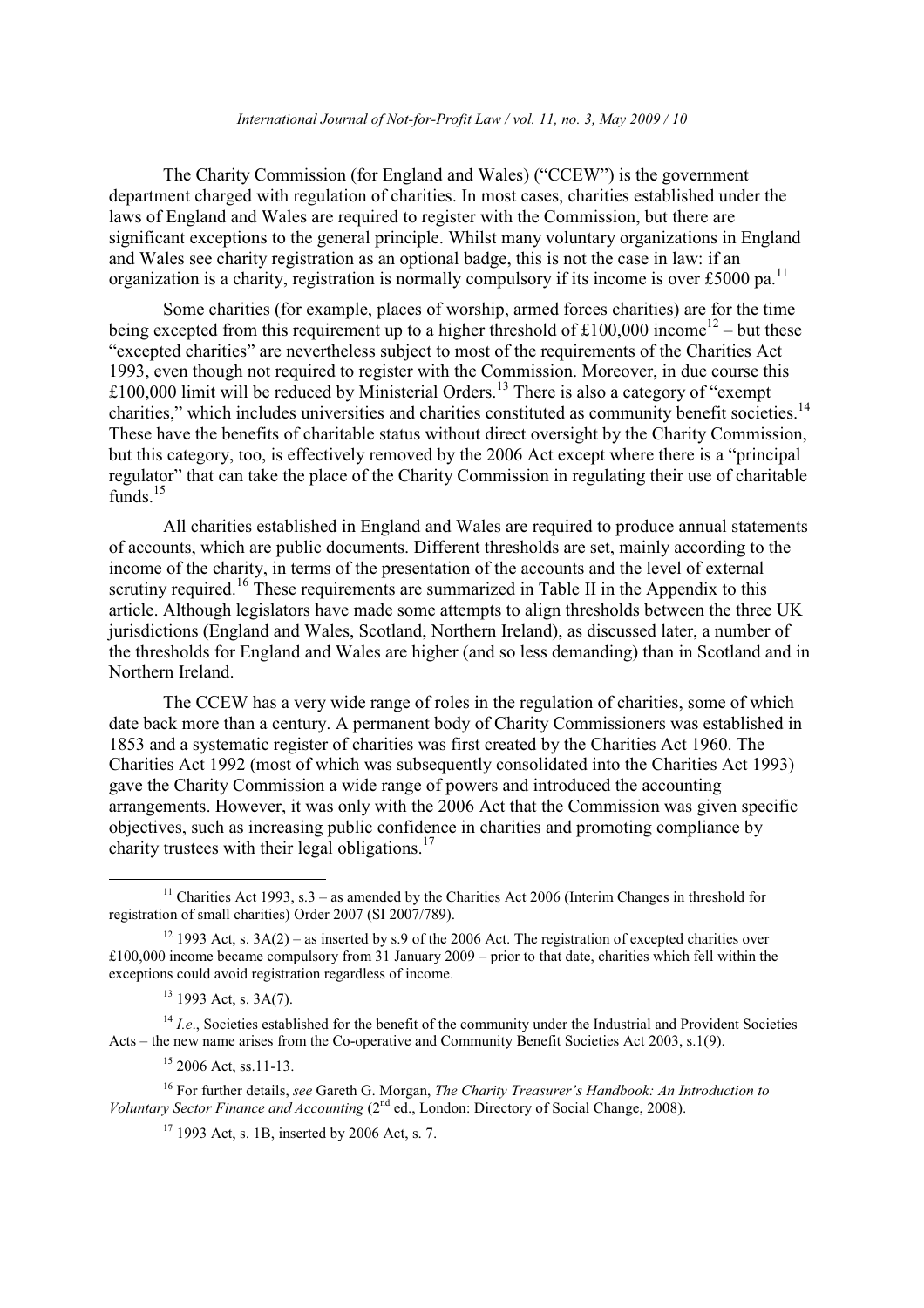Under the 1993 Act, the Commission is given extensive powers to institute inquiries into charities,<sup>18</sup> and, where it deems this necessary, it has powers to institute searches, to suspend trustees, to restrict the transactions which a charity can undertake, to direct the application of property cy-près, to appoint an interim manager to a charity, and to make directions on the application of charitable property.<sup>19</sup> Nevertheless, it is now possible to challenge most of the Commission's decisions without going to Court, by means of an appeal to the Charity Tribunal.<sup>20</sup>

#### $2.2$ **Issues for External Charities Operating in England and Wales**

Despite being recently updated by the Charities Act 2006, the framework of charity legislation in England and Wales is almost completely silent on the issue of external charities. There are no circumstances in which external charities could be required to register with the CCEW – unless an external charity established a separate local charity under the laws of England and Wales. It follows that the requirements for registration of charities in England and Wales and the regulatory powers of the Charity Commission are almost entirely restricted to charities established under the law of England and Wales.

This issue of whether the English courts (and hence the Charity Commissioners<sup>21</sup>) had any jurisdiction within the Charities Act 1993 over a charity established elsewhere was tested in the case of *Gaudiva Mission v. Brachmachary*,<sup>22</sup> in which the plaintiff, an Indian charity, challenged the claims of an English charitable trust with similar objects. The key issue was whether or not the case constituted "charity proceedings" for the purposes of s.33 of the Charities Act 1993: if so, the plaintiff could only bring the case with the permission of the Charity Commissioners. On appeal by the Attorney General, this argument was rejected. The Court ruled that the definition of "charity" in s. 96(1) of the Charities Act 1993 did not extend to a charity established under the laws of another legal system.

The Charities Act 2006 takes account of this prevailing jurisprudence relating to English courts' jurisdiction over external charities. It follows that a charity established under Irish, Scottish, or Northern Irish law will not be a charity within the meaning of section 1 and will not therefore be eligible (or required) to register. The new definition of "charity"<sup>23</sup> refers to an institution which is established for charitable purposes only and which is subject to the control of the High Court<sup>24</sup> in the exercise of its jurisdiction with respect to charities. Virtually all references to the term "charity" in the Charities Act 1993, as amended, cross-refer to this definition. $25$ 

There is a very limited protection in England and Wales for the use of the term "registered charity," as a result of the provisions of the Charities Act 1992 concerning

 $18$  1993 Act. s. 8.

 $19$  1993 Act, ss. 9-19B – as amended.

 $20$  1993 Act, ss. 2A-2D, inserted by Charities Act 2006.

<sup>&</sup>lt;sup>21</sup> The Charity Commissioners only became incorporated as "The Charity Commission" under s1A of the 1993 Act inserted by s. 26 of the 2006 Act.

<sup>&</sup>lt;sup>22</sup> Gaudiva Mission v. Brachmachary [1998] Ch 341 (C.A.) (hereafter Gaudiya Mission).

 $23$  2006 Act, s. 1(1).

 $^{24}$  *I.e.*, The High Court of England and Wales.

<sup>&</sup>lt;sup>25</sup> 1993 Act, s. 96(1), as amended by the 2006 Act, s75, Sch 8, para. 173(2).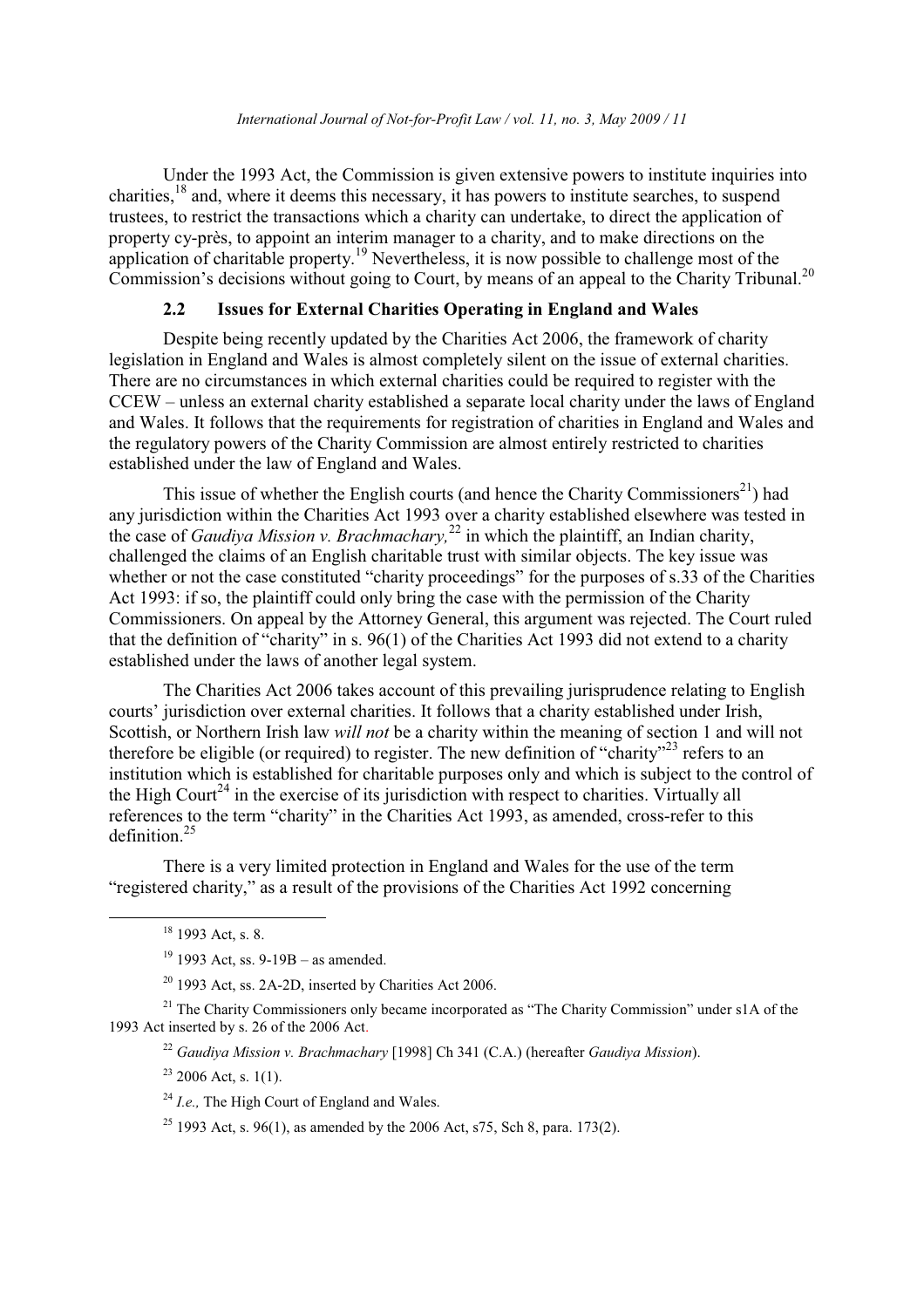fundraising. Under s. 63 of the 1992 Act it is an offense to solicit money or property for an institution with a representation that it is a registered charity when it is not (and "registered charity" is defined as a charity registered with the CCEW). It follows that trustees and officers of external charities may not use this term in their fundraising materials without qualifying it in some way – such as "Scottish registered charity." But this only applies to fundraising – no offense is created if the term "registered charity" is used by an external charity in the context of promoting its work to potential beneficiaries.

One small exception to this lies in sections 10 to 10C of the 1993 Act.<sup>26</sup> which relate to the powers of the Charity Commission to disclose information – these sections extend to the whole of the UK, although the impact may be wider still.<sup>27</sup> Under these sections, the CCEW may disclose information to other charity regulators and public authorities (including HM Revenue) and Customs) and may receive disclosures from such bodies. The definition of "public authorities" includes any body discharging functions of a public nature, even if established outside the UK, though disclosures must comply with the Data Protection Act 1998 and the Regulation of Investigatory Powers Act 2000.<sup>28</sup> On this basis, the CCEW could cooperate with other charity regulators anywhere in the world. But the only way in which the CCEW could act against an external charity operating in England and Wales would be by using these disclosure powers in order to persuade the relevant regulator in the charity's home jurisdiction to take action.

The CCEW is also given specific powers<sup>29</sup> in relation to Scottish charities which are "managed or controlled wholly or mainly in or from England and Wales" and in relation to charitable property held by a person in England and Wales on behalf of a Scottish charity.

However, apart from these special cases, in most instances where a concern arises in England and Wales with regards to the activities of an external charity established in Scotland or Northern Ireland, the powers of the CCEW appear to be limited to drawing the matter to the attention of Office of the Scottish Charity Regulator (OSCR) or the Charity Commission for Northern Ireland (CCNI) as appropriate – or to other UK public authorities where appropriate.

Nevertheless, rather more extensive powers arise in England and Wales in the case of fundraising, which can affect external charities. Part 3 of the Charities Act 2006 introduces new regimes in England and Wales for the regulation of  $(1)$  public charitable collections:  $(2)$ disclosures to be made by professional fundraisers and commercial participators; and (3) reserve powers to regulate fundraising in general.<sup>30</sup> The definitions used in Part 3 of the Act extend to any collection or appeal made "in association with a representation that the whole or any part of

 $30$  Apart from the new disclosures by professional fundraisers, etc (which took effect from 1 April 2008) these provisions are yet to be implemented. According to bulletins from the Government's Office of the Third Sector, the new regime on public collections is due to be implemented from 2009/10. The reserve powers to regulate fundraising more generally will only be implemented if the Government judges that the self-regulatory scheme established by the Fundraising Standards Board (see www.frsb.org.uk) is not working effectively after five years.

 $^{26}$  1993 Act ss. 10, 10A, 10C, as amended and inserted s. 75(1) of 2006 Act: Sch 8 para. 104.

 $27$  1993 Act, s. 100(3), as amended.

 $28$  1993 Act s. 10C, as amended.

 $^{29}$  1993 Act, s. 80, as amended by 2006 Act s. 75(1) Sch 8, para 96 and by Charities and Trustee Investment (Scotland) Act 2005 (Consequential Provisions and Modifications) Order 2006 (SI 2006/242) art. 5, Sch, Part I, para. 6.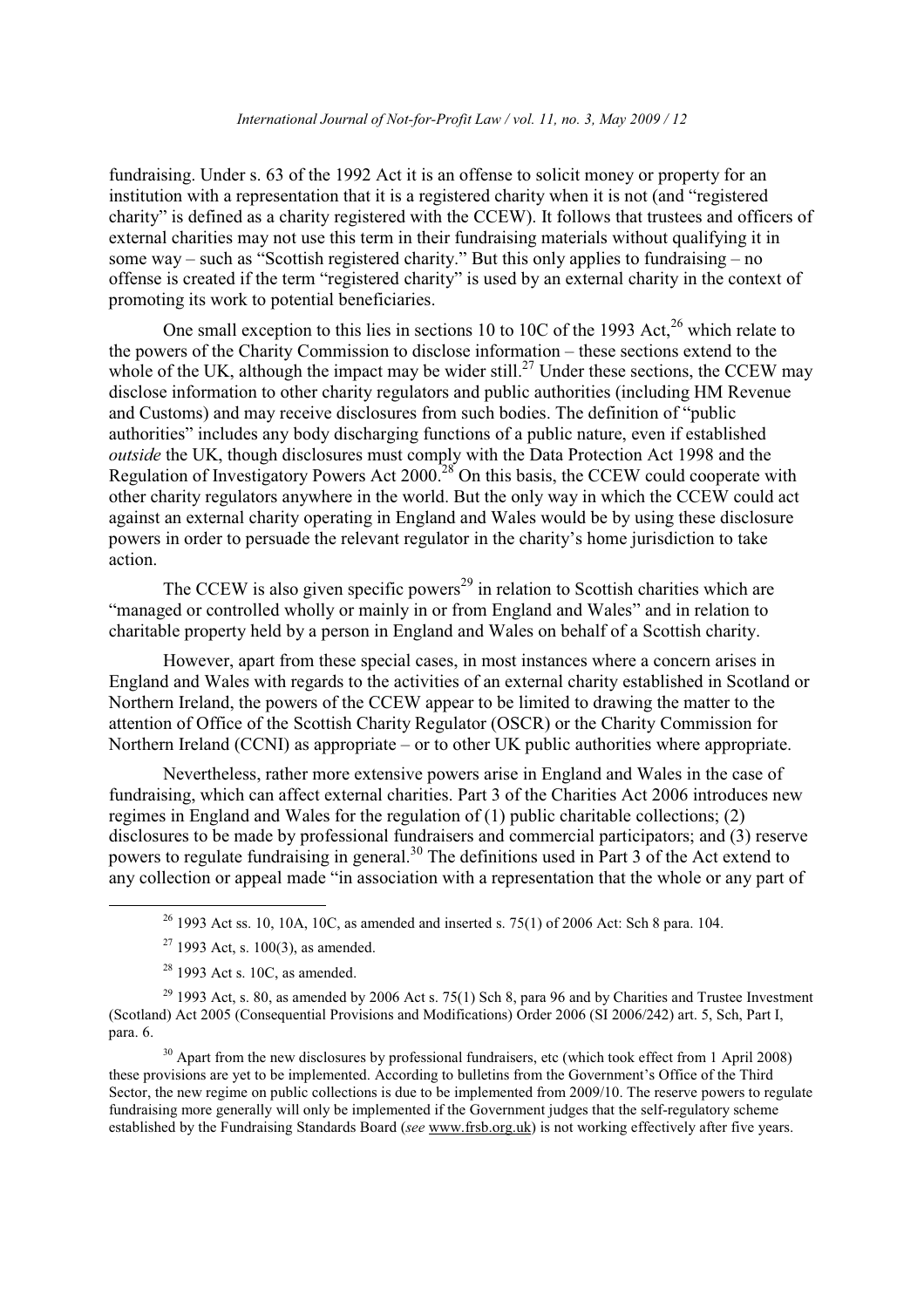the proceeds is to be applied for charitable, benevolent or philanthropic purposes<sup>31</sup> and to charitable institutions and persons or bodies connected to them.<sup>32</sup> The terms are defined to include any institution established for such purposes  $33$  – there is no requirement for it to be subject to the High Court of England and Wales. Indeed, even a non-charitable entity, such as a fundraising business, is caught by these requirements.

So, external charities operating in England and Wales are clearly caught by the arrangements for regulation of fundraising  $-$  but no more so than a commercial business would be caught if it sought to raise funds with a representation that the funds would be applied for charitable purposes. There is, however, no power in England and Wales to require external charities to prepare financial statements or to account to the Charity Commission in respect of their charitable funds.

### **ISSUES FOR EXTERNAL CHARITIES OPERATING IN SCOTLAND**  $\overline{3}$ .

#### $3.1$ **Outline of Scottish Charities System**

Scotland has its own common law of "charities" or "public trusts,"<sup>34</sup> but this indigenous law is often lost sight of because the technical English definition of charity has long been the criterion for the concession of "charitable" tax reliefs in Scotland under United Kingdom taxation statutes.<sup>35</sup> When the United Kingdom Parliament, in Part I of the Law Reform (Miscellaneous Provisions) (Scotland) Act 1990, provided for the first statutory system of charities regulation in Scotland,<sup>36</sup> the English definition, already familiar for tax purposes, was used to define "Scottish charities" for regulatory purposes also. Under that Act a "Scottish" charity" was a body established under the law of Scotland (or managed or controlled from Scotland) and recognized by the United Kingdom tax authorities as eligible for charitable tax relief  $37$ 

By comparison with the long-established system of charities supervision in England and Wales, the system for the supervision of Scottish charities under the 1990 Act was an unsophisticated one, with no true equivalent of the CCEW as a registrar-regulator and no definitive register of charities.<sup>38</sup> The Charities and Trustee Investment (Scotland) Act 2005 cured

 $33$  2006 Act, s. 47(1) and the future s. 64A(7)(b) of the Charities Act 1992, which will be inserted by s. 69 of the Charities Act 2006.

<sup>34</sup> See generally Lord Ross and others, "Trusts, Trustees and Judicial Factors" in The Laws of Scotland: Stair Memorial Encyclopaedia, vol. 24 (1989), paras 85-111.

<sup>35</sup> See Pemsel, supra n. 8. This arrangement has been continued by the Charities Act 2006, s. 80(3) and (4), so that the adjusted definition of charity provided for in ss.1 to 3 and 5 of that Act applies in Scotland for tax relief purposes.

<sup>36</sup> Scottish public trusts are supervised at common law by the Court of Session. The Court of Session, of which the Outer House judges hear cases at first instance and the Divisions of the Inner House hear appeals, is a civil court with functions broadly equivalent to those of the High Court and Court of Appeal in England and Wales.

 $37$  Law Reform (Miscellaneous Provisions) (Scotland) Act 1990, s. 1(7).

<sup>38</sup> The Lord Advocate had nowers of investigation and very limited nowers of intervention, which were transferred at devolution to the Scottish Ministers and exercised by them through OSCR as an executive agency: see 1990 Act, s.7; Scotland Act 1998, s.53; and Transfer of Functions (Lord Advocate and Secretary of State) Order

 $31$  2006 Act, s. 45(2).

 $32$  2006 Act. s. 69.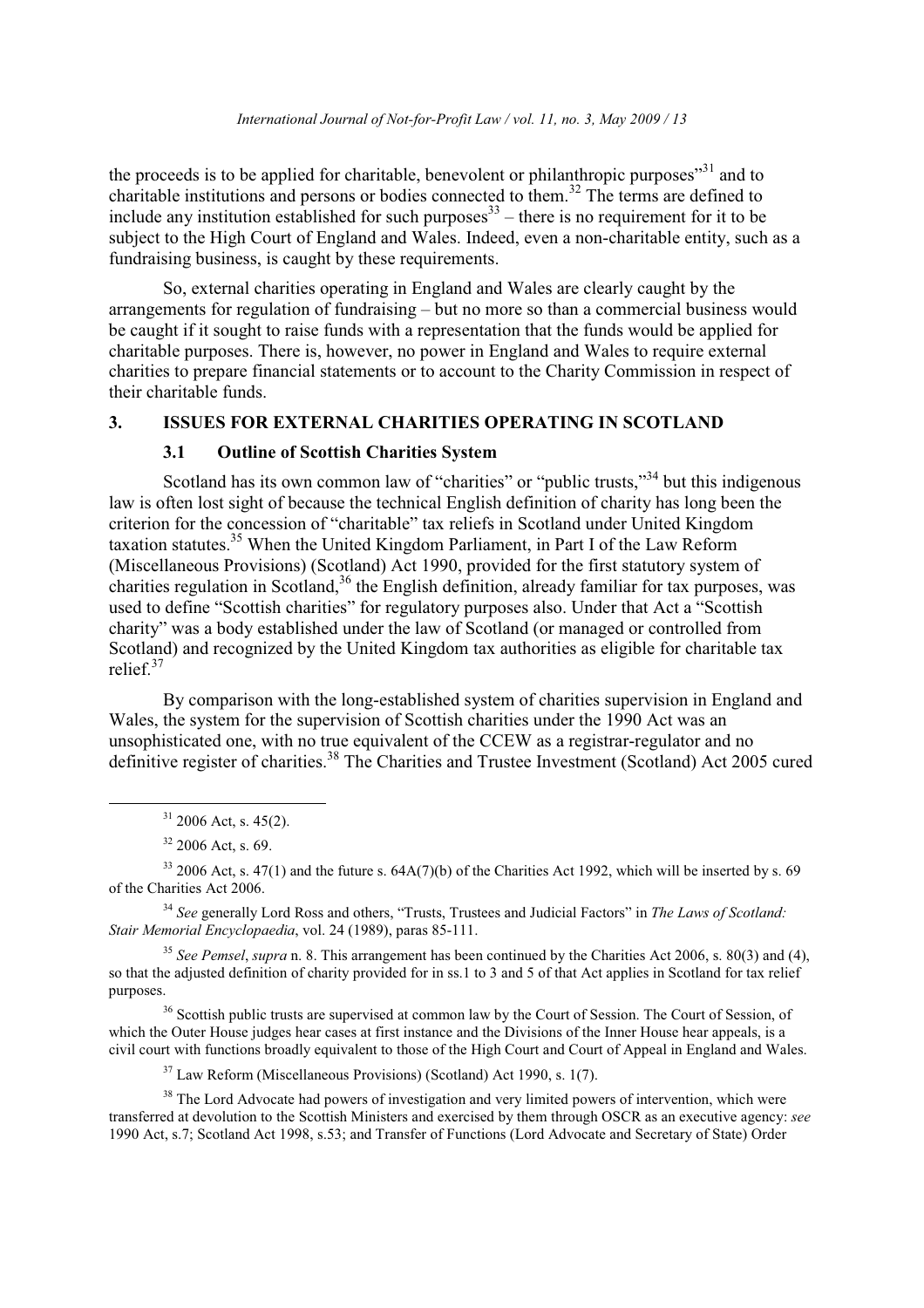these deficiencies by setting up a full-fledged statutory regulator of charities in Scotland,  $OSCR<sup>39</sup>$  modeled broadly on the CCEW, one of whose principal functions is to keep a public register of charities.<sup>40</sup>

In one important respect, however, the new Scottish system departs significantly from both its English model and its predecessor under the 1990 Act. The devolved Scottish Parliament chose to sever the connection between the United Kingdom tax system and the regulation of charities in Scotland.<sup>41</sup> abandoning the tax definition of "charity" – that is, the English definition - as the touchstone of Scottish charitable status for regulatory purposes, and devising instead a new "charity test,"<sup>42</sup> adapted from the English definition but different from it. Thus, while a body becomes entitled to call itself a "charity" in Scotland (and is correspondingly subject to regulation) only by meeting the charity test and being entered by OSCR in the new register, the body is granted "charitable" relief under United Kingdom taxation statutes by reference to the English definition of charity, as now revised by the Charities Act 2006.<sup>43</sup>

The charity test is similar to the revised English definition in that to meet it a body must have purposes drawn exclusively from a statutory list of "charitable purposes"<sup>44</sup> and must provide "public benefit."<sup>45</sup> The test is different from the English definition, however, in that the list of charitable purposes in the 2005 Act is by no means identical to the parallel list in the 2006 Act,<sup>46</sup> and in that the public benefit element requires OSCR to take an overview of the activities of the applicant body, and not merely to consider whether each of its purposes is individually for the public benefit as a matter of law.<sup>47</sup> A further difference is that the accumulated case law on "charity," while it may have some value as an interpretive guide to the application of the charity test, has no binding status under the 2005 Act, whereas it is expressly preserved by the 2006 Act, though subject to adjustment, as part of the revised English definition.<sup>48</sup> More concretely, notable differences of detail between the charity test and the updated English definition are to be found in their treatment of sports organizations,<sup>49</sup> of organizations campaigning for changes in the law

1999 (SI 1999/678). An "index" of Scottish charities was improvised from the Inland Revenue's records of bodies entitled to charitable tax relief: 1990 Act, s.1(1).

<sup>39</sup> 2005 Act, s.1. "OSCR" stands for "Office of the Scottish Charity Regulator."

 $40$  2005 Act, s.3. See 2005 Act, s.1(5) for the other general functions of OSCR; and generally Stuart Cross and Patrick Ford, Greens Annotated Acts: Charities and Trustee Investment (Scotland) Act 2005 (Edinburgh, Thomson/W Green, 2006) (hereafter "Cross and Ford"), 6-8.

<sup>41</sup> The Parliament, set up under the Scotland Act 1998, first sat in 1999.

<sup>42</sup> Charities and Trustee Investment (Scotland) Act 2005, s.7.

<sup>43</sup> See supra, n. 35. Charitable tax relief at United Kingdom-level is granted on application to H M Revenue & Customs.

 $44$  2005 Act, s.7(1)(a), (2).

 $45$  2005 Act, ss. 7(1)(b), and 8.

<sup>46</sup> Cf. 2005 Act, s.7(2) with Charities Act 2006, s.2(2).

<sup>47</sup> Cf. 2005 Act, s.7(1)(b) and 8 with Charities Act 2006, s.2(1)(b) and 3. For a full discussion of the English provisions see Peter Luxton, "A Three-part Invention: Public Benefit under the Charity Commission" (2009) 11(2) Charity Law & Practice Review 19-33.

<sup>48</sup> Charities Act 2006, ss.1, 2(5), 3 and 4; for the Scottish position *see* generally Cross and Ford, *supra* n. 40 at 24 - 33.

<sup>49</sup> Cf. 2005 Act, s.7(2)(h) and 7(3)(c) with Charities Act 2006, ss.2(2)(h) and (3)(d).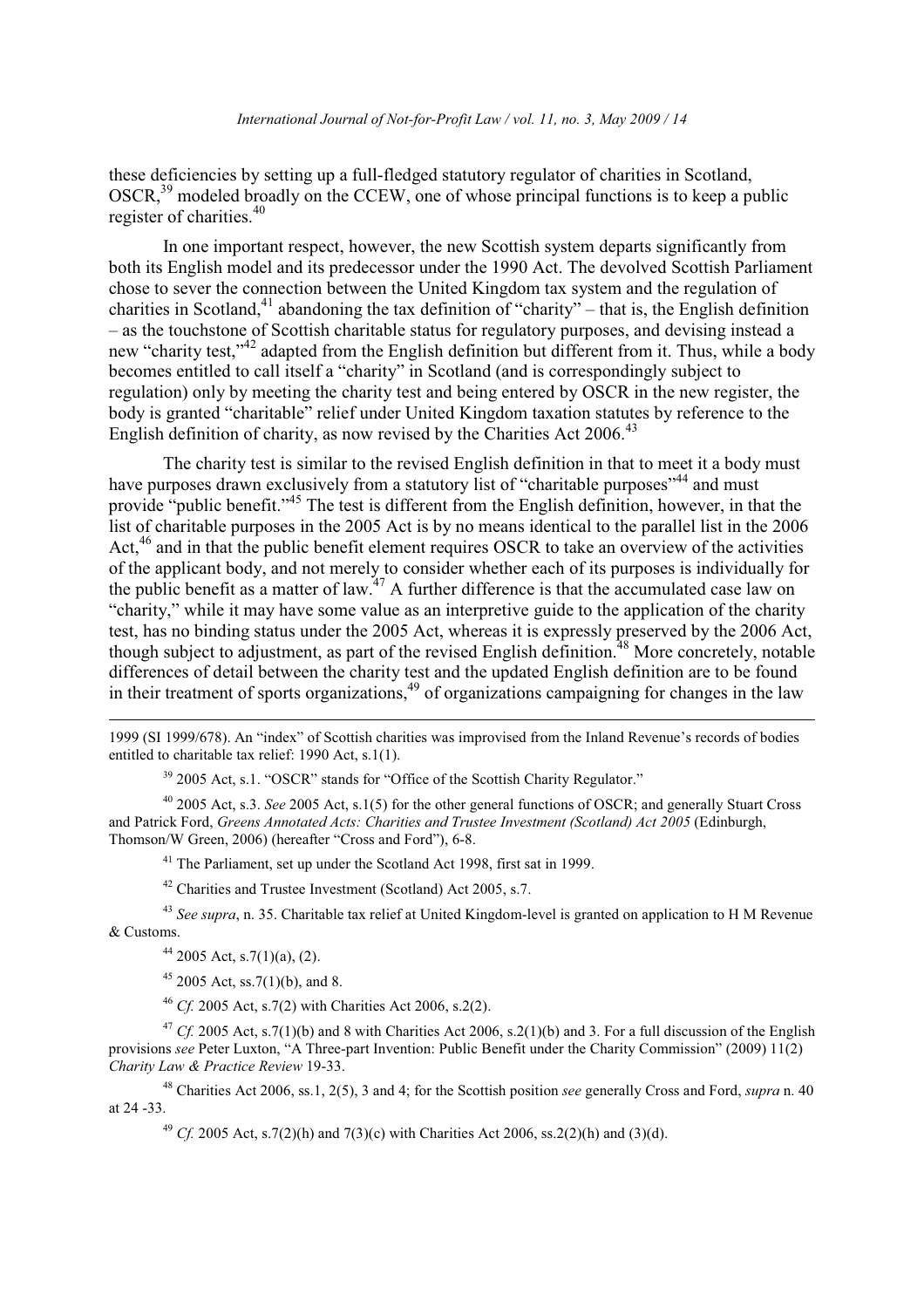or government policy,<sup>50</sup> and of organizations subject to a greater or lesser degree of ministerial control.<sup>51</sup> These and other differences mean that a body which meets one test or definition may not necessarily meet the other.<sup>52</sup>

OSCR enters in the Scottish charity register those bodies which apply for registration and meet the charity test.<sup>53</sup> In contrast to the position in England and Wales, a body only becomes a charity in Scotland on being entered in the register.<sup>54</sup> In contrast, again, with the position in England and Wales, it is not a requirement of registration with OSCR that a body has a preexisting territorial connection with Scotland.<sup>55</sup> Registration is voluntary, but there are strong incentives to register in the foundational principle of the 2005 Act that only bodies entered in the register may represent themselves as charities in Scotland,<sup>56</sup> and in the subsidiary provision that only bodies entered in the register are entitled to automatic "charitable" relief from non-domestic rates.<sup>57</sup> A body which represents itself as a charity without being registered – unless it falls within the one exception to the foundational principle to be mentioned below  $-$  is subject to enforcement action by direction of OSCR or, on the application of OSCR, by order of the Court of Session.<sup>58</sup>

The requirement to register in order to use the designation "charity" applies regardless of the size of the body in question: there are no equivalents of the exceptions and exemptions from registration found in the charities system in England and Wales.<sup>59</sup> A further distinctive feature of the new Scottish system is that in the event of a body being removed from the register – whether at its own request or because it no longer meets the charity test<sup>60</sup> – an "asset lock" applies, to the effect that on removal the body is bound to administer its whole pre-removal assets for its charitable purposes as recorded in the register immediately before removal, and to submit on an ongoing basis to a modified version of the normal compliance regime in respect of those assets.<sup>61</sup>

 $52$  For a fuller comparison of test and definition see Patrick Ford, "A statute of unintended consequences? The impact of the Charities and Trustee Investment (Scotland) Act 2005 on non-Scottish charities operating in Scotland" (2008) 59(2) NILQ 201-222 (hereafter "Ford, 'A statute of unintended consequences""), at 209-214.

- $53$  2005 Act. s.3.
- <sup>54</sup> 2005 Act, s.106.
- <sup>55</sup> Cf. Charities Act 2006, s. 1(1): also *Gaudiva Mission, supra* n. 22.
- $56$  2005 Act. s.13.

<sup>57</sup> Local Government (Financial Provisions etc) (Scotland) Act 1962, s.4 as amended by 2005 Act, s.104 and sched 4, para 2. Previously, charitable tax relief from non-domestic rates was granted by reference to the English definition in the same way as under United Kingdom-level taxation statutes.

- <sup>58</sup> 2005 Act, ss.28, 31, 32 and 34.
- $59$  See section 2.1 above.

 $61$  2005 Act, s.19.

<sup>&</sup>lt;sup>50</sup> Cf. 2005 Act s.7(4)(c) with McGovern v Attorney-General [1982] Ch 321, the force of which is preserved by Charities Act 2006, s.3 $(2)$ .

<sup>&</sup>lt;sup>51</sup> Cf. 2005 Act, s.7(4)(b) with Construction Training Board v Attorney-General [1973] Ch 173. Doubts about the charitable status under the 2005 Act of Further Education colleges led the Scottish Ministers to adjust the establishing legislation for such institutions to remove the right of Ministers to close them without the consent of the governing body: see Further Education (Scotland) Act 1992 Modification Order 2008 (SSI 262/2008), made under 2005 Act, s.102(a). Such institutions have long been regarded as charitable for United Kingdom tax purposes.

 $60$  2005 Act, ss.18 and 30.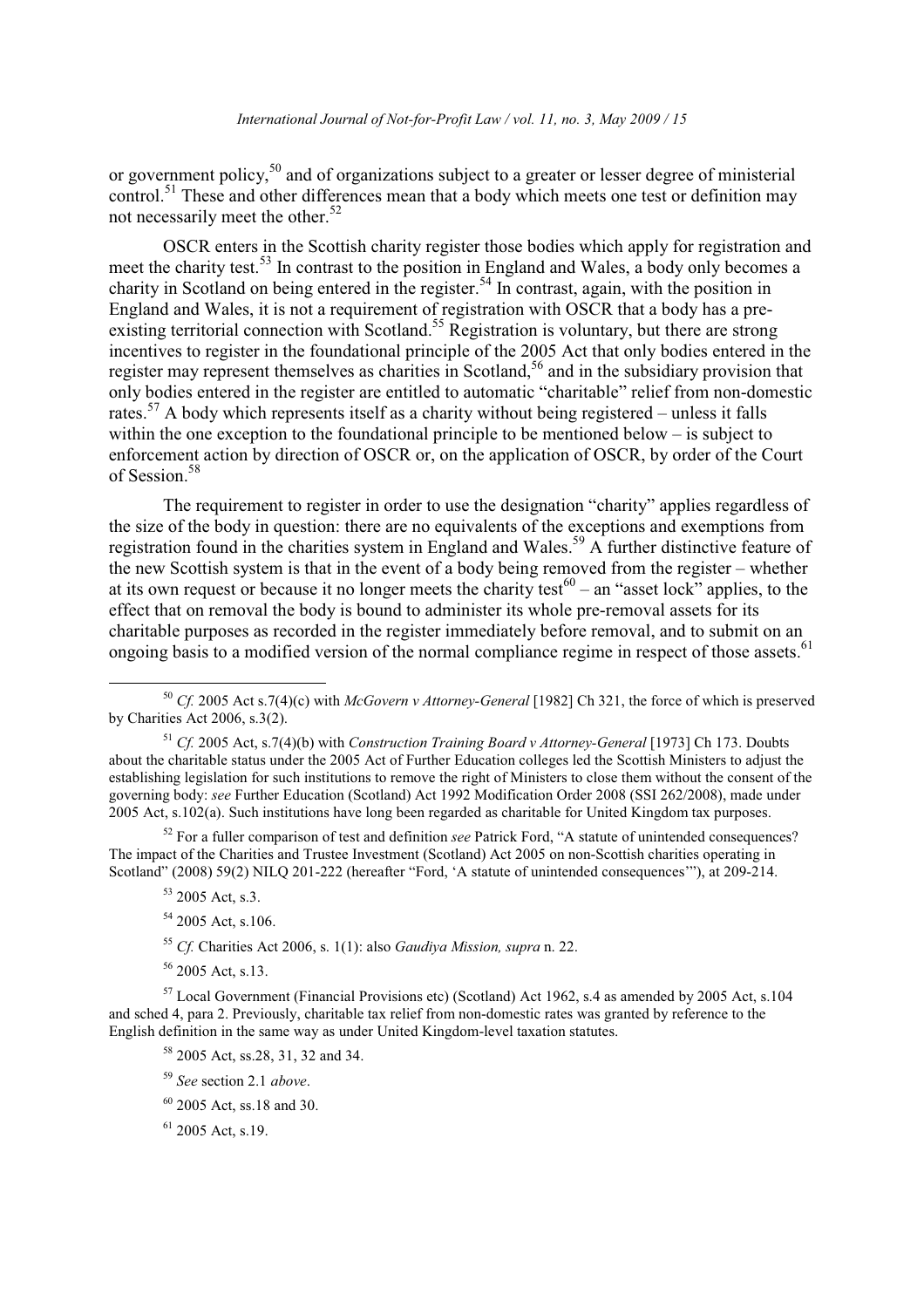The normal compliance regime for bodies entered in the register as charities involves, in particular, keeping accounts and reporting annually to OSCR.<sup>62</sup> To assist it in monitoring and enforcing the regime, OSCR has powers of investigation, and short-term powers of intervention<br>of its own,<sup>63</sup> such as the power to suspend charity trustees.<sup>64</sup> OSCR may also apply to the Court of Session for exercise of the court's fuller powers of intervention,  $65$  such as power to remove charity trustees.<sup>66</sup> As in the case of England and Wales, there is an intermediate appeals tribunal, the Scottish Charities Appeals Panel, before which decisions of the regulator can be challenged without the expense of a full court action.<sup>67</sup>

The 2005 Act also updates the control of fundraising in Scotland by provisions which apply, not only to charities in the sense of bodies registered with OSCR, but more broadly to "benevolent bodies," that is, bodies established for charitable, benevolent, or philanthropic purposes.<sup>68</sup> The controls deal, among other issues, with the relationship between benevolent bodies and professional fundraisers, with the prevention of unauthorized fundraising, and with collections of money or goods from the public.<sup>69</sup>

### **Application to External Charities Operating in Scotland**  $3.2$

There is one exception to the principle that no body may call itself a charity in Scotland unless it is registered with OSCR: by section 14 of the 2005 Act a body established and managed outside Scotland may refer to itself as a charity if entitled to do so in its jurisdiction of establishment, if it neither occupies land or premises in Scotland nor carries out activities in any office, shop, or similar premises in Scotland, and if when referring to itself as a charity it makes clear that it is established outside Scotland.

The Act envisages two options, therefore, for an "external charity"  $-$  a body established in a jurisdiction other than Scotland and entitled to call itself a charity there – which intends to carry out activities of any significance in Scotland.<sup>70</sup> First, an external charity may operate within the constraints of the section 14 exception by carrying out its activities in Scotland without the benefit of anything more than a minimal base in the territory. A body established as a charity in England and Wales could, for instance, mount a fundraising campaign from across the border

 $64$  2005 Act, 31(4).

<sup>66</sup> 2005 Act, s.34(5)(c).

 $67$  2005 Act, ss.75-78. The Scottish Government has proposed that the panel should be dissolved and its functions transferred elsewhere as part of a general simplification of public administration in Scotland.

 $68$  2005 Act, s.79.

 $^{69}$  2005 Act, Part 2. Provisions for a revised regime of "public benevolent collections" to be overseen by local authorities (ss. 84-92) are not yet in force and a similar but outdated regime under Civic Government (Scotland) Act 1982, s.119, still applies.

 $\frac{70}{10}$  OSCR regards the s.14 exception as covering bodies with "only an occasional connection" with Scotland that does not amount to a "significant operation": OSCR, Guidance on Registration, Section 2; see also Section  $4.2.a.$ 

 $62$  2005 Act, s.44 and Charities Accounts (Scotland) Regulations 2006 (SSI 2008/218) as amended by Charities Accounts (Scotland) Amendment Regulations 2007 (SSI 2007/136).

 $63$  2005 Act. ss.28, 31, 32.

 $65$  2005 Act. s.34.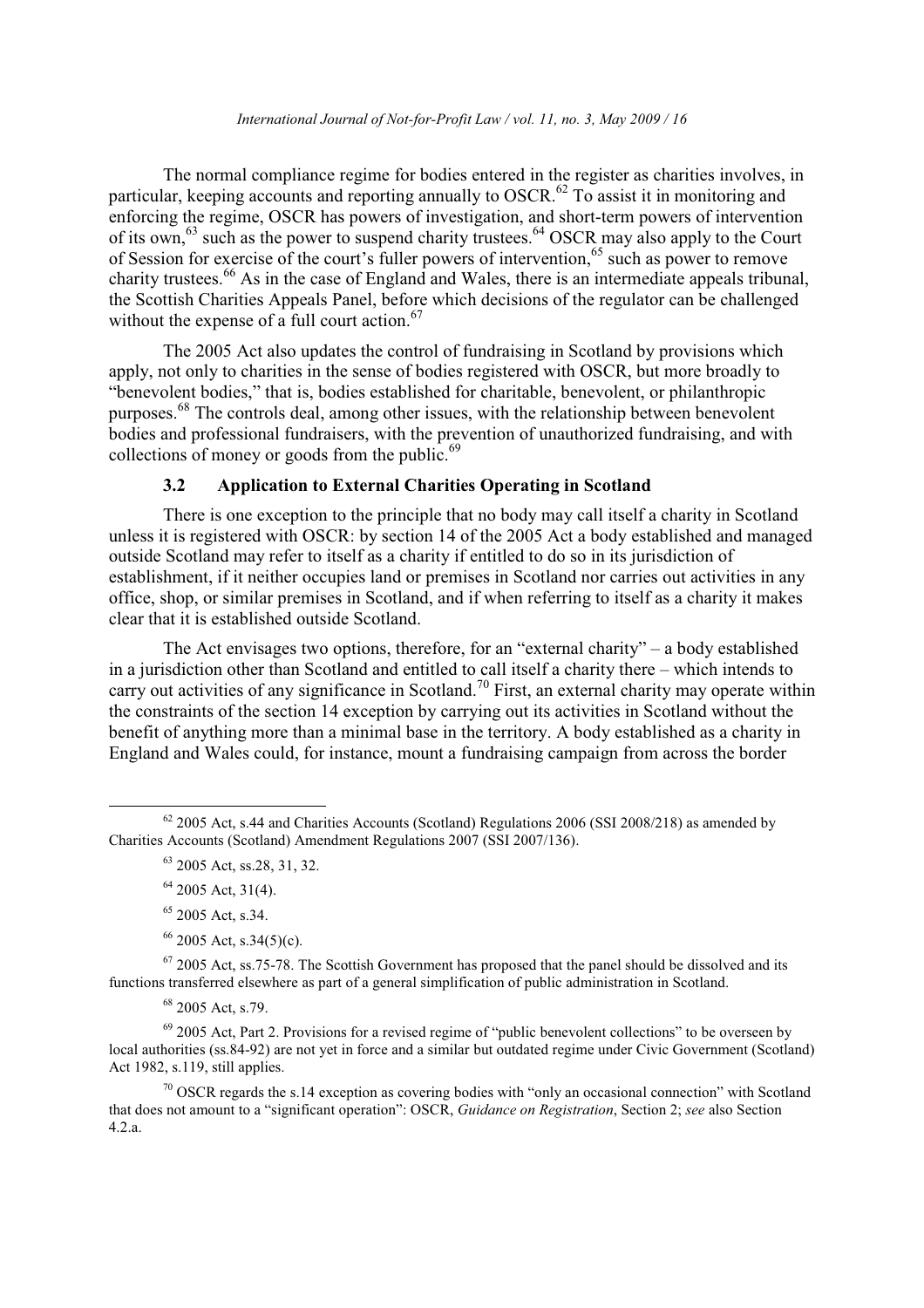electronically or by post without using premises in Scotland – provided that any references to charitable status refer to the jurisdiction in which it is established.

Second, an external charity may register with OSCR and become entitled to call itself a charity in Scotland in the same way as a body established in Scotland that registers with OSCR.<sup>71</sup> This entitlement, which, as mentioned, would bring with it entitlement to "charitable" relief from non-domestic rates in Scotland, involves satisfying two potentially onerous requirements. The first is a requirement to meet the Scottish charity test as part of the registration process  $-a$ requirement which, in the case of English and Welsh charities in particular, may necessitate an alteration of the charity's governing instrument because of the differences between the charity test and the English definition of charity.<sup>72</sup> The second is a requirement of dual regulation: that is, of meeting the demands of the Scottish compliance regime as well as those of the charity's home charities regime. Where the demands are different in detail, for instance in relation to references to charitable status on documents,<sup>73</sup> or to accounting and reporting,<sup>74</sup> dual compliance is likely to lead to additional if not double devotion of resources to compliance.<sup>75</sup>

An external charity contemplating activity in Scotland under the banner of "charity" has. therefore, three clear options: to squeeze into the section 14 exception; to go the whole hog of registration with OSCR and dual compliance, in the knowledge that the asset lock will make opting out of the Scottish system much more difficult than opting into it;  $^{76}$  or not to be active in Scotland after all.

In practice, of the external charities which have registered with OSCR so far, the vast majority have been charities established in England and Wales and registered with CCEW.<sup>77</sup> Most of these are large or very large charities by Scottish standards.<sup>78</sup> At least a proportion of these dual-registered charities have had to adjust their constitutions in order to meet the charity

 $17$  See OSCR, Monitoring of cross border charities: Proposals for consultation (September 2008), 2, and table at 15. By February 2008 there were 530 cross-border charities registered with OSCR  $-$  see n. 4 supra.

 $1$ <sup>1</sup> On the face of it, the Act appears to allow for a third possibility, namely to operate in Scotland as a noncharity benevolent body. Such a body could fund-raise and confer benefit in Scotland but would have to avoid calling itself a charity there. No doubt there would be practical difficulties, but in any event OSCR does not regard this as a real option: OSCR, Guidance on Registration, Section 4.2.a.

 $12$  See Charity Commission, Guidance for English and Welsh charities that have been asked to amend their governing documents before they can register in Scotland (London, Charity Commission, 2007).

 $^{73}$  Cf. 2005 Act s.15 and Charities References in Documents (Scotland) Regulations 2007 (SSI 2007/203). as amended by Charities References in Documents (Scotland) Amendment Regulations 2009 (SSI 2008/58) with Charities Act 1993, ss.5, 67 and 68.

 $74$  See further, below.

<sup>&</sup>lt;sup>75</sup> For other aspects of dual compliance likely to be irksome see Ford, "A statute of unintended consequences," supra n. 52 at 205.

<sup>&</sup>lt;sup>76</sup> See 2005 Act, s.19. Arguably the asset lock operates in the case of an external charity only over its Scottish assets: see Scotland Act 1998, s.  $29(2)(a)$  and  $101(2)$ .

 $^{78}$  Of 450 cross-border charities registered with OSCR as at September 2008, 93% had an annual income in excess of £25,000 and 60% an income in excess of £1m. Of the 22,850 local charities registered with OSCR, 67% had an annual income of less than £25,000 and only 3% an income of over £1m. See OSCR, Monitoring of cross border charities: Proposals for consultation (September 2008), table at 15.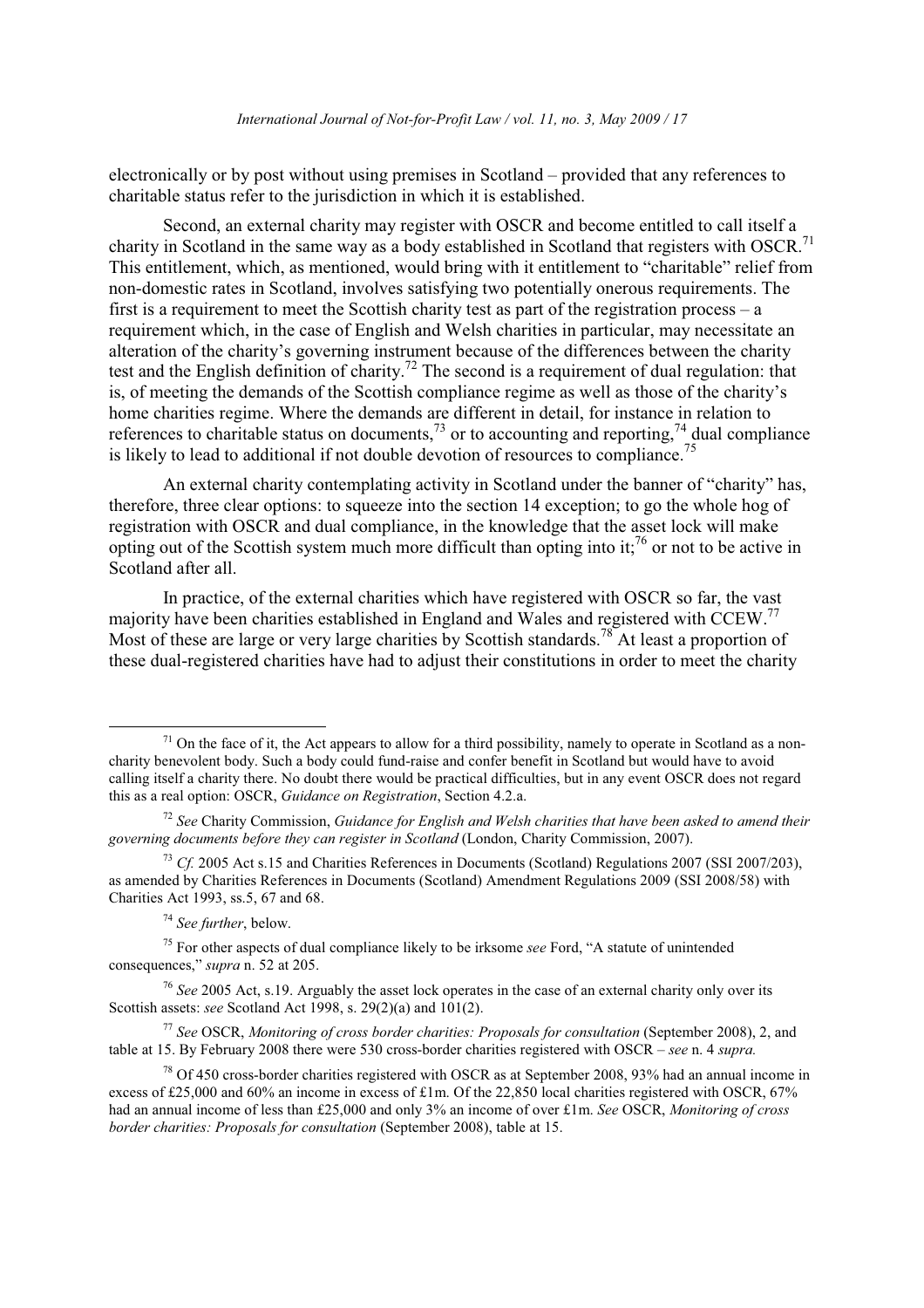test,  $^{79}$  but the principal concern otherwise has been dual compliance in the area of annual accounting and reporting.<sup>80</sup> OSCR, pursuing the strategic objective of reducing "the burden of regulation on charities wherever possible, with particular emphasis on reducing multiple reporting," has recently consulted on a "modified reporting regime for cross border charities."<sup>81</sup> OSCR proposes to "place considerable reliance on the Charity Commission as a lead regulator," with a view to avoiding duplication of monitoring material submitted to CCEW.<sup>82</sup> OSCR's proposals set out to mitigate, but because of the differing regulatory requirements cannot remove altogether, the burdens of dual compliance in accounting and reporting.<sup>8</sup>

The 2005 Act contains further provision of significance to external charities in the form of authority to OSCR to coordinate with other regulators on both the sharing of information and cross-border enforcement. OSCR is expressly bound to cooperate with equivalent regulators, in the United Kingdom and elsewhere,<sup>84</sup> and is authorized to disclose information to those regulators in the exercise of its functions.<sup>85</sup> OSCR may also, on a reference from the CCEW, apply to the Court of Session for measures to protect movable property held in Scotland on behalf of a charity established in England and Wales where there is an allegation of misconduct in the administration of the charity.<sup>86</sup>

### **ISSUES FOR EXTERNAL CHARITIES OPERATING IN NORTHERN**  $\overline{4}$ . **IRELAND**

### $4.1$ Outline of the New Framework of Charity Law for Northern Ireland

The Charities Act (Northern Ireland) 2008 introduces a new regulatory framework for charities in Northern Ireland with the establishment of the Charity Commission for Northern Ireland (CCNI),  $^{87}$  a new register of charities, the adoption of a statutory definition of charitable

 $81$  OSCR, Monitoring of cross border charities: Proposals for consultation (September 2008), 3.

 $82$  Ibid.

<sup>83</sup> OSCR's proposals are in essence that a cross-border charity must submit (1) accounts which conform with the Scottish accounting regulations but which may be UK consolidated accounts without differentiation of Scottish activities; (2) an Annual Return Form which will be largely pre-populated with information already held by OSCR; and (3) an Information Return for Dual-Registration Charities which seeks to elicit financial and other data specific to the charity's Scottish activities.

 $84$  2005 Act, s.20.

<sup>85</sup> 2005 Act, ss.24 and 25.

<sup>86</sup> 2005 Act, s.36. Charities Act 1993, s.80, contains reciprocal provisions. See also section 2.2, above.

<sup>87</sup> The Northern Ireland Department of Social Development expects to establish the Charity Commission of Northern Ireland in April 2009 with the appointment of the first Charity Commissioners. See the Department's draft timetable at http://www.dsdni.gov.uk/charities draft time table.htm (last accessed March 20, 2009).

<sup>&</sup>lt;sup>79</sup> See OSCR, *OSCR Response to the Calman Commission* (February 2008), 4; also Ford, "A statute of unintended consequences," supra n. 52 at 221, note 167.

<sup>&</sup>lt;sup>80</sup> In particular, for small and medium-sized charities, the accounting requirements are in many respects more onerous under the Charities Accounts (Scotland) Regulations 2006 than under their equivalents in England and Wales. For example, in England and Wales, charities with an annual income of up to  $£25,000$  are not obliged to have their accounts independently examined, or even to submit them to the CCEW, but these concessions do not apply in Scotland. Also, in England and Wales, the independent examiner (IE) only has to be professionally qualified if the charity's income is over £250,000, but in Scotland a qualified IE is mandatory whenever "fully accrued accounts" are prepared, which is compulsory at an income of  $£100,000$  and above. See further Appendix below.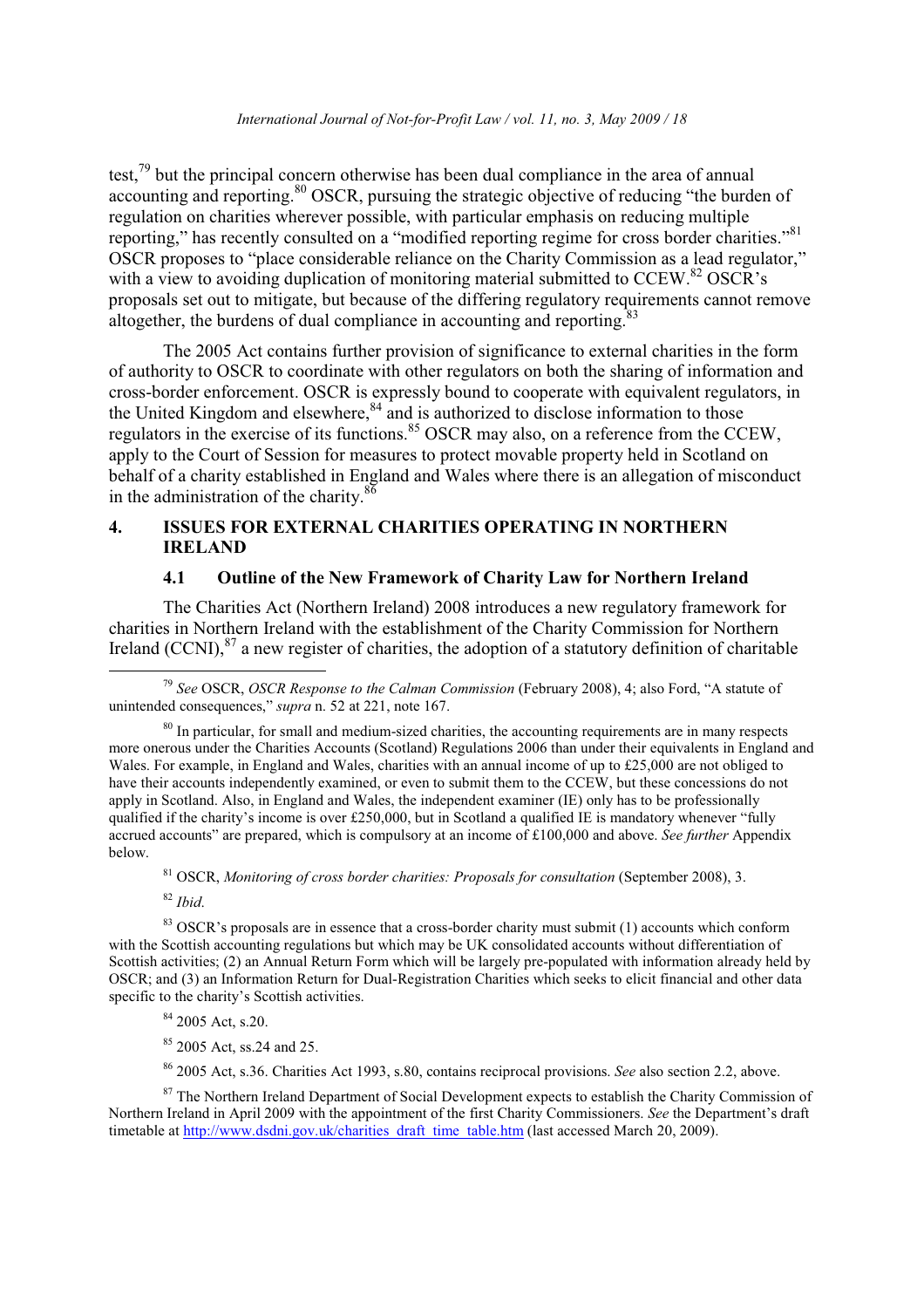purposes (broadly reminiscent of the English statutory definition)<sup>88</sup> coupled with a public benefit test that draws inspiration from the Scottish test.<sup>89</sup> To be charitable under the 2008 Act, a body must fall within one of the twelve heads of charitable purpose set out in s. 2 and satisfy the public benefit test laid down in s. 3. Like Scotland, Northern Ireland has chosen to sever the link between the UK tax definition of "charitable purpose" (which continues to be governed by the 2006 Act and applies throughout the United Kingdom for tax purposes<sup>90</sup>) and the controlling definition for the regulation of charities by developing its own parameters for "charitable" purpose." The result is a charity test that is similar but not identical to the 2006 Act definition.<sup>91</sup>

The 2008 Act requires every institution that is a charity under the law of Northern Ireland to be registered, without exception. Presence on the register provides a conclusive presumption that an institution is charitable.<sup>92</sup> Once registered, a charity is required to file annual accounts with the CCNI within 10 months of the charity's year end. In particular, the accounts of unincorporated charities with an annual income of over £100,000 require independent examination by a qualified person whereas an audit is required for those charities with an annual income in excess of £500,000.<sup>93</sup> All registered charities must also provide an Annual Report, detailing the charities' activities for the previous vear.

Responsibility for the regulatory oversight of charities shifts from the Department of Social Development to the CCNI which, apart from its role in maintaining the register, <sup>94</sup> will enjoy wide powers to investigate apparent misconduct in the administration of charities, to suspend or remove trustees.<sup>95</sup> freeze charitable assets, <sup>96</sup> and determine applications for public collection permits.<sup>97</sup> All of these powers are subject to the right of appeal to both the new Charity Tribunal for Northern Ireland and the High Court of Northern Ireland.

### **Application to External Charities Operating in Northern Ireland**  $4.2$

Section 1 of the Charities Act (Northern Ireland) 2008 defines "charity" as limited to an institution that is established for charitable purposes only and falls subject to the control of the

 $91$  For further discussion of the differences in the concept and scope of charitable purpose introduced by the 2008 Act, see Oonagh B. Breen, "Neighbouring perspectives: legal and practical implications of charity regulatory<br>reform in Ireland and Northern Ireland" (2008) 59(2) Northern Ireland Legal Quarterly 223-43.

 $92$  2008 Act, s. 18. The Department of Social Development envisages the creation of the charities register by a commencement order in September 2009 with the first charity registrations occurring in April 2010 (see http://www.dsdni.gov.uk/charities draft time table.htm).

 $93$  2008 Act, ss. 64-65. Unincorporated charities with an annual income of less than £100,000 require external scrutiny from an independent person with the requisite skills. Charitable companies will continue to prepare their accounts in line with Part 15 of the Companies Act  $2006$  (c.46) – see 2008 Act, s. 68(5). See the Appendix for further details of the accounting arrangements under the 2008 Act.

- $95$  2008 Act. s. 34.
- <sup>96</sup> 2008 Act, s.33.
- <sup>97</sup> 2008 Act, Part 13.
- <sup>98</sup> 2008 Act, Part 3, ss. 12-15.

<sup>&</sup>lt;sup>88</sup> C.f Charities Act (Northern Ireland) 2008, s.2 with 2006 Act, s. 2.

 $89$  Cf. 2008 Act, s. 3 with 2005 Act, s.8.

<sup>&</sup>lt;sup>90</sup> 2006 Act ss. 80(5) and (6) – see supra n. 29 and n. 35.

<sup>&</sup>lt;sup>94</sup> 2008 Act, Part 4, ss. 16-21.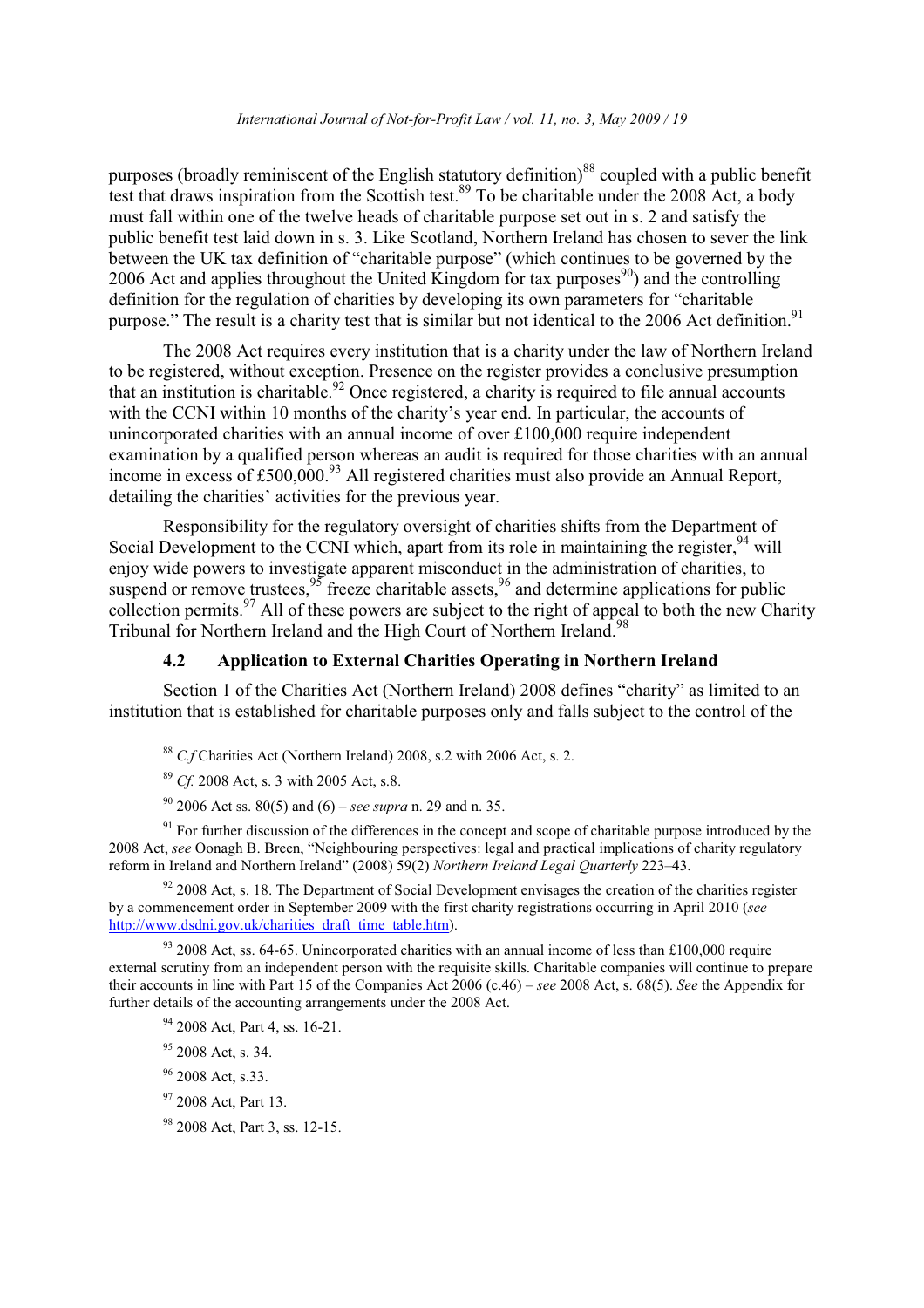## International Journal of Not-for-Profit Law / vol. 11. no. 3. May 2009 / 20

Court in the exercise of its jurisdiction with respect to charities. It is clear from the outset, therefore, that external charities that are not subject to the power of the High Court of Northern Ireland will not be subject to the provisions of the Act requiring charity registration<sup>99</sup> and the concomitant disclosure<sup>100</sup> and reporting requirements<sup>101</sup> that flow from there. Section 1 finds its origins in section 1 of the English Charities Act 2006 and takes account of the prevailing jurisprudence relating to English courts' jurisdiction over external charities.<sup>102</sup> It follows that a charity established under Irish, Scottish, or English law will not be a charity within the meaning of section 1 and will not therefore be eligible (or required) to register with the CCNI under section 16 of the Act.

It would be wrong to assume, however, that external charities are therefore to be left entirely unregulated in Northern Ireland. Section 167, which deals expressly with such entities, applies to any institution which is not a charity under the law of Northern Ireland but which operates for charitable purposes in or from Northern Ireland. These "s.167 institutions," although not required to register under section 16, nonetheless will be required to prepare financial and activity statements with regards to their Northern Ireland operations. The Department of Social Development can require the CCNI to keep a special register of such organizations and the Department will also have the power to apply or disapply any of the provisions of the 2008 Act to these organizations, as it sees fit. The only proviso governing all of the foregoing is that any Departmental order relating to the treatment of external charities must be laid before the Northern Ireland Assembly and be approved by resolution before it can be implemented.

Section 167 of the 2008 Act has no comparative provision amongst its English, Scottish, or Irish neighbors. In drafting this provision, Northern Ireland officials learnt from the experiences of their Scottish and English counterparts. The requirement in the 2005 Scottish Act that all charities operating in Scotland must register with OSCR resulted in some English charities having to amend their constitutions in order to do so.<sup>103</sup> Such amendments caused difficulties for the CCEW,  $^{104}$  which resulted in its representations to Northern Ireland not to replicate this procedure. The underlying purpose of section 167 seems to be to recognize as "charitable" organizations that are already registered charities in Great Britain without querying their validity in this regard but still requiring them to meet Northern Ireland accountability requirements.<sup>105</sup>

The practical effect of this provision will allow for organizations approved under the broader charitable purposes lists of another jurisdiction to be accepted as charitable in Northern Ireland even if such a charitable purpose would have been outside the scope of those that could

 $104$  See n. 72 supra.

<sup>105</sup> Testimony of Mr. Seamus Murray, Department of Social Development, Committee for Social Development, Charities Bill, NORTHERN IRELAND ASSEMBLY HANSARD, February 28, 2008.

<sup>&</sup>lt;sup>99</sup> 2008 Act, s. 16.

 $100$  2008 Act, ss. 19 and 70.

 $101$  2008 Act, ss, 66 and 69.

<sup>&</sup>lt;sup>102</sup> See Gaudiya Mission, supra n. 22.

 $103$  See Charity Commission for England and Wales, *Guidance for English and Welsh charities that have* been asked to amend their governing documents before they can register in Scotland, available at http://www.charity-commission.gov.uk/supportingcharities/oscreude2.asp (last accessed January 22, 2009).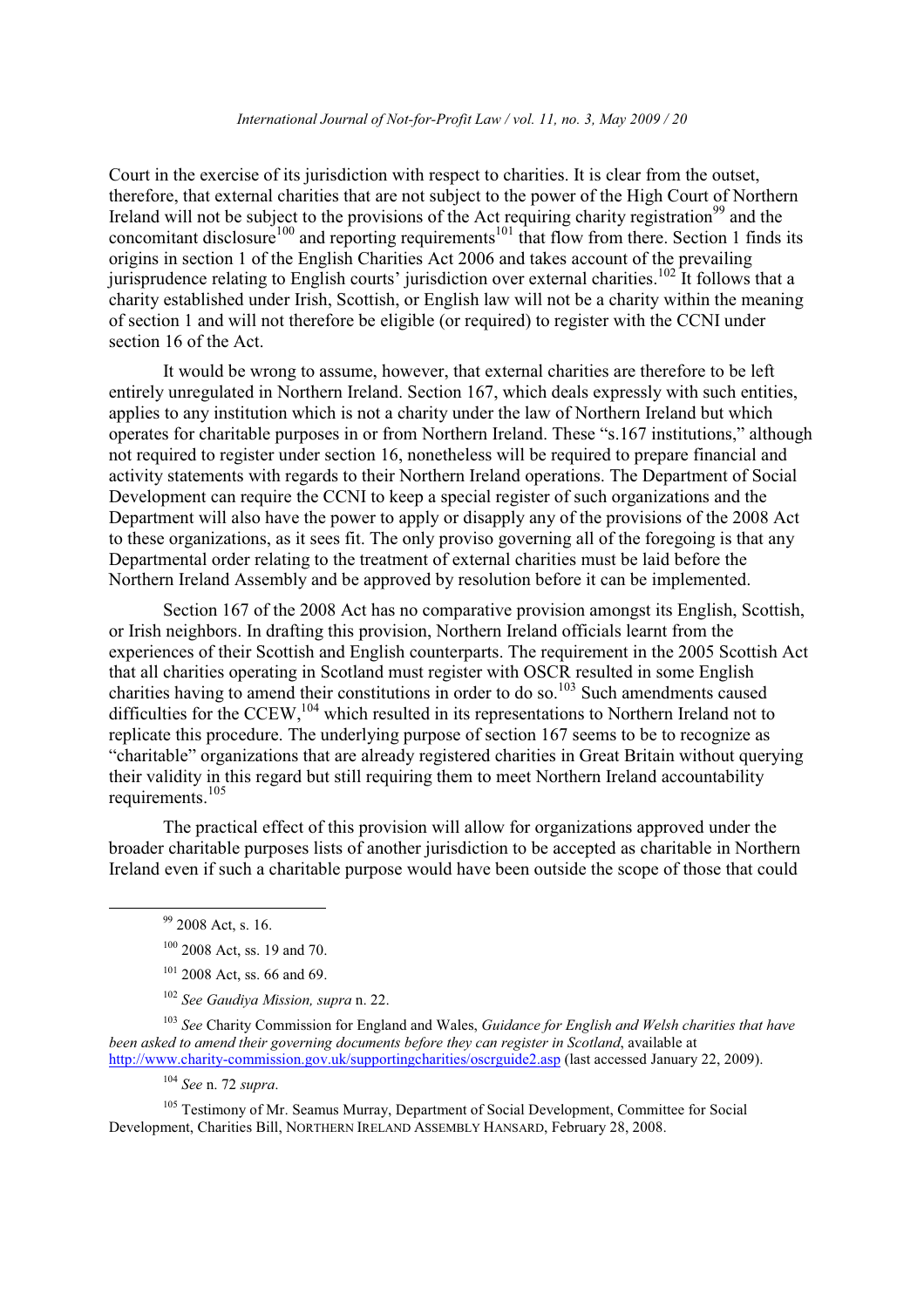### International Journal of Not-for-Profit Law / vol. 11, no. 3, May 2009 / 21

be approved by the CCNI if registration had first been sought in Northern Ireland. In this regard. there will be no need for such external charities to amend their governing instruments for recognition in Northern Ireland to occur. Although conceived of in the context of the United Kingdom and existing regional variations in definition of charitable purpose, it will prove difficult to limit the scope of this provision to charities registered in Great Britain, since Irish or, indeed, French or German charities, if operating in Northern Ireland, equally will fall outside the definition of "charity" in section 1 and will thus arise for consideration under section 167 too. Indications are that where states have rigorous charity regulation regimes in place, the NI Department of Social Development will direct the CCNI to recognize external charities from these states in a similar manner to those from Great Britain. In cases where a state does not have a comprehensive regulatory scheme in place for oversight of its domestic charities, section 167 gives the Department of Social Development freedom to be more demanding in the requirements that such external charities must satisfy before recognition is granted.

The full implications of section 167 for external charities are hard to tease out at present since the all-important detail remains to be spelt out by way of Departmental Order and regulations. Notwithstanding first impressions, the Charities Act (Northern Ireland) does not give external charities registered in another jurisdiction an unconditional passport to operate in Northern Ireland. Section 167 institutions will be required to register on a separate register  $$ described in Committee stage as a "parallel register" – and obliged to report and make financial returns to the CCNI in order to fulfil the public accountability aspect of that legislation.<sup>106</sup> The Northern Ireland accounting requirements are exacting insofar as it is clear on the face of the legislation<sup> $107$ </sup> that the CCNI is interested solely in financial accounts and performance reports relating to Northern Ireland activities. As noted elsewhere, the legislation of other jurisdictions may be implicitly construed to the same effect but they lack the clarity inherent in section 167 of the Charities Act (Northern Ireland) 2008.<sup>108</sup>

A further consequence of Northern Ireland's direct approach to dealing with external charities appears to be that there will be no *de minimis* exemption that will enable these bodies to "opt out" of registration and accountability. Section 167 leaves no escape door for an external charity to carry out activities in or from Northern Ireland and not be registered with the CCNI. In this respect. Irish charities that operate on an all-island basis would thus be required to register as s.167 institutions even if only engaged in ad hoc charity fundraising ventures north of the border. Fundraising, service provision, and physical presence are all likely to require registration. Grantmaking by external charities, however, may be possible without a separate registration required.

Section 167 gives the NI Department of Social Development some leeway to set lower levels of financial reporting for external charities that already file full accounts in another state and the higher audit thresholds that apply in Northern Ireland may relieve some Irish crossborder charities of the need for audited accounts.<sup>109</sup> Yet challenges will exist for external

 $106$  Ibid.

 $107$  2008 Act, s. 167(3).

 $108$  Ireland: see n. 147 *infra* and accompanying text; Scotland: see Ford, *supra* n. 52.

 $109$  2008 Act. s.65.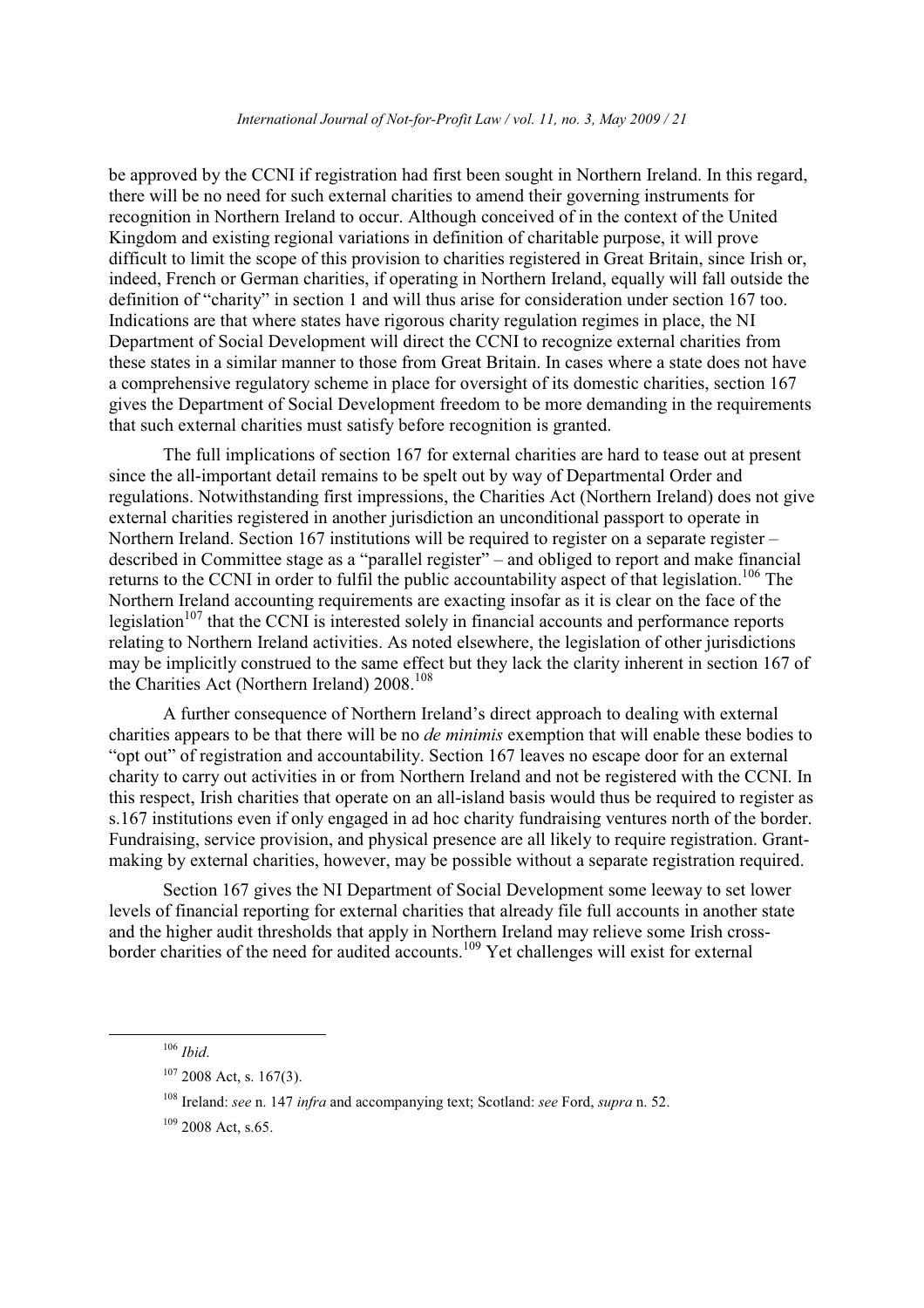charities since separate accounts for Northern Ireland operations are required (a factor likely to impact Irish charities operating on a cross-border basis).<sup>110</sup>

In terms of broader international cooperative powers, section 24 of the Charities Act (Northern Ireland) 2008 provides a right of disclosure by or to the CCNI that extends to public bodies beyond the territory of the United Kingdom.<sup>111</sup> The definition of "public body" is not limited to other charity regulators but could encompass the police or revenue authorities in Ireland or further afield in an appropriate case. As in England, the purpose of disclosure is stated as being twofold: a) for any purpose connected with the exercise of the Commission's functions or b) to enable or assist the public body or officeholder to exercise any functions. Whereas the latter rationale will probably arise with a request initiated by another public body, the first rationale might occur in a situation in which the CCNI needs to give information to a public body to enable it to assist the CCNI in its inquiries. In common with the English Act 2006, there is no general provision in the Charities Act (Northern Ireland) expressly providing for cooperation between the CCNI and other public bodies or officeholders, whether based in<br>Northern Ireland or outside of the UK.<sup>112</sup> This omission may be an oversight on the part of the Northern Ireland administration, which borrowed heavily from the English legislation. The latter was unlikely to have an external cooperation provision in its 2006 Act given the vacuum in which the Charity Commission for England and Wales has operated for many years – up until recently, neighboring jurisdictions have not had modern charity regulatory regimes much less comparative charity regulators with which the Charity Commission could conceivably have cooperated.

The only provision relating to cross-border cooperation in the Charities Act (Northern Ireland) is to be found in section 56 and it is limited to cooperation within the UK.<sup>113</sup> The CCNI may, on a reference from either OSCR or the CCEW, apply to the High Court for Northern Ireland for measures to protect movable property held in Northern Ireland on behalf of a charity established in England and Wales or Scotland where there is an allegation of misconduct in the administration of the charity.<sup>114</sup> This generosity of asset protection does not extend to charities established in the Republic of Ireland.<sup>115</sup> Neither Scotland nor England and Wales affords a

 $^{113}$  In this regard, s. 56 of the Charities Act (Northern Ireland) 2008 can be compared with s.36 of the Charities Trustee and Investment (Scotland) Act 2005 and with s.80 of the English Charities Act 1993.

 $110$  Most of the thresholds in ss. 65-66 of the Northern Ireland Act were originally the same as for England and Wales, but are now considerably lower as a result of the increased thresholds in E&W from April 2009 – see table II in the Appendix below. But there are also more fundamental differences since, unlike E&W, there is no lower limit for charity registration, nor is there is a level below which a charity is exempt from any external scrutiny of its accounts – so in these respects the Northern Ireland requirements are closer to those in Scotland.

 $111$  2008 Act, s. 24(1).

<sup>&</sup>lt;sup>112</sup> By contrast, s.20 of the Charities Trustee and Investment (Scotland) Act, 2005 and ss. 33 & 34 of the Irish Charities Act 2009 provide for such external regulatory cooperation.

<sup>&</sup>lt;sup>114</sup> 2008 Act, s. 56.

<sup>&</sup>lt;sup>115</sup> Thus, if an Irish charity, guilty of misconduct in the administration of its assets, were to move those assets to Northern Ireland, the CRA or the affected claimants would be forced to make out a civil case for a Mareva injunction, relying on the Brussels Convention to secure enforcement. The Brussels Convention, officially the "Convention on the Enforcement of Judgments in Civil and Commercial Matters," agreed in 1968 by the member states of the EU, has the goal of increasing economic efficiency and promoting the single market by harmonizing the rules on jurisdiction and preventing parallel litigation. The Convention, as now interpreted by Council Regulation (EC) No. 44/2001 of 22 December 2000 on jurisdiction and the recognition and enforcement of judgments in civil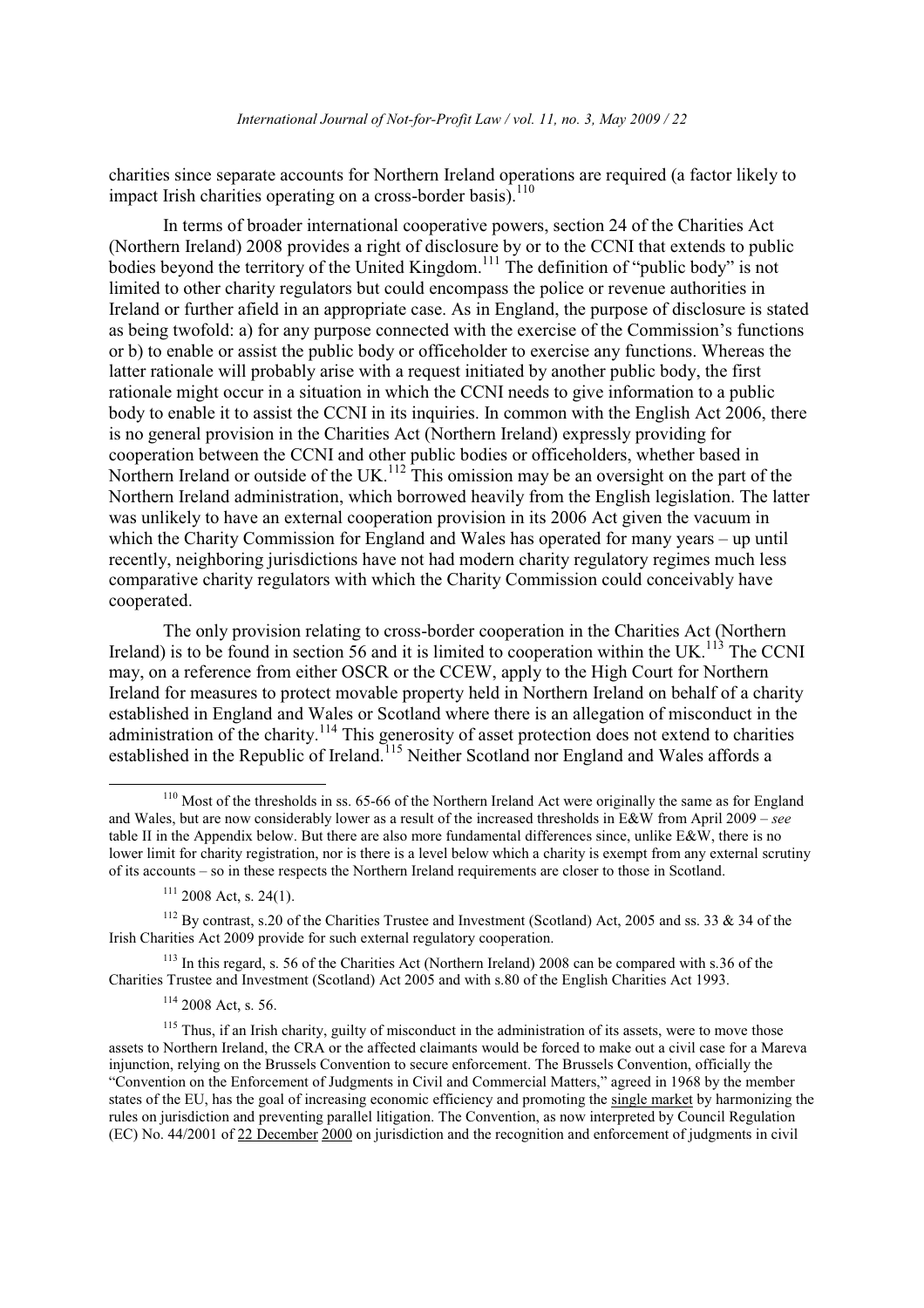similar reciprocity of asset protection to Northern Ireland in its charity legislation.<sup>116</sup> This oversight most likely is due to the order of the statutes' respective enactment but the absence of full reciprocity is nonetheless unfortunate.

### 5. **ISSUES FOR EXTERNAL CHARITIES OPERATING IN THE REPUBLIC OF IRELAND**

### $5.1$ The New Legislative Framework of Charity Law in Ireland

The Irish Charities Act, 2009 introduces a new regulatory framework for charities in Ireland, thereby amending the existing Charities Acts  $1961-1973$ .<sup>117</sup> The Act provides for a new statutory definition of "charitable purpose" that is similar but not identical to those statutory definitions currently in place in Scotland, England and Wales, and Northern Ireland.<sup>118</sup> A register of charities is established under the Act<sup>119</sup> and registered charities are subject to certain annual reporting requirements<sup>120</sup> as well as to the supervisory oversight of a new statutory regulator, the Charities Regulatory Authority (hereafter the "CRA"). The CRA takes over both the protective responsibilities of the Attorney General<sup>121</sup> and the supportive role of the Commissioners of Charitable Bequests and Donations towards charities.<sup>122</sup> For the first time in Ireland, the new regulator will monitor charities from a charity governance perspective as distinct from purely taxation or company law perspectives. The Irish Charities Act provides that the functions of the CRA will include the protection of charitable assets and the facilitation of the better administration of charitable organizations and trusts.<sup>123</sup>

To this end, all organizations that wish to call themselves charities, regardless of size or organizational form, will be required to register with the CRA.<sup>124</sup> This registration requirement extends to external charities established outside but active within the State.<sup>125</sup> Subject to a limited exception for external charities, discussed below, it will be an offense to call oneself a charity and not be registered.<sup>126</sup>

and commercial matters governs the circumstances in which preliminary orders, such as freezing orders can be granted in signatory jurisdictions.

<sup>116</sup> See Charities Trustee and Investment (Scotland) Act 2005, s. 36 and English Charities Act 1993, s. 80.

 $117$  Charities Act, 2009 (No. 6 of 2009).

<sup>118</sup> Cf. 2009 Act, s.3 with 2005 Act, s.7(2); 2006 Act, s.2; and 2008 Act, s.2.

 $119$  2009 Act. s. 39.

 $120$  2009 Act, ss. 48 & 49 (annual statement of accounts) and s. 52 (annual reports).

 $121$  2009 Act, s. 38 (transfer of functions of Attorney General to CRA).

<sup>122</sup> 2009 Act, Part 6 (dissolution of the Commissioners of Charitable Donations and Bequests and transfer of functions to the CRA).

 $123$  2009 Act. s. 14.

 $124$  2009 Act, s. 39(3) & (4). Charities that qualified for tax relief prior to the enactment of the Charities Act will be deemed registered under s. 40.

<sup>125</sup> 2009 Act, s. 39(5). S. 39(5) [the '*Stauffer* clause'] gives effect to the European Court of Justice's decision in Case C-386/04 Centro di Musicologia Walter Stauffer v. Finanzamt Munchen fur Korperschaften [2006] ECR I-8203, which prohibits a Member State from discriminating against an EEA-established charity on the grounds that its principal place of business is in another EEA member state.

 $126$  2009 Act, s.41.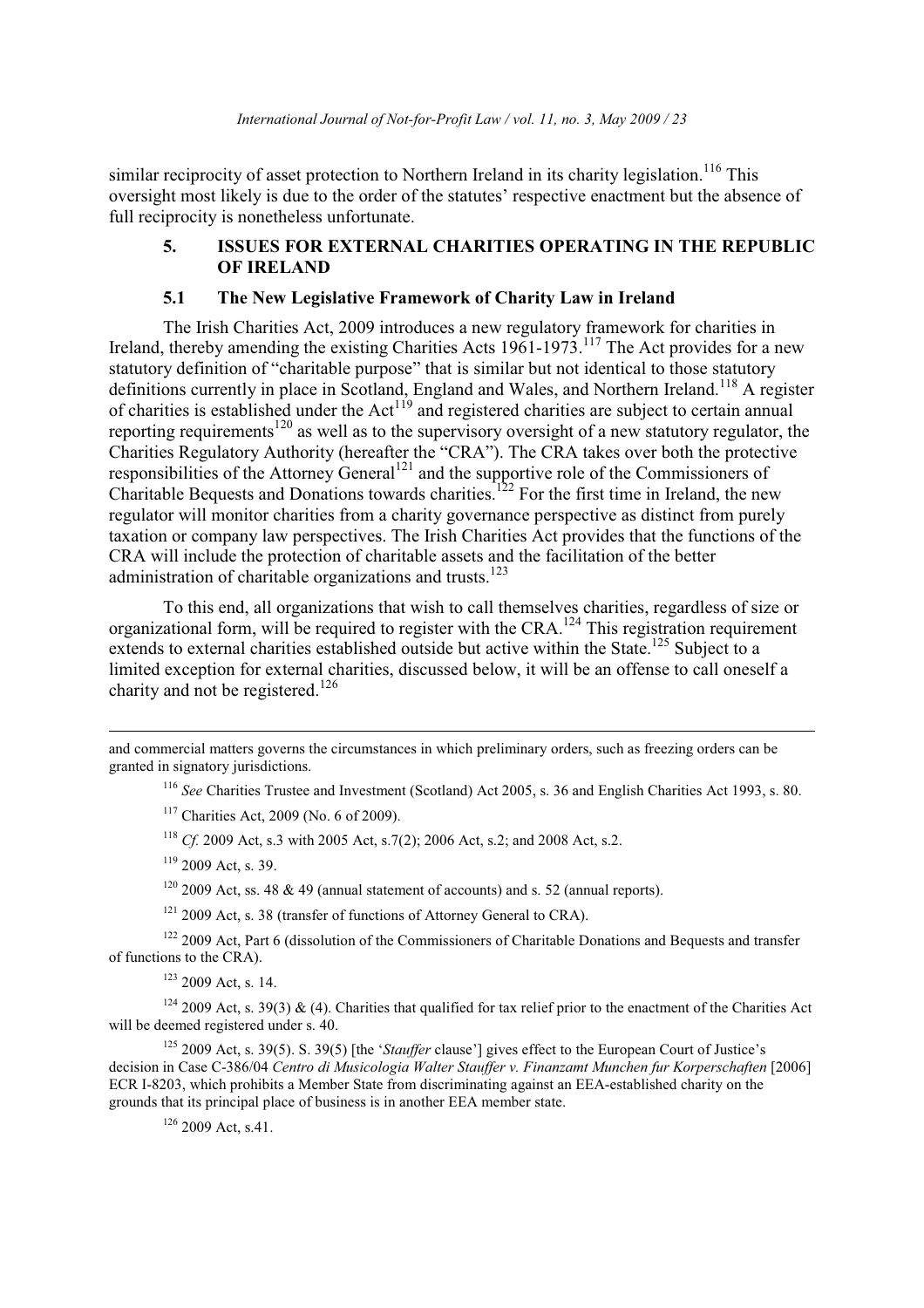### International Journal of Not-for-Profit Law / vol. 11, no. 3, May 2009 / 24

Traditionally, the availability of tax relief and the general credibility and confidence that the donating public places in charities were reasons said to motivate organizations to seek "charitable status" and therefore to buy into a regulatory regime. The label "charitable status" is used advisedly here since until the enactment of the 2009 Act, it signified nothing more in Ireland than that Revenue Commissioners had granted the organization tax-exempt status for charitable purposes. Registration with the CRA will not, however, guarantee an organization taxexempt status since the Charities Act decouples the awarding of tax exemption (which will remain within the sole ambit of Revenue) from that of charitable status (now to be determined by the CRA).<sup>127</sup> In this regard, the Irish regime, when operational, will resemble the Scottish position where tax-exempt status and charitable status are also severed.<sup>128</sup>

With regards to the public confidence that flows from the bestowal of charitable status on an entity, prior to the enactment of the 2009 Act there was little in Ireland's regulatory regime to justify the belief that a tax-exempt charity was a well-governed charity per se. The Charities Act will bring greater credence to this claim of faith since only registered charities will be entitled to use the charity label in future.<sup>129</sup> The "feel good" factor associated with registered charitable status will be shored up by obligations on registered charities to account annually for their performance and their financial activities, thus giving the moniker "registered charity" a depth and meaning that in the past it has lacked.<sup>130</sup> However, beyond the right to use the charity label, registration with the CRA per se will bestow few other rights.

The downside to registration for charities will flow from the concomitant duties of registered charities that buy into the statutory regime. All registered charities will have disclosure and reporting requirements. The Charities Register will be open to public scrutiny and registered charities will be required to file an annual report with the CRA detailing their performance<sup>131</sup> and to maintain proper books of account.<sup>132</sup> With the exception of charities having a gross income or total expenditure of less than  $\epsilon$ 10,000,<sup>133</sup> all charities are required to prepare and file their annual

 $129$  2009 Act, s. 46(2). Subject to the exception set down in s. 46(6), it will be an offense to hold an organization out as a charity and not be registered with the CRA.

 $130$  To this end, s.46(2) of the Act makes it an offense for a body (other than a registered charity) to describe itself or its activities in any advert, promotion, or notice in such terms as would cause members of the public to reasonably believe that it is a charitable organization. It is intended that this provision will curtail the nefarious activities of certain commercial charity bag clothes collectors that masquerade as charities in their collection activities.

 $131$  2009 Act, s. 52(1).

 $132$  2009 Act, s. 47. Cf. s.47(11) exempting charitable companies from this requirement.

 $133$  2009 Act, s.48 (6) & s. 52(4). These provisions also exempt charitable companies, education bodies, and designated education centers from the requirement to file with the CRA but in each of these cases those bodies are subject to existing filing requirements with other regulators. It follows that the combined effect of ss. 48 and 52 is that charities with income/expenditure of less than  $\epsilon$ 10,000 will not be required to expose their accounts to regular scrutiny although they will still be required to file an annual report with the CRA under s.52(1).

 $127$  2009 Act, s. 7. In this regard, s.7(2) expressly provides that in the exercise of its tax functions, the Revenue Commissioners shall not bound by a determination of the CRA as to whether a charitable purpose is for the public benefit or not.

 $128$  See n. 41 supra and accompanying text. In terms of operation, it is likely that the CRA will enter into a memorandum of understanding with the Irish Revenue Commissioners regarding the respective approaches of these agencies to the determination of charitable purposes under  $s.33(1)(c)$  2009 Act. Cf. Memorandum of Understanding between The Office of The Scottish Charity Regulator and HM Revenue & Customs (Charities) (2006).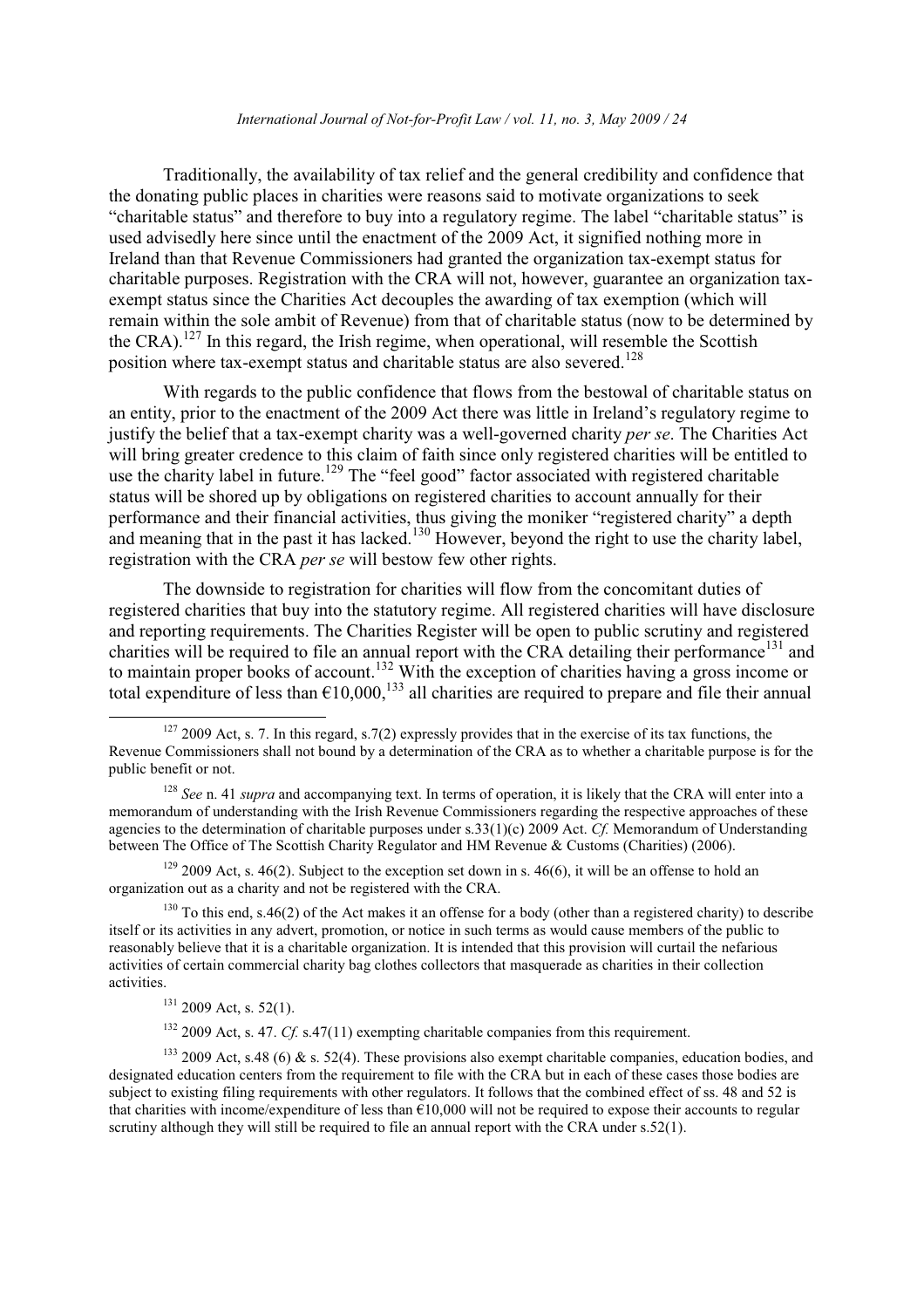returns with the CRA (in the case of unincorporated charities) or the Companies Registration Office (in the case of incorporated charities).<sup>134</sup> Charities will also find themselves under an onus to participate in a proposed non-statutory fundraising regulation regime since its failure would trigger legislative intervention and the imposition of a statutory framework.<sup>135</sup> Registration will bring charities under the jurisdiction of the CRA, which will have the power to carry out inspections in cases of suspected charity mismanagement or fraud and whose permission must be sought on matters ranging from cy près applications and dissolution more generally to any other changes to an organization's declared charitable purposes or its charity name.

### **Issues for External Charities Operating in Ireland**  $5.2$

If the downside of "buying into" the Irish regulatory regime appears untenable for external charities that are already subject to regulatory regimes in their home countries, there does remain a limited "opt-out" possibility. Certain external charities can have a presence in Ireland while holding themselves out to be charities and yet avoid the requirement to register with the CRA and all of the associated statutory obligations. According to section 46(6), an unregistered charity that is publicly described as a charity in Ireland will not commit an offense under Irish law if it satisfies the following conditions:

- it is established under the law of a place other than the State<sup>136</sup> and under that law it is  $\mathbb{Z}^{(n)}$ entitled to be described as a charity;
- its center of management and control is outside the State;
- it does not occupy any land in the State or carry out any activities in the State; and  $\omega_{\rm{max}}$
- the advertisement or promotional literature, containing the description of the external charity, is accompanied by a statement as to its place of establishment.

A literal reading of the section would imply that it will have quite a narrow application and the provision drew little comment at Committee Stage in the Dáil (the Irish Lower House of Parliament), perhaps precisely for this reason.<sup>137</sup> An external charity, properly recognized under the laws of its home country, that does nothing in the State will be able to declare its charitable status without incurring an obligation to register. This constitutes the lowest form of mutual recognition available. One could conceive that whereas an external charity with Irish property investments in its portfolio could take advantage of section 46(6), an external charity with a toehold (in the form of an office site or shop) in the State or one that carried out "any activities," whether in the nature of fundraising, grant-making, or service provision  $-$  no matter how infrequent or minimal – would be required to register.

<sup>&</sup>lt;sup>134</sup> 2009 Act, s. 48(1). Under s. 49 of the Act, incorporated charities will continue to make their returns to the Companies Registration Office, which Office upon receipt of notification from the CRA will give a copy of those returns to the CRA, thereby avoiding dual filing requirements in respect of returns by incorporated charities. See further the Appendix below.

<sup>135 2009</sup> Act, s.97. For details on the proposed non-statutory fundraising regulation regime see Irish Charities Tax Research Ltd, Final Report on the Regulation of Fundraising by Charities through Legislation and Codes of Practice (Dublin, May 2008) and Oonagh B. Breen, "Regulating Charitable Solicitation Practices– The Search For A Hybrid Solution" (2009) 25(1) Financial Accountability & Management, 115-143.

 $^{136}$  *I.e.*, the Republic of Ireland.

<sup>&</sup>lt;sup>137</sup> Irish Charities Bill 2007, Committee Stage, Dáil Debs, January 22, 2008.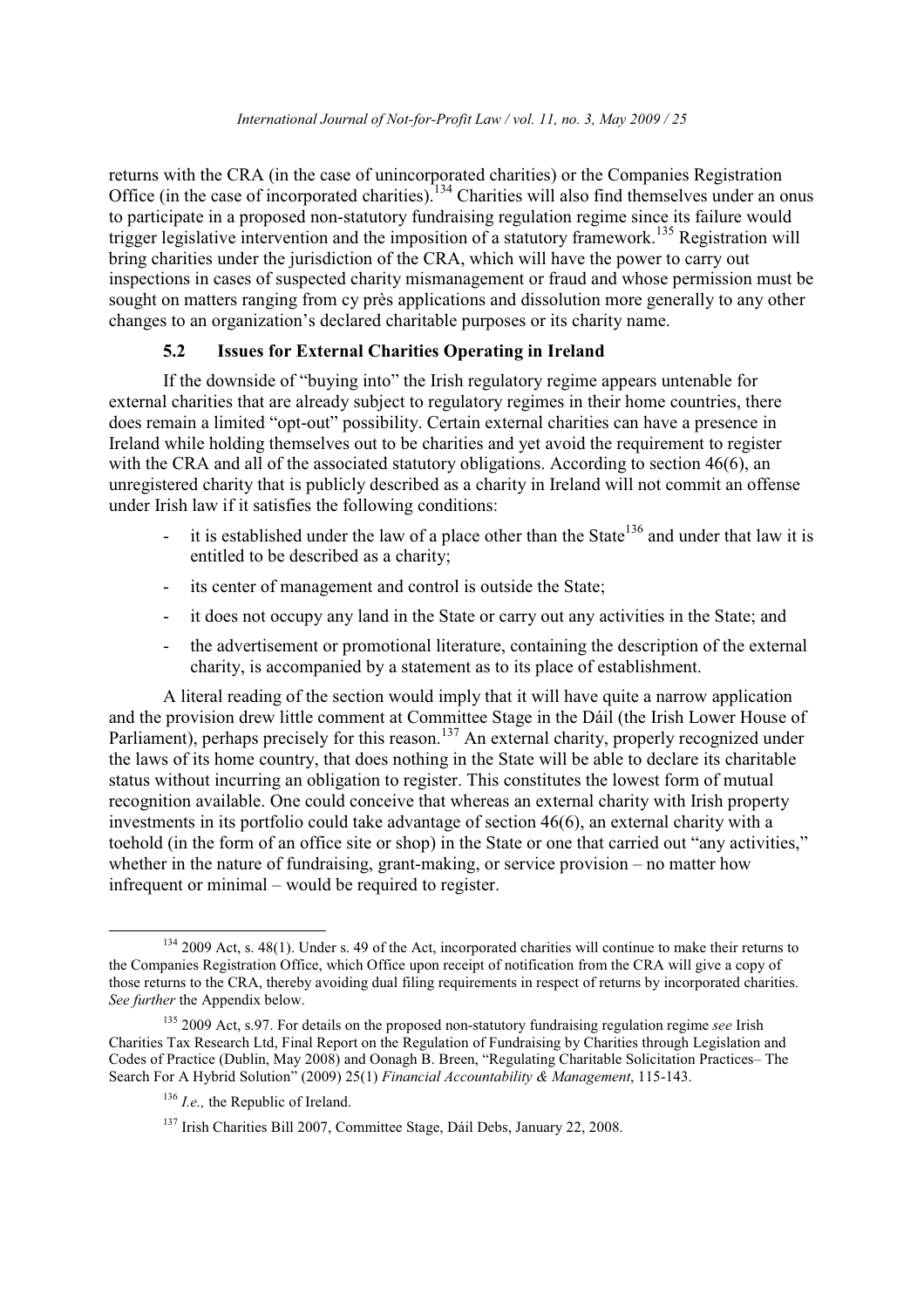### International Journal of Not-for-Profit Law / vol. 11, no. 3, May 2009 / 26

The origins of section 46(6), as first set out in Head 53 of the Irish General Scheme of Bill in 2006, can be traced to section 14 of the Charities and Trustee Investment (Scotland) Act 2005.<sup>138</sup> Although no longer a verbatim version of s. 14 (reference to the location of the activities has been removed entirely), s. 46(6) still follows its basic structure. From its inception the Scottish provision has been construed as embodying a *de minimis* threshold with regard to activity. Whereas simple occupation (as opposed to mere ownership) of property in Scotland requires a charity to register with OSCR, significant activity is necessary to trigger a need for registration. This approach has been expressed both in policy memoranda preceding the Scottish Act and in subsequent guidelines from the Office of the Scottish Charity Regulator (OSCR) upon the Act's implementation.<sup>139</sup> In reviewing the extent of an organization's activities or operations in Scotland, OSCR focuses on the frequency of the activities, their significance with regard to activities carried out by the charity elsewhere, and the overall significance of the impact of those activities.

Neither the Explanatory Memorandum to the Irish Bill nor the parliamentary hearings on the Charities Bill gave any indication as to whether a strict literal interpretation (eschewing a de minimis approach) or a purposive interpretation (which would allow for a *de minimis* approach) will be adopted in relation to section 46(6). It is thus unclear, for instance, whether a Northern Ireland registered charity that holds a one-off fundraising event in Ireland will be obliged to register under s. 39 or will be exempt under s.46(6), or whether non-registration will necessarily grant external charities immunity from the investigative powers of the CRA, which are not limited to registered charities.<sup>140</sup>

The options for external charities which have, or would like to have, a presence in Ireland and which fall outside the opt-out provisions of section 46(6) are two-fold: either to operate as a nonprofit organization without charitable status in Ireland or to register with the CRA. The former will be at no disadvantage to registered charities when it comes to applying for a public collections permit<sup>141</sup> and indeed conceivably could apply for charitable tax-exempt status from Revenue, which currently is not dependent upon prior registration with the CRA.<sup>142</sup> If, however, registered charitable status is the preferred option, an external charity may still experience a number of difficulties in achieving that status under Irish law.

 $142$  It is likely that prior registration with the CRA may in future become a precondition for applying to the Revenue Commissioners for charitable tax exempt status. In this regard such registration could be seen as a necessary but not sufficient condition for tax exemption – see further 2009 Act, s.7.

 $138$  See section 3.2 above.

<sup>&</sup>lt;sup>139</sup> See Scottish Parliament Information Centre (SPICe) Briefing 05/05: Charities and Trustee Investment (Scotland) Bill: Regulation and Governance Issues (January 21, 2005); Office of the Scottish Charity Regulator, Guidelines to English and Welsh Charities on Registering in Scotland (2006) at 4.1 ("The purpose of section 14 of the CTI(S) Act 2005 is to ensure that all charities with *significant* operations in Scotland register with OSCR.") [emphasis added]. See also Ford, supra n. 52.

 $140$  2009 Act. s. 64, read in conjunction with s. 2.

 $^{141}$  The Irish Charities Act 2009 only regulates public collections for charitable purposes and not for benevolent or nonprofit purposes and thus is narrower than the Charities Act (Northern Ireland) 2008, which does cover such latter types of fundraising. The implications of the Irish position is that nonprofit organizations wishing to fundraise will continue to be governed by the earlier Street and House to House Collections Act, 1962 and will fall outside the proposed non-statutory fundraising codes of conduct. On a related note, gaming and lotteries also will fall outside the remit of the Irish Charities Act 2009 so that a charity engaged in the street selling of scratch cards would appear not to be regulated by the 2009 Act either.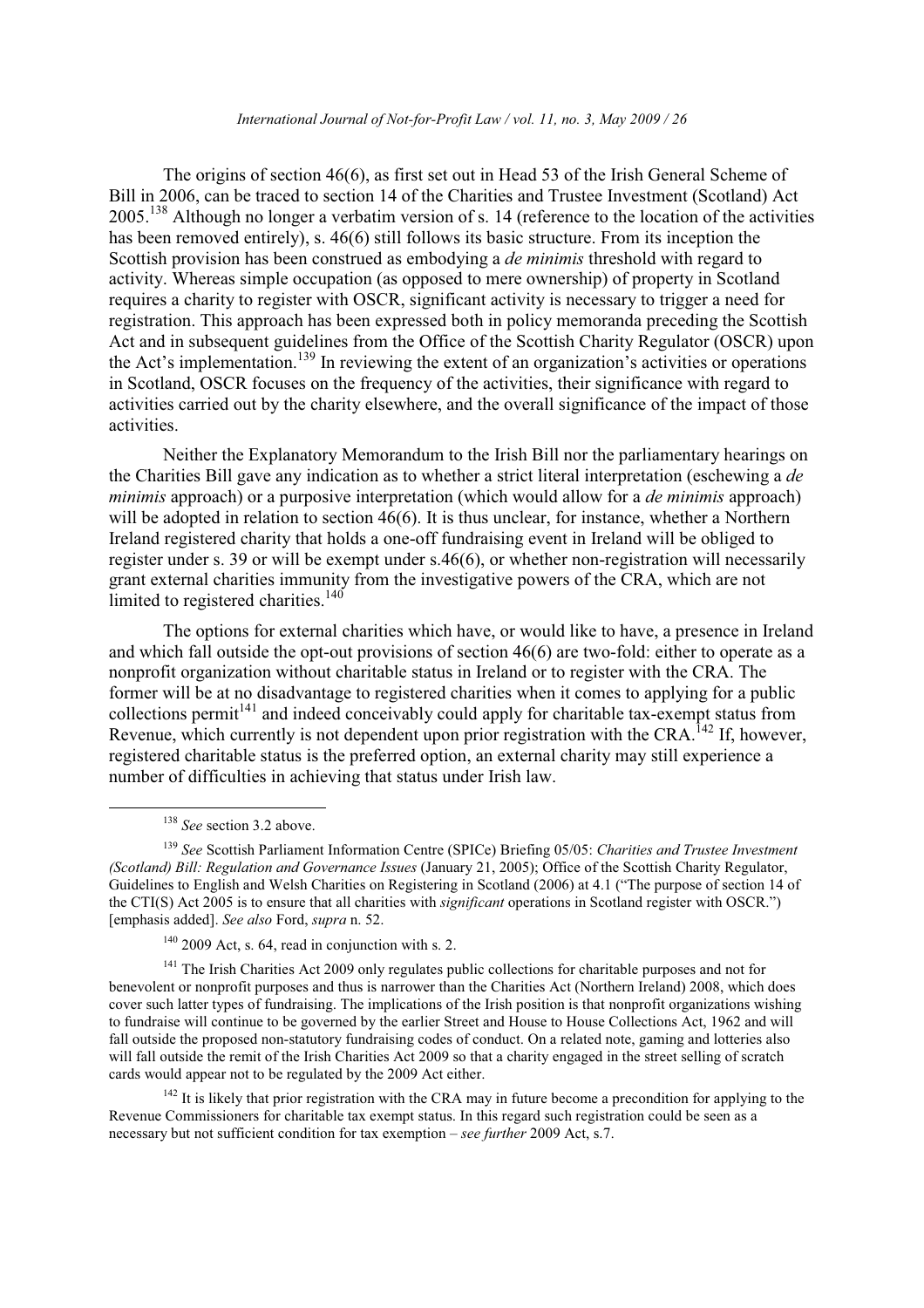### International Journal of Not-for-Profit Law / vol. 11, no. 3, May 2009 / 27

The first difficulty concerns the types of charitable purposes that the CRA will recognize for the purposes of registration. The Irish statutory list of charitable purposes is considerably narrower than the statutory lists in Scotland, England and Wales, and Northern Ireland.<sup>143</sup> In contrast to neighboring jurisdictions, the Irish list of charitable purposes entirely omits reference to the advancement of human rights (found in all versions of the UK legislation), to the promotion of the armed forces (found in the English Act) and to amateur sport or recreational charities (again found in all the UK legislative versions) as acceptable charitable purposes.

In some specific areas the Irish wording, while similar, is still narrower than neighboring statutes. In this regard, the Irish reference to the advancement of the environment is limited to "the natural environment," thereby excluding the built environment. Similarly, the concept of religion retains its common law meaning in Ireland, excluding reference to faiths that have no belief in a god at all (unlike the UK, where a religion with no god now can be charitable).<sup>144</sup> In the absence of an equivalent provision to Northern Ireland's section 167, external charities active in Ireland whose purposes encompass any of these broader headings may need to revise their governing documents prior to registration in order to comply with Irish charity law. Any such revisions may require the consent of existing charity trustees and other charity regulators with whom the organization is already registered.<sup>145</sup>

Once registered, an external charity will be required to file annual accounts and an annual report on its activities with the CRA.<sup>146</sup> The legislation is silent on whether registered external charities will be required to file accounts relating to their global operations or just accounts relevant to their Irish activities and operations carried out within the State.<sup>147</sup> Even assuming that the relevant accounts will relate only to Irish activities, it is worth bearing in mind that the Irish Charities Act imposes lower audit thresholds than its neighbors, which once exceeded will require an external charity to submit audited accounts to the CRA.<sup>148</sup> The specifics of the annual reports will be determined by Ministerial regulation<sup>149</sup> and so there is thus room for further variation in these requirements from those of neighboring jurisdictions. This differential will be

 $^{143}$  Cf. Irish Charities Act 2009, s.3 with English Charities Act 2006, s.2; Charities and Trustee Investment (Scotland) Act, 2005, s.7; and Charities Act (Northern Ireland) 2008. s.2.

<sup>&</sup>lt;sup>144</sup> See s.7 (2A)(e) Charities and Trustee Investment (Scotland) Act, 2005; s.2(3)(a)(i) English Charities Act 2006; and s.  $2(3)(a)(i)$  Charities Act (Northern Ireland) 2008.

<sup>&</sup>lt;sup>145</sup> See s. 16(2) Charities and Trustee Investment (Scotland) Act, 2005 (requiring OSCR's consent for any constitutional amendments relating to a charity's charitable purposes); see also s. 31 English Charities Act 2006, amending s. 64(2) Charities Act 1993 (Charity Commission consent required to changes in a charitable companies memo and arts).

<sup>&</sup>lt;sup>146</sup> See further Appendix, below.

 $147$  2009 Act, s.47(1). Presumably, regulations will be made under s. 48(1) detailing the nature of the accounts required. Cf. s. 167 of the Charities Act (Northern Ireland) 2008, which makes specific reference to the regional nature of the accounts to be filed.

 $148$  See further the Appendix, below.

 $149$  2009 Act, s. 52(1). See further the Appendix, below.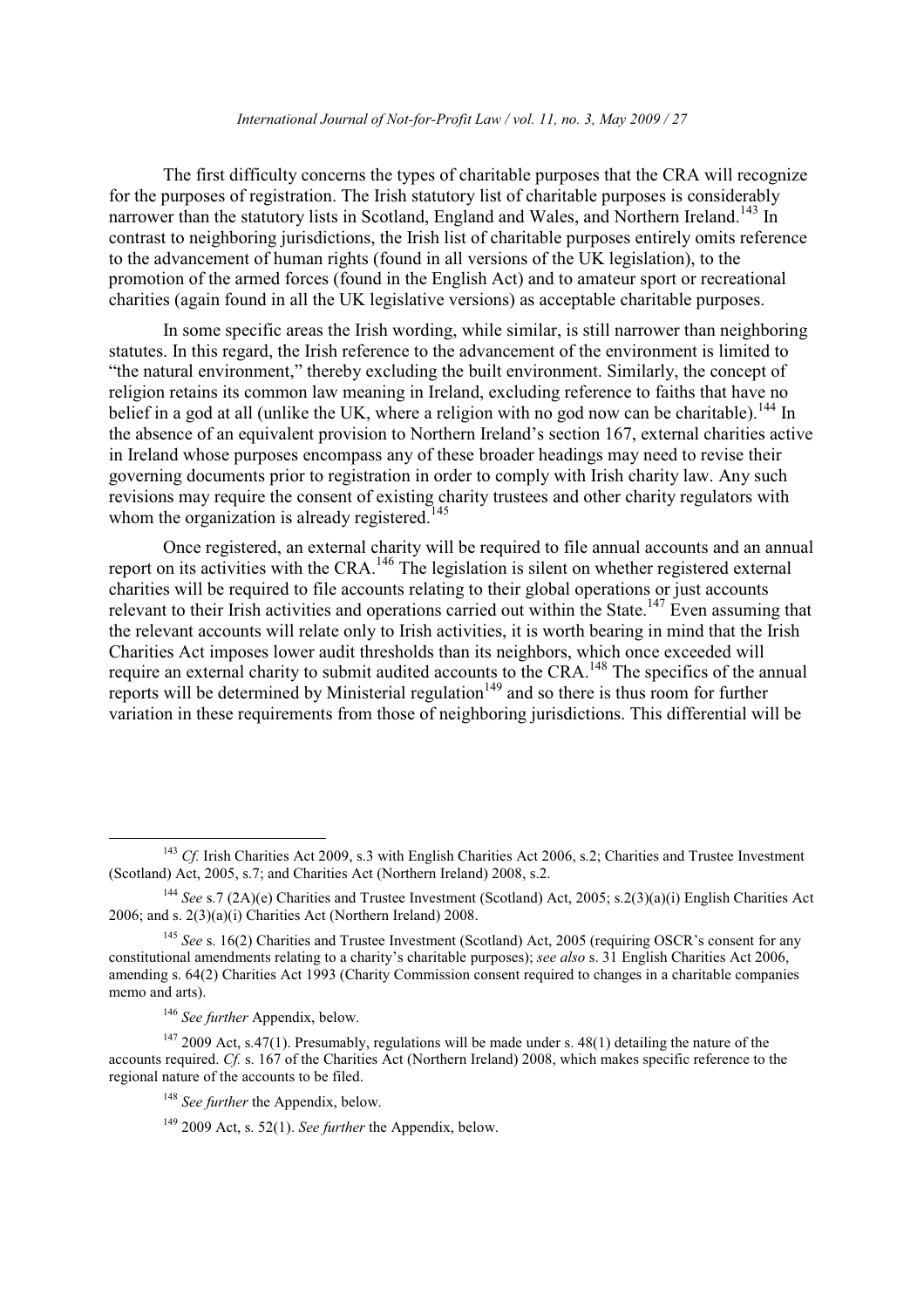particularly troublesome for Northern Ireland charities that operate on an all-island basis and that are required to register with the CRA.<sup>150</sup>

In light of the limited exemption from registration, the differences in definition of charitable purposes, and the different reporting requirements, one might be forgiven for thinking that the drafters of the Irish Charities Act looked no further than their own borders when it came to facilitating charity practices. And yet other provisions of the Act indicate that this is not the case. Three sections are worthy of note in this regard. Section 28(3) empowers the CRA to disclose information obtained in the performance of its functions to relevant foreign regulators when it suspects the commission of an offense under the law of another state. Section 33 enables the CRA to enter into arrangements with both domestic and foreign regulators.<sup>151</sup> Such arrangements may include the facilitation of administrative cooperation in the regulation of charities, the avoidance of unnecessary duplication of regulatory activities, and ensuring, "as far as practicable" consistency between decisions made, measures taken, or determinations regarding the regulation of charities by the CRA and other relevant regulator. Section 33 is a broad section insofar as the definition of regulator is not limited to charity regulators: the definition of relevant foreign regulator expressly covers "a body, or holder of an office, in whom functions are vested under the law of [another] state . . . relating to the regulation of activities or persons in that state for any purpose..." $^{152}$ 

Finally section 34, headed "Administrative cooperation with foreign statutory bodies on law enforcement matters" focuses specifically on the relationship of the CRA with its charity regulator counterparts in other jurisdictions.<sup>153</sup> It allows for the conclusion of arrangements between the CRA and other charity regulators relating to both information disclosure (presumably in situations falling short of the suspected commission of an offense, which are already covered by s.28) and to the provision of assistance aimed at facilitating the other regulator in the performance of its functions.<sup>154</sup> Whereas s.34 arrangements require advance Ministerial approval, s.33 arrangements, which are expressed in subsection  $(2)$  to be non-binding in nature, merely must be notified to the relevant Minister.

### **INFORMAL COOPERATION BETWEEN CHARITY REGULATORS** 6.

The differences between the four regimes discussed above and the complexities of crossborder charity regulation may be mitigated to some extent by arrangements for informal cooperation. These include the UK and Ireland Charity Regulators Forum and the North-South Taskforce on Fundraising Regulation.

 $152$  Ibid.

 $154$  2009 Act, s. 34 (1).

<sup>&</sup>lt;sup>150</sup> See the minutes of the Meeting of the Ireland and UK Charity Regulators Forum, March 2007, recognizing these likely difficulties and discussing the need to consider issues relating to disaggregated account information and separate performance report information requirements for cross-border charities.

<sup>&</sup>lt;sup>151</sup> See 2009 Act, s. 33 (6)(b) which specifically makes reference to the inclusion of foreign statutory bodies in the definition of "relevant regulator."

 $153$  2009 Act, s. 34(6) (providing "In this section "foreign statutory body" means a person prescribed by regulations made by the Minister, in whom functions relating to charitable organizations or charitable trusts are vested under the law of a state other than the State.")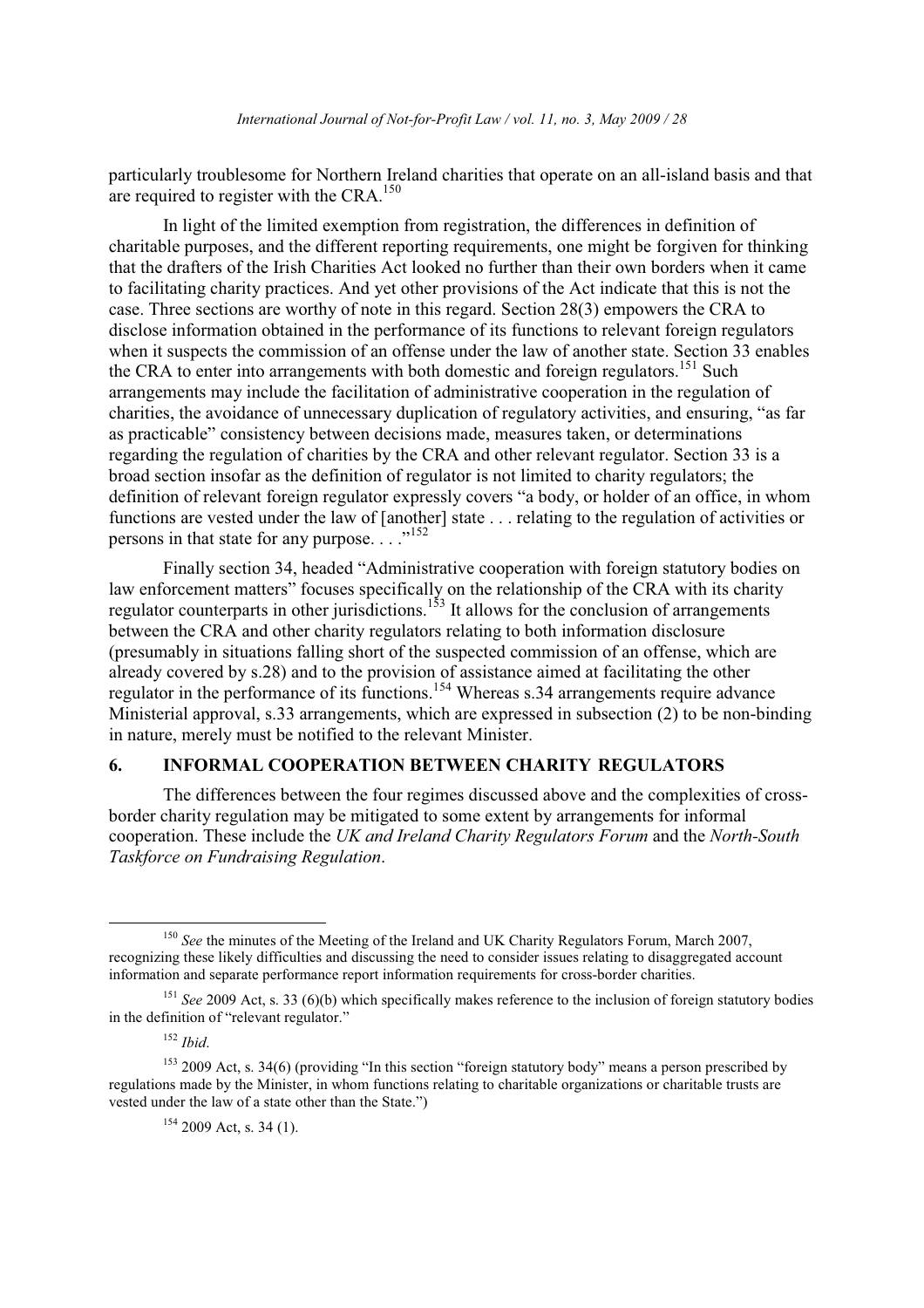The former is a non-statutory forum, established in 2006, that meets on average three times a year and comprises officials from the Charity Commission for England and Wales, OSCR and, pending the establishment of the CCNI and CRA, Irish and Northern Ireland Departmental officials responsible for charity regulation. The forum aims to establish good working relations between the various charity regulators that will lead to a sharing of information and best practice and encourage greater consistency in regulatory practices and decisions while respecting the different legislative frameworks within which each regulator works.

The latter taskforce forms part of Ireland's review of charitable fundraising regulation. To progress the objective of employing non-statutory fundraising regulation the Irish Department of Community, Rural and Gaeltacht Affairs entered an agreement with a nonprofit think-tank (Irish Charities Tax Research Ltd) to carry out research and make recommendations on how the operational aspects of charitable fundraising can be effectively regulated through Codes of Good Practice. As part of this process, the North-South Task Force on Fundraising Regulation was established in 2006 comprising officials from Northern Ireland's Department of Social Development, representatives of the Northern Ireland Council for Voluntary Action (NICVA), the UK Institute of Fundraising and Irish charities along with fundraising and legal representatives familiar with both legal systems. The taskforce considered the feasibility of using similar fundraising regulation practices on an all-island basis, thereby lightening the regulatory burden on charities from each other's home jurisdiction that choose to fundraise across the border. ICTR's final report Regulation of Fundraising by charities through legislation and codes of practice was published in May 2008 and is currently under consideration by the Northern Ireland Department of Social Development.<sup>155</sup>

Each of the four jurisdictions also provides a legal basis for the respective charity regulators to enter into memoranda of understanding with each other.<sup>156</sup> These memoranda may provide a useful mechanism for embedding any future informal agreements reached by the regulators through the Regulators Forum. One memorandum currently exists between OSCR and the CCEW. Originally signed by the regulators in May 2005, the memorandum was revised in 2007 to reflect the transition of OSCR from an executive agency to a statutory body and enactment of the Charities Act 2006. The terms of the understanding make specific reference to the need to minimize the burden of dual regulation on cross-border charities.<sup>157</sup> To this end, the memorandum highlights crucial areas for operational liaison between OSCR and the CCEW and mandates that the regulators should meet twice yearly to discuss cross-border related matters, either as part of the Charity Regulators Forum or separately there from.<sup>158</sup>

 $155$  See supra n.135.

<sup>&</sup>lt;sup>156</sup> The legal bases are to be found in 2005 Act, s. 24(1); 1993 Act, ss. 10 to 10C (as inserted by the Charities Act 2006, par. 104 of Schedule 8); 2008 Act, s.24 (1) and 2009 Act, s.33.

<sup>&</sup>lt;sup>157</sup> Memorandum of Understanding between the Office of The Scottish Charity Regulator and The Charity Commission (March, 2007) at par. 1.1, available from http://www.oscr.org.uk/PublicationItem.aspx?id=66d891dae0bd-4cb1-9865-011b3da894c1.

 $158$  *Ibid*, at paras 5.1 & 5.2.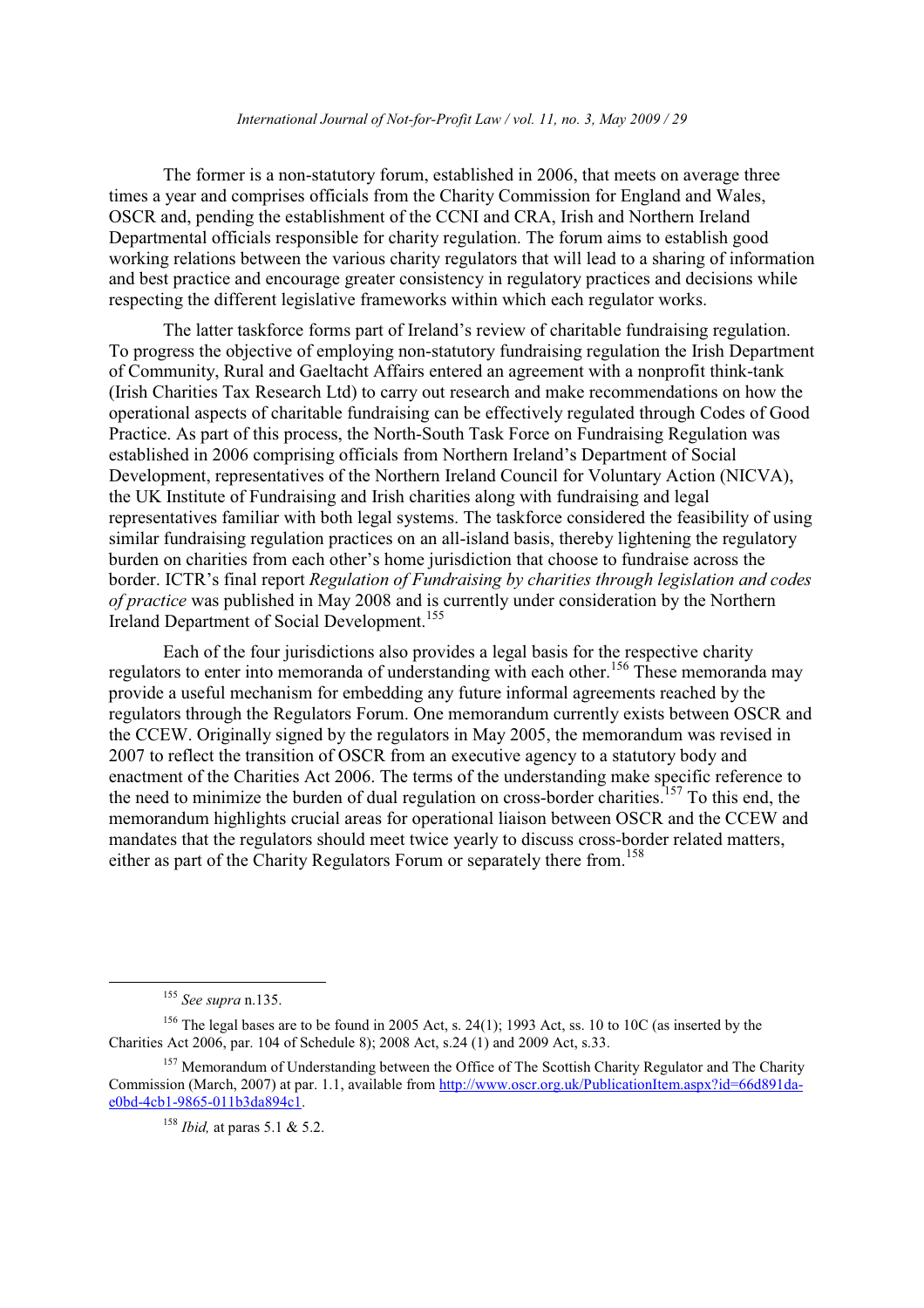#### 7. **EXTERNAL CHARITIES - FOUR APPROACHES ASSESSED**

#### $7.1$ **Provisional assessment**

As we have seen. Ireland and the three jurisdictions of the United Kingdom will shortly each have in place a sophisticated system for the regulation of charities. The system for England and Wales is long-established, though recently revamped, and is unmistakably the model for the other three – the system operative in Scotland since 2006 and the systems for which legislative provision has very recently been finalized in Northern Ireland and Ireland. There will shortly, therefore, be four parallel charities regulation systems in force in the four neighboring jurisdictions. In practice, there will be some organizations established as charities in one of the four jurisdictions as their "home" jurisdiction, which seek to be active, whether in raising funds from the public or in conferring benefit on the public, in all three of the other jurisdictions, and many more which seek to be active in at least one of the other three. There will also be organizations established as charities outside the four jurisdictions that seek to be active in one or more of them.<sup>159</sup> Each of the four systems approaches this phenomenon differently – the phenomenon that a charity established outside the jurisdiction in question, an external charity, may seek to be active as a "charity" within the jurisdiction. The purpose of this section of the article is to examine what the existence of these four approaches is likely to mean for organizations seeking to operate as external charities in one or more of the four jurisdictions, and to draw out from the examination a provisional assessment of the four approaches, taken together.

#### $7.2$ **Overview of four systems**

It may be helpful, as a preliminary, to offer a brief overview of the four charities systems described in previous sections as they will be when fully in force. As we have seen, the main features of the four systems are similar. Each has a definition, or "test," of what makes a particular organization a charity and each has a registrar-regulator, responsible both for registering charities and for administering what may be described as a "compliance regime." In each jurisdiction the compliance regime provides for charities, once registered,<sup>160</sup> keeping annual accounts and reporting to the regulator on their stewardship in fulfilling their objects, <sup>161</sup> as well as submitting to a system of monitoring (intended to ensure that their stewardship is satisfactory), of investigation (where there are suspicions that a charity's stewardship has fallen short of the required standard), and of enforcement (for instance, by removal from involvement with a charity of the persons responsible for an established failure of stewardship). In each jurisdiction, too, there are controls on fundraising. These are not, strictly speaking, in any of the four jurisdictions, part of the charities regulation system as such, since, while they regulate fundraising by charities, they control fundraising by a much wider range of organizations than charities registered with the regulator.

The main features of each of the four charities systems are similar, therefore, but there are many differences of detail. For example, the specifics of the definition or test of charity, and of the various other criteria of registration, differ from jurisdiction to jurisdiction, as do the

<sup>&</sup>lt;sup>159</sup> For examples see Gaudiya Mission supra n. 22 (India); Camille and Henry Dreyfus Foundation Inc v Inland Revenue Commissioners [1956] AC 39 (New York State, USA).

 $160$  In England and Wales not all charities are required to register: see section 2.1 above.

<sup>&</sup>lt;sup>161</sup> See Appendix below.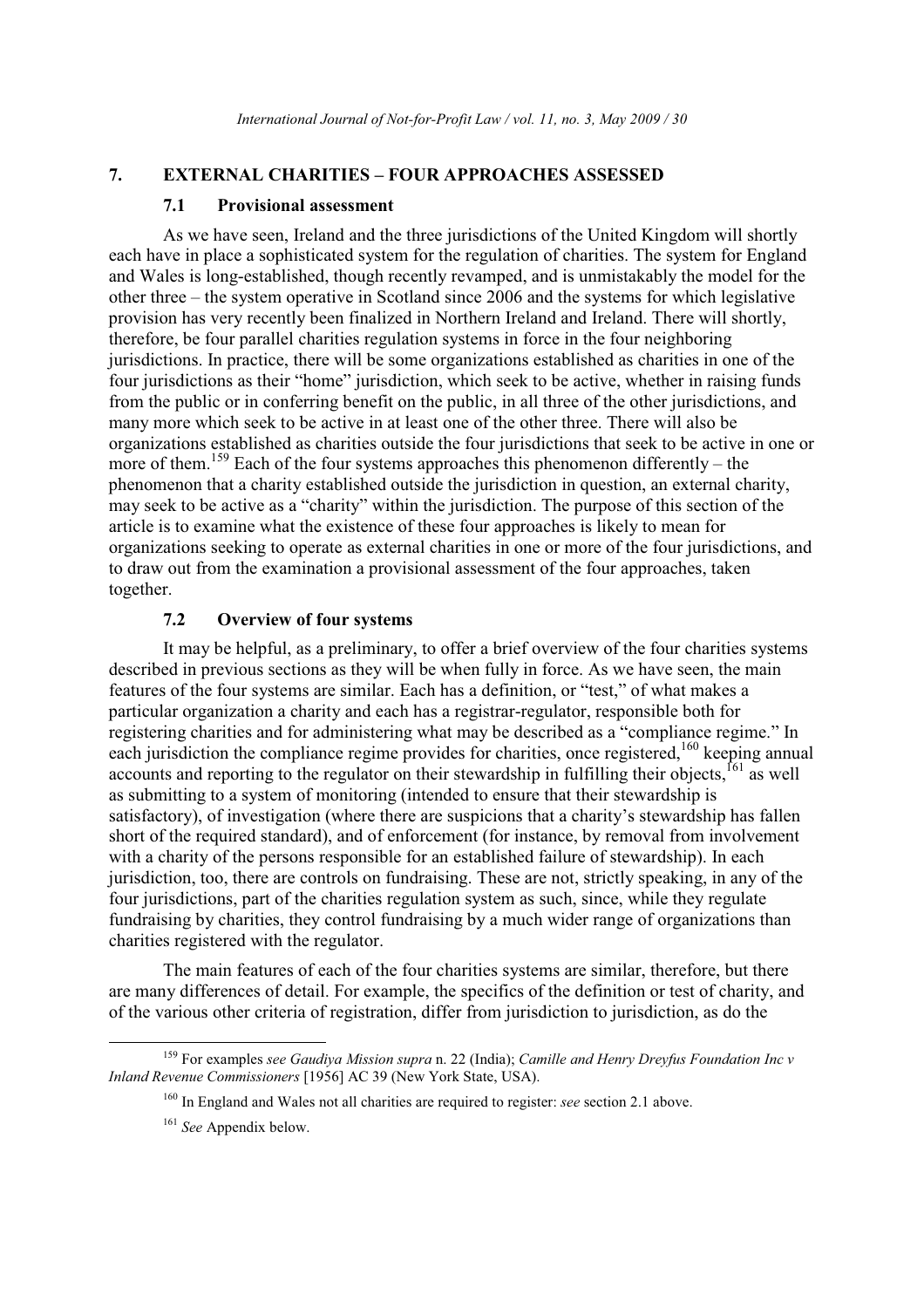accounting and reporting requirements. Such differences mean that an organization registered as a charity in one jurisdiction may not be eligible for registration in another and that reports and accounts which satisfy the compliance regime in one system may not satisfy the equivalent regimes elsewhere.

### $7.3$ Overview of four approaches to external charities

If the registration and reporting requirements are different in detail across the four jurisdictions, so also is the treatment of external charities. By way of overview, the key elements in each jurisdiction's approach to external charities can be summarized as follows.

The focus of the treatment of external charities in England and Wales (intended or unintended, since the key provisions pre-date the development of charities regulation in the three neighboring jurisdictions) is on the protection of donors.<sup>162</sup> An organization established as a charity outside England and Wales may raise funds within the jurisdiction, provided it abides by the fundraising controls applicable to local organizations, and provided in particular that no claim is made on its behalf that it is a "registered charity," that is, as charity registered with the CCEW. There is a criminal sanction against any person soliciting funds in association with a false claim that an organization is a "registered charity" in this sense. The effect is that donors in England and Wales may give to an organization which claims to be a registered charity in the knowledge that it is registered with the CCEW and subject to the CCEW's compliance regime. Otherwise, the system gives no guarantees in respect of an organization claiming to be a charity - whether local or external – and donors must give at their own risk.

A charity external to England and Wales is not, therefore, under any obligation to register – indeed will not normally be eligible to register<sup>163</sup> – with the CCEW, and will not be subject to CCEW's compliance regime, yet may call itself a "charity," but not a "registered charity," when fundraising within the jurisdiction. So far as the beneficiaries of external charities are concerned, the system in England and Wales offers minimal protection since external charities will not (normally) be subject to the CCEW's jurisdiction. Beneficiaries or donors who may have a complaint against an external charity must, in principle, refer it to the authorities of the charity's home jurisdiction.<sup>164</sup> The charities system in England and Wales does not, in other words, assert jurisdiction over external charities, but defers to the authorities of the relevant territories of establishment. The justification for this approach lies in the practical difficulties faced by the authorities in England and Wales in enforcing the domestic compliance regime against<br>organizations based outside the jurisdiction.<sup>165</sup> There is, however, some (limited) provision for cooperation by the CCEW with other regulators, both by way of sharing information and taking enforcement action, as outlined in section 2.2 above.

 $162$  See generally section 2.2 above.

<sup>&</sup>lt;sup>163</sup> Because not "subject to the control of the High Court in the exercise of its jurisdiction with respect to charities": see Charities Act 2006, s. 1(1) and *Gaudiva Mission supra* n. 22, interpreting the equivalent provision in the Charities Act 1993. Exceptional circumstances can, however, be imagined in which a charity established under the law of another jurisdiction is sufficiently subject to the control of the High Court in the exercise of its charities jurisdiction to be eligible for registration (and obliged to register) with the CCEW, for instance where all the charity trustees are resident in England and Wales.

<sup>&</sup>lt;sup>164</sup> The principle is explored in *Gaudiva Mission supra* n. 22. *See* in particular remarks of Mummery LJ at 352, citing Lord Brougham in Mayor of Lyon v East India Co (1836) 1 Moo PC 175, 297-298.

<sup>&</sup>lt;sup>165</sup> See Mummery L.J. in *Gaudiva Mission supra* n. 22 at 350-352.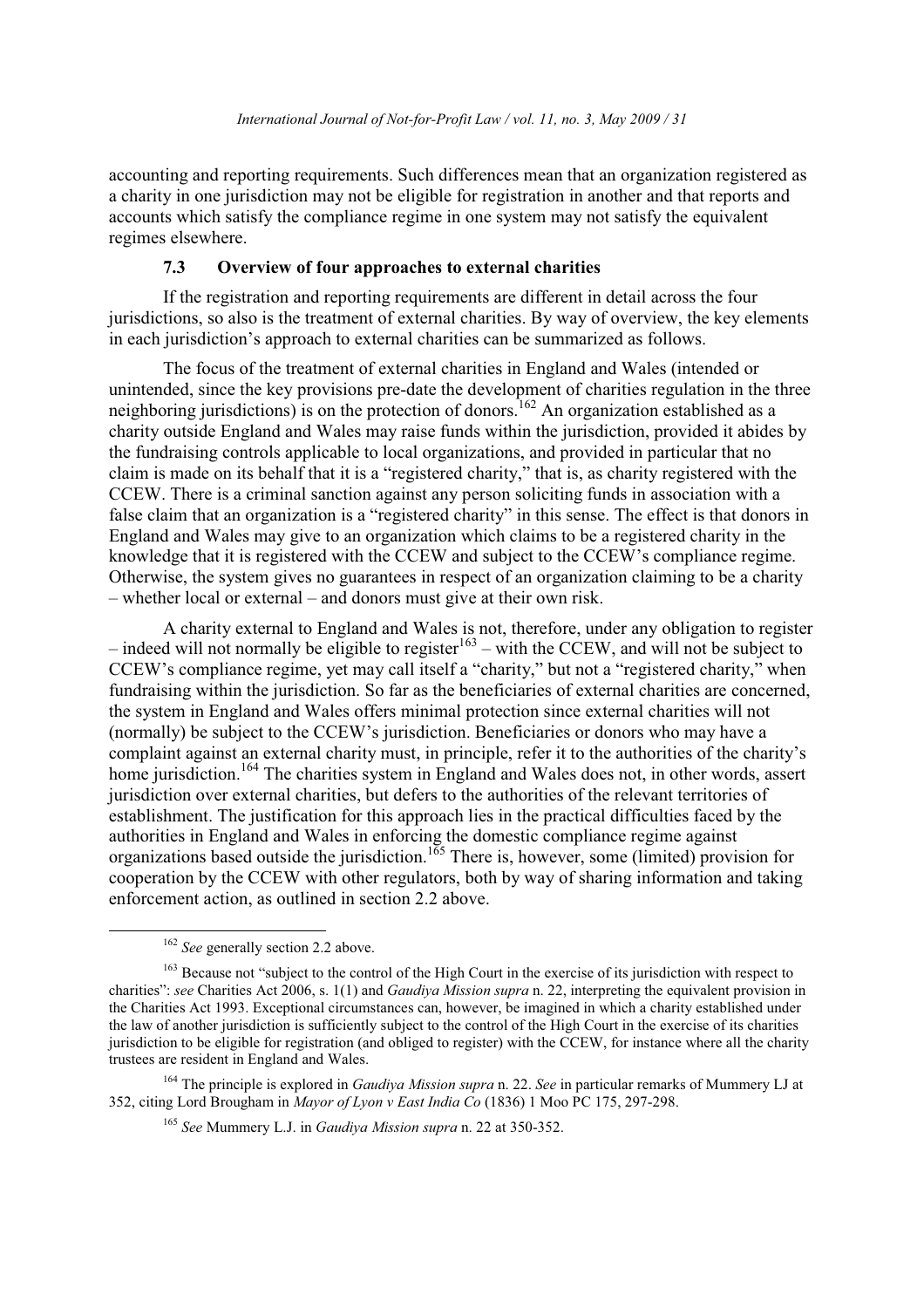### International Journal of Not-for-Profit Law / vol. 11, no. 3, May 2009 / 32

The Scottish system, on the other hand, seeks to protect the interests of both donors to and beneficiaries of charities external to Scotland.<sup>166</sup> A charity external to Scotland may raise funds within the jurisdiction provided it abides by the fundraising controls applicable to local organizations, but it must make no claim to be a "charity" when fundraising in Scotland unless either it is registered with OSCR and submits itself to OSCR's compliance regime, or falls within the 2005 Act's section 14 exception by virtue of carrying out no significant activities in the jurisdiction and having only a minimal territorial foothold there. An organization that claims to be a charity in Scotland without being registered or fitting within the section 14 exception is subject to enforcement action by direction of OSCR or in the Scottish civil courts.<sup>167</sup> These restrictions on the use by external charities of the charity label are not, however, confined to the context of fundraising. They apply in all situations, including the situation in which an external charity raises no funds in Scotland but only confers benefit. It should perhaps be emphasized that, in contrast to the arrangements in England and Wales, the restrictions govern the use of the word "charity" pure and simple, not merely the use of the term "registered charity."

In principle, therefore, both donors and beneficiaries in Scotland may deal with any body claiming to be a charity in Scotland in the knowledge that it is registered with OSCR and subject to the Scottish compliance regime. In short, the Scottish authorities assert jurisdiction over external charities that wish to call themselves charities and do not fit within the section 14 exception, by requiring that they register in Scotland in the same way as local charities. There is a weakness in this approach in that it ignores the rationale behind the refusal of the authorities in England and Wales to assert a similar jurisdiction over organizations external to their own territory: it may in some circumstances be difficult in practice for OSCR and the Scottish civil courts to bring home their directions and orders against a body established outside Scotland, despite its being registered with OSCR, for instance where its officers are all resident outside Scotland. In such a situation, donors and beneficiaries in Scotland may be best in practice to direct any complaints they may have about an external charity to the authorities in the charity's own jurisdiction of establishment. There is, again, however, some provision for cooperation between OSCR and the other regulators, in particular CCEW, in the fields of information-sharing and enforcement.

The approach of the Northern Ireland system to external charities can be seen as a compromise between the approach in England and Wales and the Scottish approach, and as seeking to offer protection to the interests of both donors and beneficiaries.<sup>168</sup> The approach in England and Wales is followed to the extent that a charity external to Northern Ireland will not be required to register as a charity with the CCNI<sup>169</sup> and will not be subject to the CCNI's compliance regime, yet will be permitted to call itself a charity both when fundraising and conferring benefit within the jurisdiction, so long as no funds are solicited on its behalf in association with a representation that it is a "registered charity," in the sense – here – of a charity

 $166$  See generally section 3.2 above.

 $167$  An external charity which, even though registered with OSCR, claims falsely to be established under the law of Scotland, or managed or controlled in Scotland, is likewise liable to enforcement action.

 $168$  See generally section 4.2 above.

<sup>&</sup>lt;sup>169</sup> And may not normally register as a charity in Northern Ireland: the position is parallel to that in England and Wales.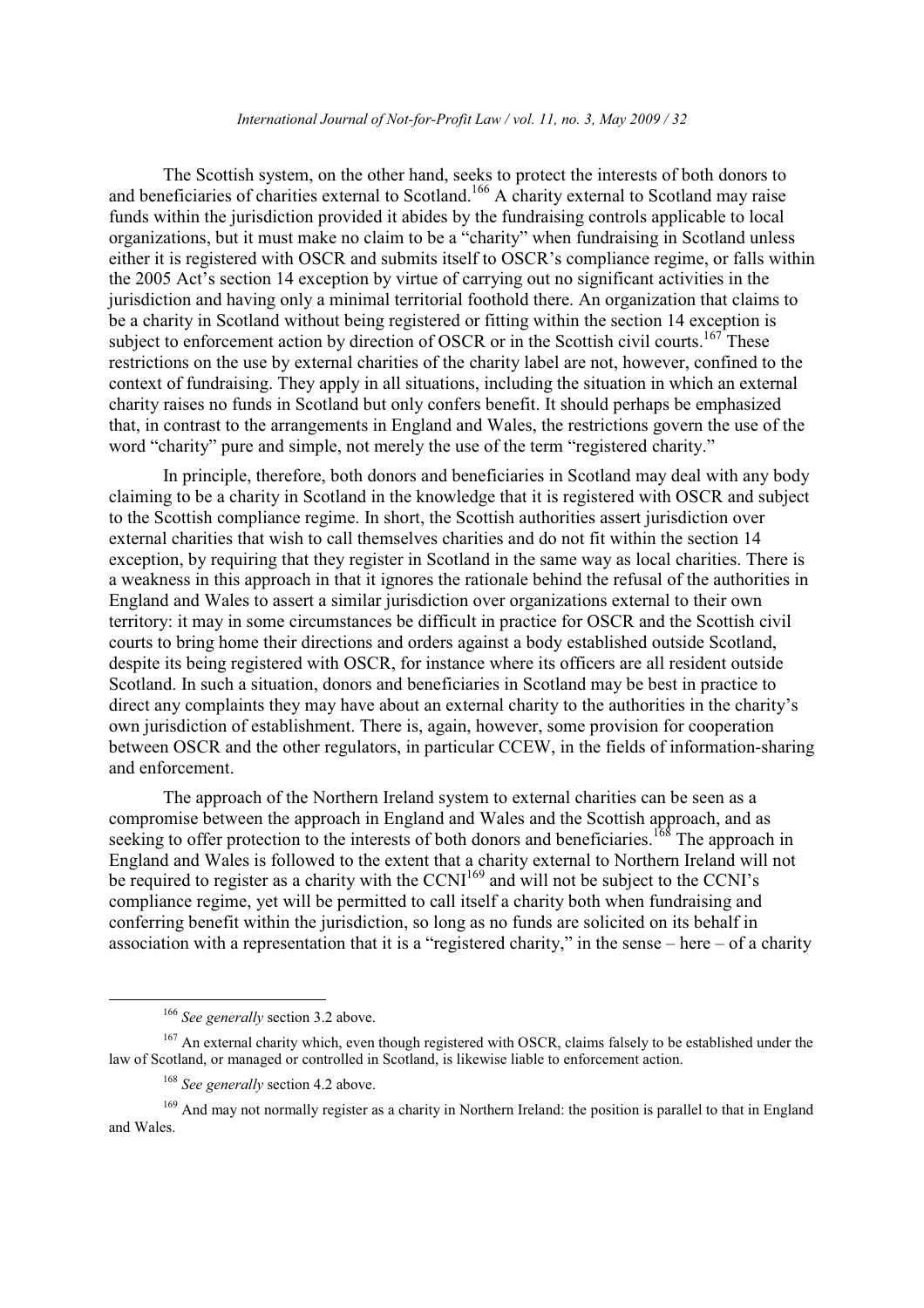registered with the CCNI. There is a criminal sanction against any person soliciting funds in association with a false claim that an organization is a "registered charity" in this sense.

Northern Ireland goes beyond the approach in England and Wales, however, by providing that a charity external to the territory may be obliged to register and to submit to a compliance regime administered by the CCNI, not as a "charity" but as a "section 167 institution," if it "operates for charitable purposes" within the jurisdiction.<sup>170</sup> If (as it appears to) this latter expression includes fundraising, the effect will be to require an external charity which has purposes that fit the Northern Ireland definition and which is active in pursuit of them in the jurisdiction, by way of fundraising or conferment of benefit or otherwise, to submit to a secondary regime of accountability for its operations in Northern Ireland. The section 167 arrangement amounts, in effect, to an assertion of jurisdiction over external charities active in Northern Ireland parallel to the Scottish one, and there may be similar difficulties of enforcement in practice. There is, however, once more, some provision for cooperation by CCNI with other regulators on information-sharing and enforcement.

Lastly, under arrangements broadly similar to those applicable in Scotland, a charity external to Ireland will be obliged to register with the Irish CRA, and to submit itself to the Irish compliance regime, if it is to represent itself as a "charity" in Ireland – whether when fundraising or conferring benefit or in any other circumstances – unless it falls within the much stricter Irish version of the Scottish section 14 exception by virtue of carrying out no activities whatever in the jurisdiction and occupying no land there.<sup>171</sup> In contrast to the position in Scotland, the prohibition against an organization calling itself a charity unless registered or covered by the exception is policed by a criminal sanction rather than civil enforcement,  $^{172}$  but there is, otherwise, the same assertion of jurisdiction over external charities as in Scotland, with a view, no doubt, to protecting the interests of both donors and beneficiaries. The criminal as opposed to civil law underpinning of the prohibition may to some extent overcome difficulties of enforcement, since any person who makes a misleading representation within the jurisdiction is open to prosecution, not just a charity trustee, but in any event there is also some provision for cooperation by the CRA with other regulators in the fields of information-sharing and enforcement

This overview alone is perhaps sufficient to show that the treatment of external charities across the four jurisdictions is not the product of a fully coordinated and coherent joint approach by the four sets of legislators. England and Wales has simply persevered with an arrangement dating from a time when the charities regulation system in England and Wales was the only one of its kind in the four jurisdictions. The prohibition against false claims as to charitable status in a fundraising context applies to external charities just as it applies to local organizations which are not registered with the CCEW, and outside the fundraising context the authorities in England and Wales eschew any special charities' jurisdiction over external charities. Scotland has taken the different line that, in principle, any "charity" active within its borders, whether in a

 $170$  Charities Act (Northern Ireland) 2008, s. 167(1).

 $171$  See generally section 5.2 above.

 $172$  A person who falsely claims that an external charity, even though it is registered with the CRA, is established under the law of Ireland, or has its seat of management or control in Ireland, is likewise liable to criminal prosecution:  $2009$  Act, s.46(3).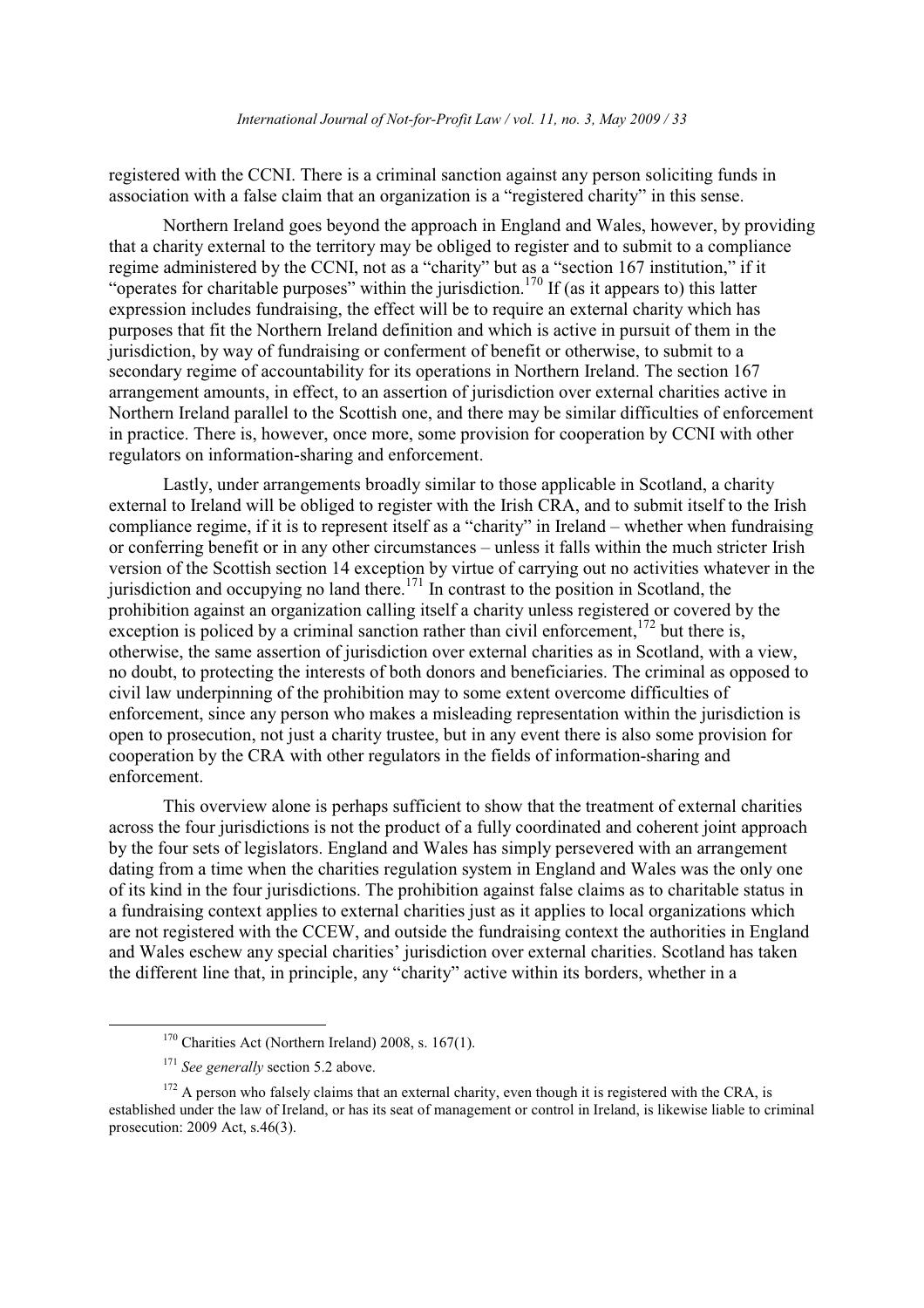fundraising context or otherwise, and however well regulated elsewhere, should be subject to the Scottish compliance regime,<sup>173</sup> and Scotland has been followed in principle by Ireland.

Northern Ireland has backed both horses, following the English approach of outlawing the misleading use in a fundraising context of the term "registered charity" but otherwise allowing external charities to operate as "charities" within the jurisdiction without submitting to its domestic charities regime, yet providing for a secondary compliance regime that may in practice be little less onerous than the principal regime. The net result, it is suggested, has the potential to discourage cross-border activity by external charities, whether by way of fundraising or conferment of benefit, certainly in the three jurisdictions – Scotland, Northern Ireland, and Ireland – that require external charities to submit to a local compliance regime additional to the one in their own jurisdiction.<sup>174</sup>

#### $7.4$ Implications for external charities and provisional assessment

The implications for external charities can be seen from a snapshot of what the arrangements just summarized are likely to mean for organizations seeking to be active  $-$  as external charities – in one or more of the four jurisdictions. The effect will vary according to a charity's jurisdiction of establishment and the "host" jurisdiction or jurisdictions in which it seeks to be active. To take, first, the obvious case of a large charity established in England and Wales that intends to be active, whether by way of fundraising or conferment of benefit, in each of the four jurisdictions, the implications are as follows.

The charity will be registered with the CCEW as its "home" regulator and subject to the CCEW's compliance regime;  $^{175}$  if it is to be active as a "charity" in Scotland, to a significant extent, and with the benefit of a territorial foothold, it must also register with  $OSCR - if$ necessary adjusting its governing instrument to enable it to meet the Scottish charity test – and submit itself to the Scottish compliance regime; if it is to operate for charitable purposes in Northern Ireland it will be liable to register and submit itself to regulation as a section 167 institution; and if it is to be active as a "charity" in Ireland it must register with the CRA – again, adjusting its purposes if necessary to ensure that it meets the Irish definition of charity – and submit itself to the Irish compliance regime. In other words, such a charity will be liable to quadruple registration and quadruple regulation. Even if the charity is active in only one of the three jurisdictions other than England and Wales, it will be liable to dual registration and regulation. It is in such circumstances that the differences in detail between the compliance regimes are likely to prove irksome and expensive, when, for instance, a charity finds itself producing different sets of reports and accounts for different regulators.<sup>176</sup>

<sup>176</sup> Even if a charity established in England and Wales were to hive off its Scottish, Northern Irish, and Irish activities to local "subsidiary" charities, that would still amount to multiple registration and regulation overall.

<sup>&</sup>lt;sup>173</sup> The policy appears to have originated in the Report of the Scottish Charity Law Review Commission, CharityScotland (Edinburgh, Scottish Executive, 2001) (known as the "McFadden Report" after its chair Jean McFadden), paras 3.22-3.28. The report envisaged dual registration as the norm for external charities rather than dual compliance.

<sup>&</sup>lt;sup>174</sup> There may be some signs of dual compliance operating to discourage medium or small charities established in England and Wales from activity in Scotland in the fact that the vast majority of charities that have dual registration are large or very large charities (by Scottish standards), See supra n.78. Charities with less sophisticated administrative capacity may be more daunted by the dual compliance requirements.

 $175$  Unless it is a charity exempt or excepted from registration.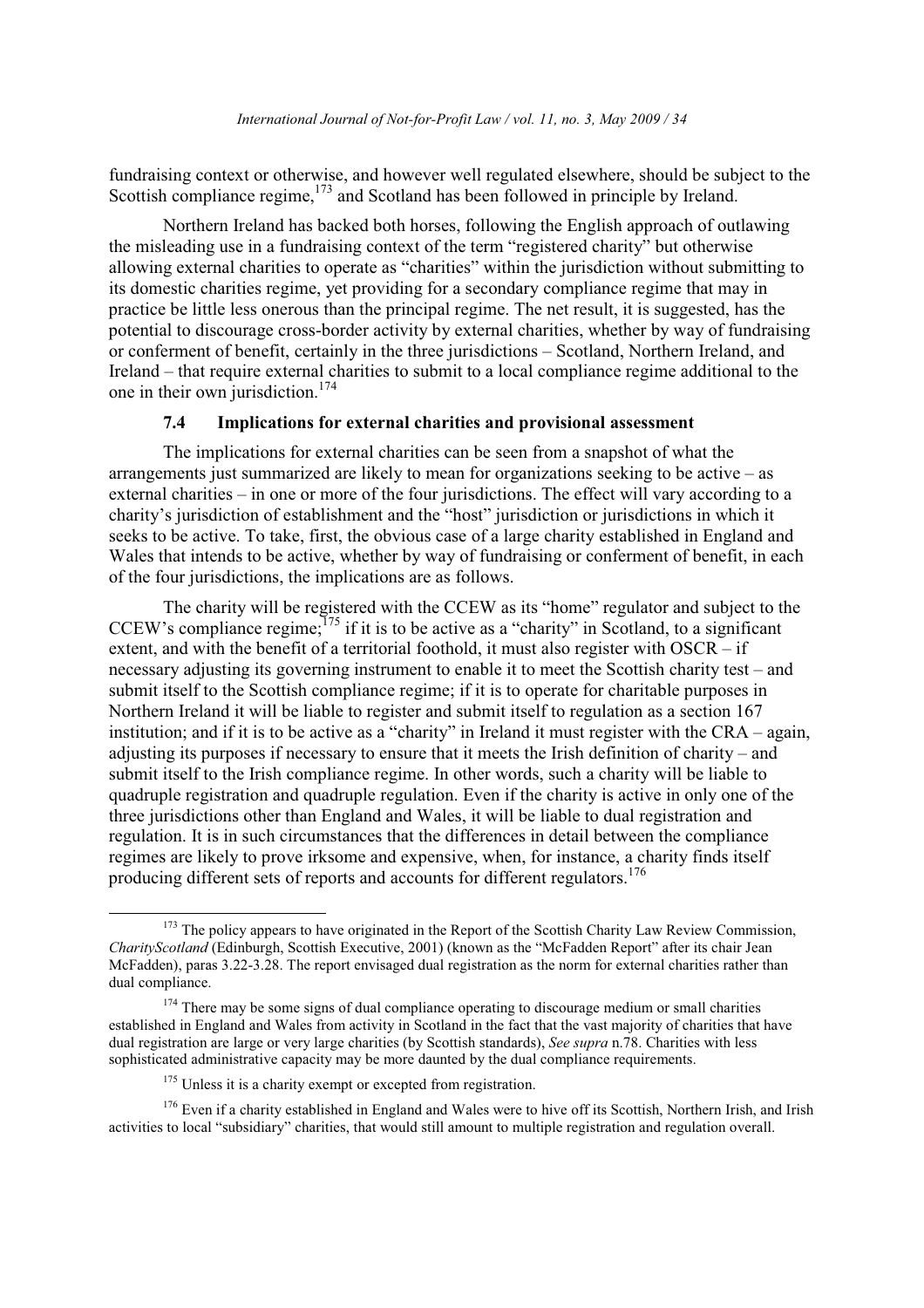### International Journal of Not-for-Profit Law / vol. 11, no. 3, May 2009 / 35

Because of the less demanding approach of England and Wales to external charities, the requirements for a charity established in any one of the other three jurisdictions are slightly less onerous. For instance, a charity established in Scotland which seeks to be active in all four jurisdictions will, of course, be registered with and subject to regulation by OSCR; it will be liable to registration and regulation as a section 167 institution in Northern Ireland and to registration and regulation as a charity in Ireland; but in England and Wales it will be free to operate under the banner of "charity" so long as no funds are solicited on its behalf in association with a claim that it is a charity registered with CCEW. Similarly, a charity established in Northern Ireland seeking to operate as an external "charity" in the other jurisdictions will be fully subject, at home, to its domestic charities system, and as an external charity to the Scottish and Irish charities systems, but in England and Wales its charity trustees and its officers and representatives need do no more than abide by the general fundraising rules, including the rule against misleading use of the term "registered charity."

To fill out the picture a little further, an organization established outside the four jurisdictions – for instance, a charity established in the United States – that seeks to be active as a "charity" within all three of the United Kingdom's jurisdictions and in Ireland, will be subject to whatever registration and compliance regime exists in its home jurisdiction, to the full Scottish and Irish charities registration and compliance regimes, and to the section 167 regime in Northern Ireland, but only to the fundraising controls in England and Wales. Notably, therefore, while on the face of it the system in England and Wales offers less protection than the others to the beneficiaries, in particular, of external charities, it has the merit of sparing external charities an additional layer of compliance.

This glance at the implications for external charities of operating across the four neighboring jurisdictions tells immediately, even for organizations originating in one of the four. of duplication, triplication, and even quadrupling of effort. The multiple registration and compliance requirements seem only too likely to act as a disincentive to charities operating across the jurisdictions.<sup>177</sup> If there is to be duplication of compliance effort on the part of the organizations themselves, there is likewise to be duplication of regulatory effort on the part of the authorities. It is certainly too early to assess whether the interests of donors and beneficiaries in any given jurisdiction will in practice be better protected as a result of a charity's being fully registered and regulated in more than one of the four jurisdictions,  $178$  but the new arrangements already invite the concern that any improvement in protection will have been bought at too high a price in terms of administrative effort by charities and regulators alike.

It may also be wondered whether sufficient account has been taken by the Scottish, Northern Irish, and Irish legislators, in their assertion of a charities jurisdiction over external charities, of the difficulties of enforcement that have caused the authorities in England and Wales to eschew such a jurisdiction. Even a provisional assessment of the four different approaches to external charities, taken together, suggests that any additional protection required might have been achieved by less heavy-handed means, for instance by harmonizing the efforts of the

<sup>&</sup>lt;sup>177</sup> As between England and Wales on the one hand and Scotland on the other, the disincentive seems so far to have acted principally against cross-border operation by small to medium sized charities: see n. 78 supra.

<sup>&</sup>lt;sup>178</sup> For example, the Salvation Army is registered in both England and Wales and in Scotland: are its supporters and beneficiaries in Scotland really the more secure for the charity's being subject to OSCR's regime as well as the CCEW's?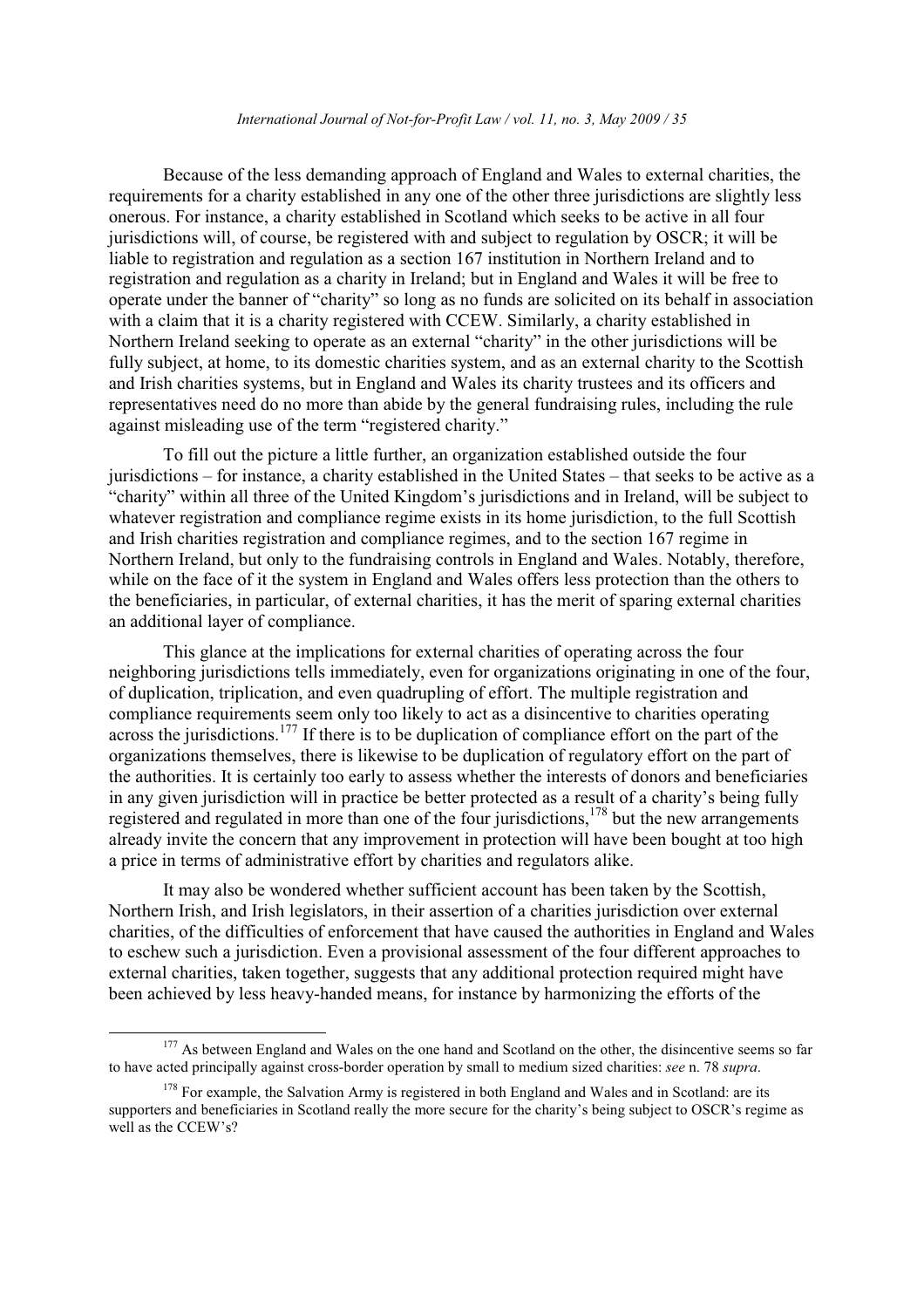regulators within a framework of properly developed mutual recognition arrangements, which would allow for fully reciprocal information exchange and cooperation on inter-jurisdictional enforcement.

#### **CONCLUSIONS AND POLICY IMPLICATIONS** 8.

This article has sought to analyse the position of an external charity that wishes to fundraise, provide services, or have a presence in a jurisdiction other than the jurisdiction in which it is established. We have focussed on cross-border charities operating in the United Kingdom and Ireland for two reasons: first, the close historical and legal links between the four jurisdictions in this case study provide a rich source of cross-border charity activity for examination; second, the relatively recent introduction of new charity regulation in all four jurisdictions provides a natural starting point from which to conduct our study given the varying degrees of reference to regulation of external charities in each of the respective Charities Acts. Although the article has dealt with cross-border charities as being charities that originate in Scotland, England and Wales, Ireland, or Northern Ireland, an external charity operating in any of these jurisdictions could easily have its place of establishment in another jurisdiction. It follows that the policy implications emerging from the assessment in the foregoing section will be relevant to external charities in the broadest meaning of the term, whether established in another European Member State, the United States, Canada, or Australia, that choose to operate in the UK or Ireland.

As this article has shown, although sharing a similar common law basis, each of the four jurisdictions here has dealt with the issue of external charities independently (or not at all) without reference to the regulatory regimes in the neighboring jurisdictions. The overall outcome of this approach – this article has argued – will be an unnecessary duplication of effort on the parts of both regulators and cross-border charities.

To work effectively, there is a need for each of the regimes to face up to the predominantly unintended consequences of four parallel charity regulatory regimes for crossborder charities. The ideal outcome, to take up one of the suggestions in section 7 above, might be for reciprocal statutory mechanisms allowing for mutual recognition of cross-border charities such that registration in one jurisdiction would be accepted as sufficient in another. Any such system would require charity traceability so that a donor could as easily verify the legitimacy of the external charity as he/she could a domestic charity. The realization of this outcome is dependent upon two factors, the first of which is the existence of general consensus that charities are trustworthy institutions deserving of facilitation as opposed to self-serving organizations the operations of which require heavy policing. The second precondition for a functioning mutual recognition regime is the requirement that each state hold the regulatory standards of its neighbors in esteem. The first factor may be more easily achieved than the second. Given that Scotland, Northern Ireland, and Ireland do not yet have an established track record in charity governance, it may be premature for the latter precondition to be fulfilled to the satisfaction of each individual regulator.

A more modest step towards mutual recognition may therefore lie in the newly established UK and Ireland Charity Regulators Forum, described in section 6 above. The forum has raised the issue of cross-border monitoring of charities at a number of its meetings and to this end established a working group to explore the possibilities of alignment and eventual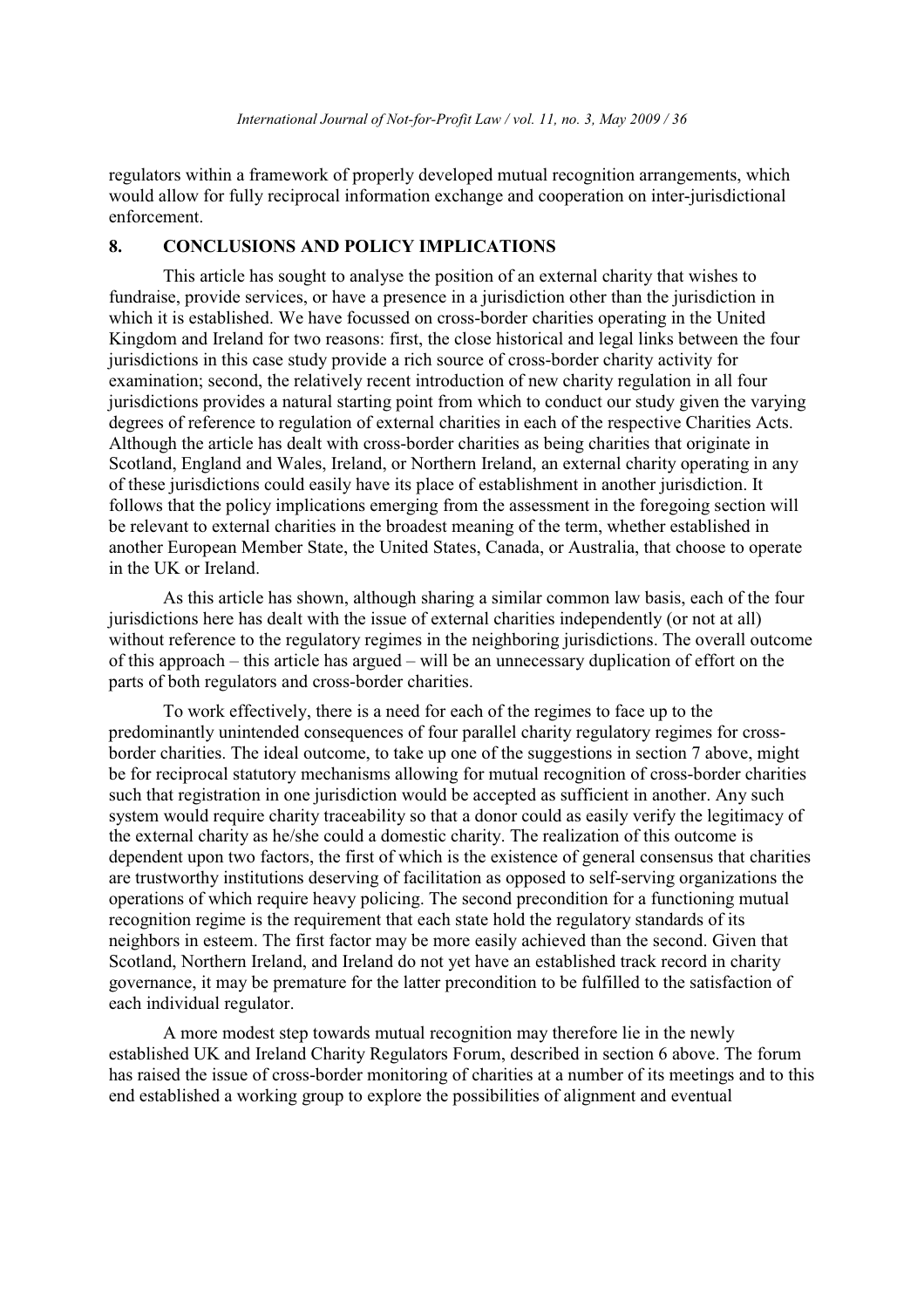passporting of cross-border charities.<sup>179</sup> To date, there has been one meeting of the Cross Border Monitoring subgroup, attended by the three UK regulators, with the general consensus being that the subgroup would be a good vehicle for further discussion about reducing the overarching burden of administration and regulation and developing a common ground approach on issues. It remains to be seen whether this positive start in the dialogue stakes (albeit, unfortunately, without an Irish representative present) can be translated into action on the regulatory front.

In the end, the effective regulation of external charities calls for one primary overseer in the home jurisdiction coupled with a series of linked-up checks and balances in all satellite jurisdictions in which those charities operate. As with all regulatory regimes, proportionality and an ability to see the bigger regulatory picture will be the key to success. Given the range of agents involved, not to mention the fledgling status of some of the regulators, and the subtle shades of difference in the definition of charitable status between the jurisdictions, pragmatism, as much as neighborly goodwill, will be required if cross-border charitable operations are to flourish.

<sup>&</sup>lt;sup>179</sup> See the minutes of the UK and Ireland Charity Regulators Forum, October 2006 (Belfast) and November 2007 (Belfast).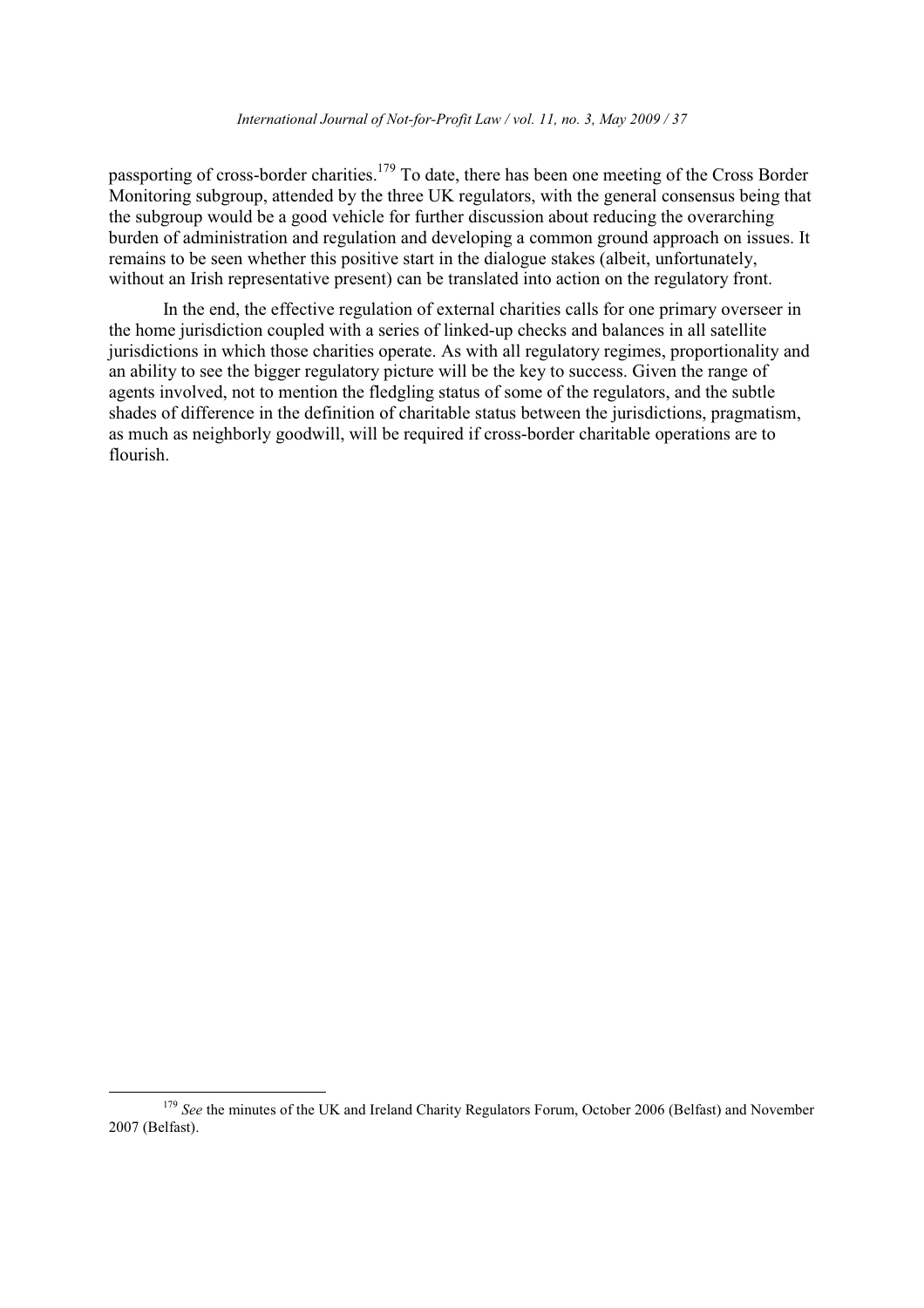### APPENDIX - CHARITY ACCOUNTING AND REPORTING REQUIREMENTS IN **EACH JURISDICTION**

As explained in sections 2 to 5 above, all four jurisdictions under consideration have established frameworks for charity registration, accounting, and reporting. The requirement that charities in the UK and Ireland publish financial statements, in most cases accompanied by a trustees' report, and a scrutiny report (audit or independent examination) is central to the regulatory arrangements.

However, each jurisdiction has accepted that very small charities cannot be required to achieve the same levels of financial reporting as the largest, and accordingly has established a series of thresholds, largely based on the gross income of the charity. For example, larger charities are required to have their accounts professionally audited, whilst smaller ones are permitted to have a lesser form of scrutiny – an independent examination – but even so the requirements for appointment of independent examiners, and their reporting duties are laid down in the legislation.<sup>1</sup>

The income thresholds at which particular accounting thresholds take effect in each jurisdiction can be summarized as shown in table II. It should be noted that the table indicates the *minimum* requirements, but in each case a charity is free to adopt more rigorous standards of accounting than those necessitated by its income (and in some cases may be required to do so as a condition of its governing document or to satisfy requirements of funders). Also, the table does not take account of additional requirements under company law for charities which are companies, and is based on what would be regarded in each jurisdiction as a "normal charity" – additional requirements may apply to investment fund charities, for example.

As explained in section 1.5, the Irish thresholds are in euro  $(\epsilon)$  whereas the thresholds for the three UK jurisdictions are in pounds sterling  $(f)$ . As a result, even when thresholds are numerically similar – such as the audit threshold (£500,000 or  $\epsilon$ 500,000) – Irish charities are actually subject to a lower threshold than those in the UK jurisdictions.

The figures in the table indicate the accounting requirements for charities fully subject to the jurisdiction concerned.<sup>181</sup> Where an amount is shown as £0 or  $\epsilon$ 0 it means there is no lower  $limit - i.e., all$  charities subject to home regulation in the jurisdiction indicated must comply with the requirement shown.

<sup>&</sup>lt;sup>180</sup> In England and Wales, the duties of independent examiners are determined by reg. 31 of the Charities (Accounts and Reports) Regulations 2008 (SI 2008/629) and by the Directions of the Charity Commission under s.43(7)(b) of the Charities Act 1993 which appear in Independent Examination of Charity Accounts: Examiner's Guide (Charity Commission 2008 ref CC32). In Scotland, the duties are stated in reg. 11 of the Charities Accounts (Scotland) Regulations 2006 (SSI 2006/218) (OSCR also produces non-statutory guidance). Power to make regulations for the conduction of independent examination is provided in Northern Ireland (under s. 66 of the 2008) Act) and in Ireland (under s. 51 of the 2009 Act). See also Morgan supra, n.1.

<sup>&</sup>lt;sup>181</sup> It follows that no attempt is made to show thresholds applicable to external charities registered under the section 167 regime in Northern Ireland (see section 4 above). Moreover, any accounting thresholds under that regime are yet to be established, as they will only be determined by future regulations.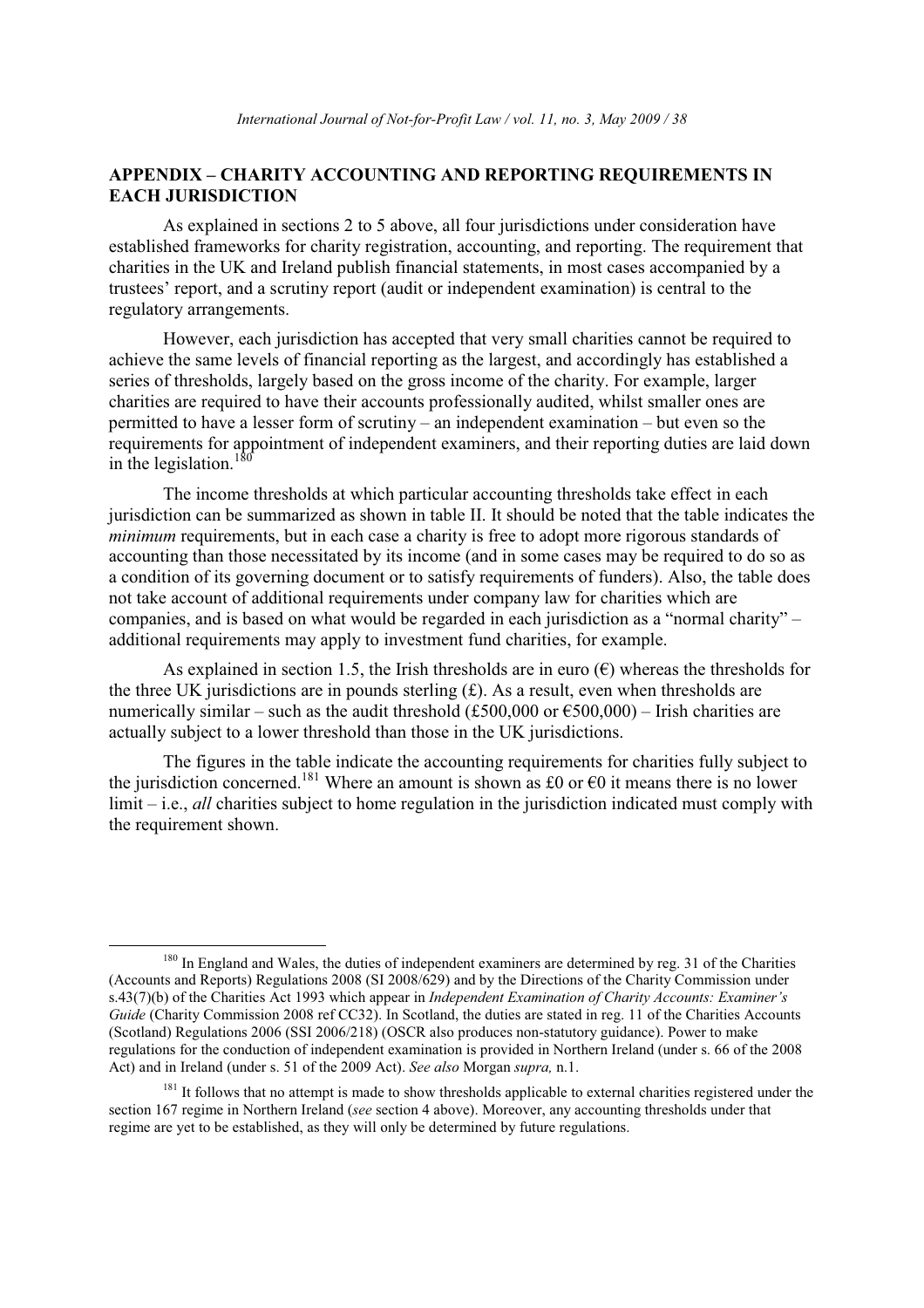### Table II: Income thresholds determining accounting requirements for charities in each jurisdiction<sup>182</sup>

| Requirement <sup>183</sup>                                                                                 | Income<br>threshold: $184$<br>$\alpha$<br>England<br>$Wales$ <sup>185</sup> | <i>Income</i><br>threshold:<br>Scotland <sup>186</sup> | <i>Income</i><br>threshold:<br><b>Northern</b><br>Ireland $187$ | Income<br><i>threshold:</i><br>Ireland <sup>188</sup> |
|------------------------------------------------------------------------------------------------------------|-----------------------------------------------------------------------------|--------------------------------------------------------|-----------------------------------------------------------------|-------------------------------------------------------|
| Must keep proper accounting<br>records                                                                     | £0                                                                          | £0                                                     | $_{\rm f0}$                                                     | $\epsilon$ 0                                          |
| Must publish annual<br>statement of accounts (can be<br>on a receipts and payments<br>basis <sup>189</sup> | £0                                                                          | £0                                                     | £0                                                              | €10,000 <sup>190</sup>                                |
| Must register with relevant<br>regulator (local charities in<br>jurisdiction concerned)                    | £5,000 $^{191}$                                                             | £0                                                     | $_{\rm f0}$                                                     | $\epsilon$ 0                                          |

 $^{182}$  For England and Wales, and for Scotland, these are actual thresholds as applicable in April 2009 (i.e., for accounting years *ending* on or after 1 April 2009). For Northern Ireland and Ireland, these are the limits which will apply when relevant provisions of the Charities Act (Northern Ireland) 2008 and the Irish Charities Act 2009 are implemented.

<sup>183</sup> In general the English, Northern Irish, and Irish legislation only triggers a requirement when a threshold is exceeded (so, e.g., an English charity with exactly £500,000 income could elect to have an independent examination). However, in Scotland, the requirements are triggered when a threshold is *reached* (so a Scottish charity with exactly £500,000 income would have to have an audit).

<sup>184</sup> These amounts derive from s.3 and ss.41-43 of the Charities Act 1993 (as amended by the Charities Act 2006 and by the Charities Acts 1992 and 1993 (Substitution of Sums) Order 2009 – SI 2009/508). These thresholds now apply to almost all charities regardless of legal form – previously there were a number of different rules for charitable companies (i.e., charities using the legal form of a limited company).

<sup>185</sup> Some of these thresholds took effect only from 1 April 2009 as a result of a review – see *Financial* Thresholds in the Charities Acts: Proposals for Change (London: Office of the Third Sector, Cabinet Office, August 2008). The main effect of the change was (a) to raise the lower threshold at which accounts must be independently examined and at which registered charities must file accounts with the CCEW from £10.000 to £25.000 income. and (b) to raise the threshold at which accruals accounts become compulsory from £100,000 to £250,000 income.

<sup>186</sup> These amounts derive from the Charities Accounts (Scotland) Regulations 2006 (SSI 2006/218) made under s. 44 of the Charities and Trustee Investment (Scotland) Act 2005.

<sup>187</sup> These amounts derive from ss. 63-65 of the Charities Act (Northern Ireland) 2008.

 $188$  These amounts derive from ss. 47-52 Charities Act. 2009.

<sup>189</sup> In each case the receipts and payments account must be accompanied by a statement of assets and liabilities (or, in Ireland, an income and expenditure accounts plus a statement of assets and liabilities). The receipts and payments basis is not permitted in any of these jurisdictions for charitable companies.

 $190$  The requirement to publish a statement of accounts does not apply to Irish charitable organizations where the gross income or total expenditure is less than  $\epsilon$ 10,000 (this amount may be increased by regulations up to a figure not exceeding  $\epsilon$ 50,000) – 2009 Act, s. 48(6).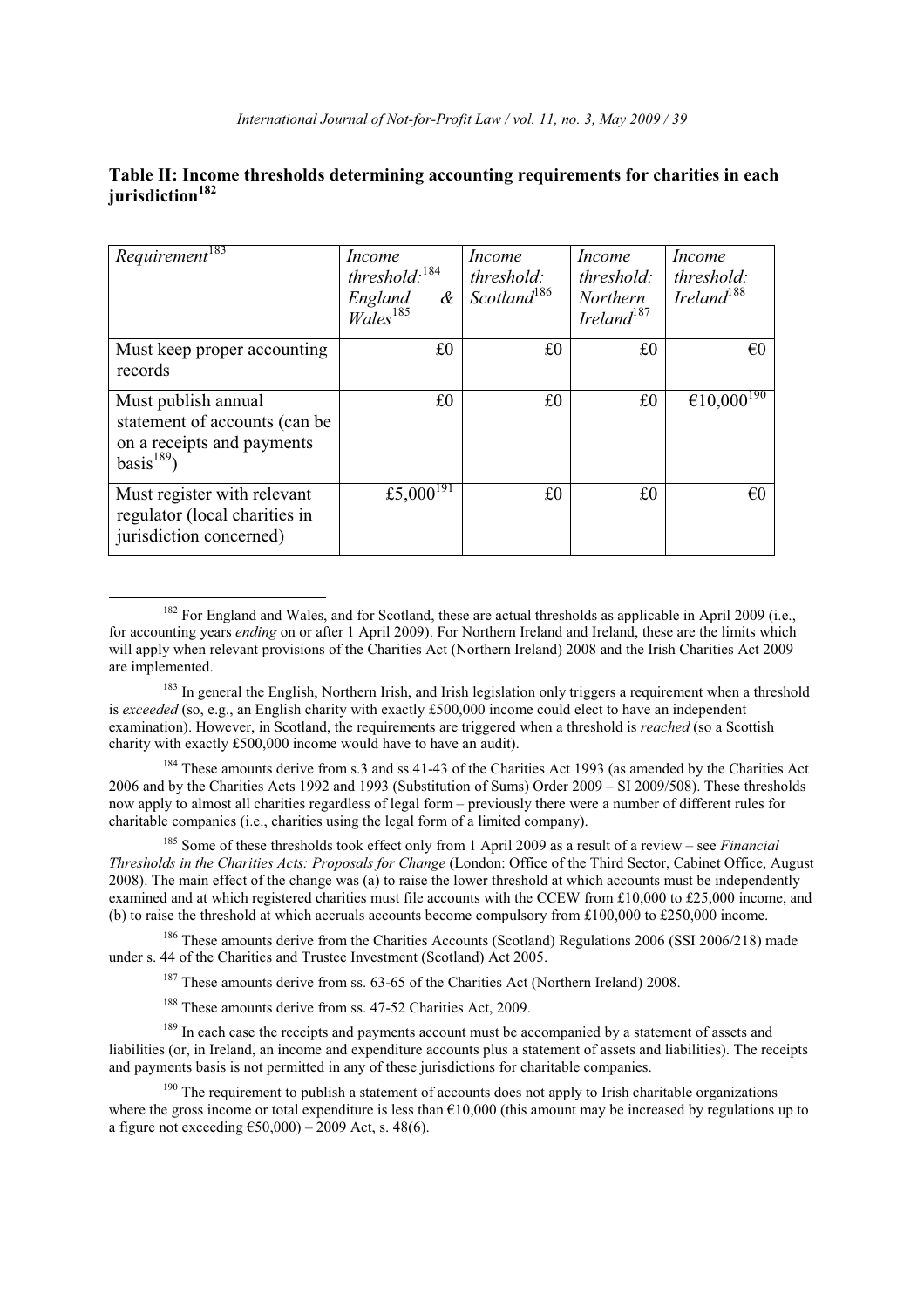| Requirement <sup>183</sup>                                                                                                                                            | <b>Income</b><br>threshold: $184$<br>&<br>England<br>$\bar{W}$ ales <sup>185</sup> | Income<br>threshold:<br>Scotland <sup>186</sup> | Income<br>threshold:<br>Northern<br>Ireland $187$ | <i>Income</i><br>threshold:<br>Ireland $188$ |
|-----------------------------------------------------------------------------------------------------------------------------------------------------------------------|------------------------------------------------------------------------------------|-------------------------------------------------|---------------------------------------------------|----------------------------------------------|
| Annual report and accounts<br>must be filed with regulator                                                                                                            | £25,000                                                                            | £0                                              | £0                                                | €10,000 <sup>192</sup>                       |
| Accounts must be<br>independently examined (lay<br>examiner permitted)                                                                                                | £25,000                                                                            | £0                                              | £0                                                | $N/A^{193}$                                  |
| Accounts must be prepared<br>on an accruals basis (as<br>opposed to receipts and<br>payments) complying in<br>most respects with the<br>Charities SORP <sup>194</sup> | £250,000                                                                           | £100,000                                        | £100,000                                          | €100,000                                     |
| Independent examiner must<br>be professionally qualified                                                                                                              | £250,000                                                                           | £100,000 <sup>195</sup>                         | £100,000                                          | €10,000 <sup>196</sup>                       |
| Full audit required (by a firm<br>of registered auditors). <sup>197</sup><br>Accounts must comply fully<br>with Charities SORP <sup>198</sup>                         | £500,000                                                                           | £500,000                                        | £500,000                                          | €500,000 <sup>T99</sup>                      |

<sup>191</sup> As explained in section 2.1 above, a higher limit of £100,000 currently applies to charities which were formerly excepted from registration.

 $192$  In Ireland, all charities will be required to submit an annual report to the CRA under s. 52(1) of the 2009 Act. Under s. 52(4), the charity's accounts – on whichever basis they are prepared – must be attached to the report, but the exemptions mentioned in n. 190 *supra* will apply. Below this level the charity must therefore file an annual report but is not required to file accounts.

<sup>193</sup> The Irish legislation uses the term "independent person" rather than "independent examiner," but in every case, the person must be approved by the CRA (Charities Act 2009, s.  $50(3)(a)$ ), which implies a professional qualification requirement.

<sup>194</sup> Statement of Recommended Practice on Accounting and Reporting by Charities (Charity Commission, 2005). For charities below the audit threshold, Appendix 5 of the SORP permits some minor simplications to the framework. In Northern Ireland and in Ireland the regulations are yet to be made, so it is not yet certain whether or not they will refer to the SORP although at least in Northern Ireland this seems likely. As it currently stands, the SORP is a UK accounting standard though under par. 8 it may be applied voluntarily in Ireland. At present, a number of larger charities in both of these jurisdictions apply the SORP, though its use is by no means universal.

<sup>195</sup> In Scotland a professionally qualified independent examiner is required whenever the accounts are on the accruals basis. This necessarily applies to charities of  $£100,000$  income above, but also applies to smaller charities which use the accruals basis either from choice or necessity (e.g., in the case of charitable companies).

 $196$  Where an Irish charity is not required to produce a statement of accounts (see n. 190) the charity is also exempted from the requirement for audit or independent examination – 2009 Act, s.  $50(13)$ .

 $^{197}$  In England and Wales an audit requirement can also be triggered if the charity has more than £3.26m of assets (even if the income is below £500,000, though only if the income is over £250,000). In Scotland this applies if